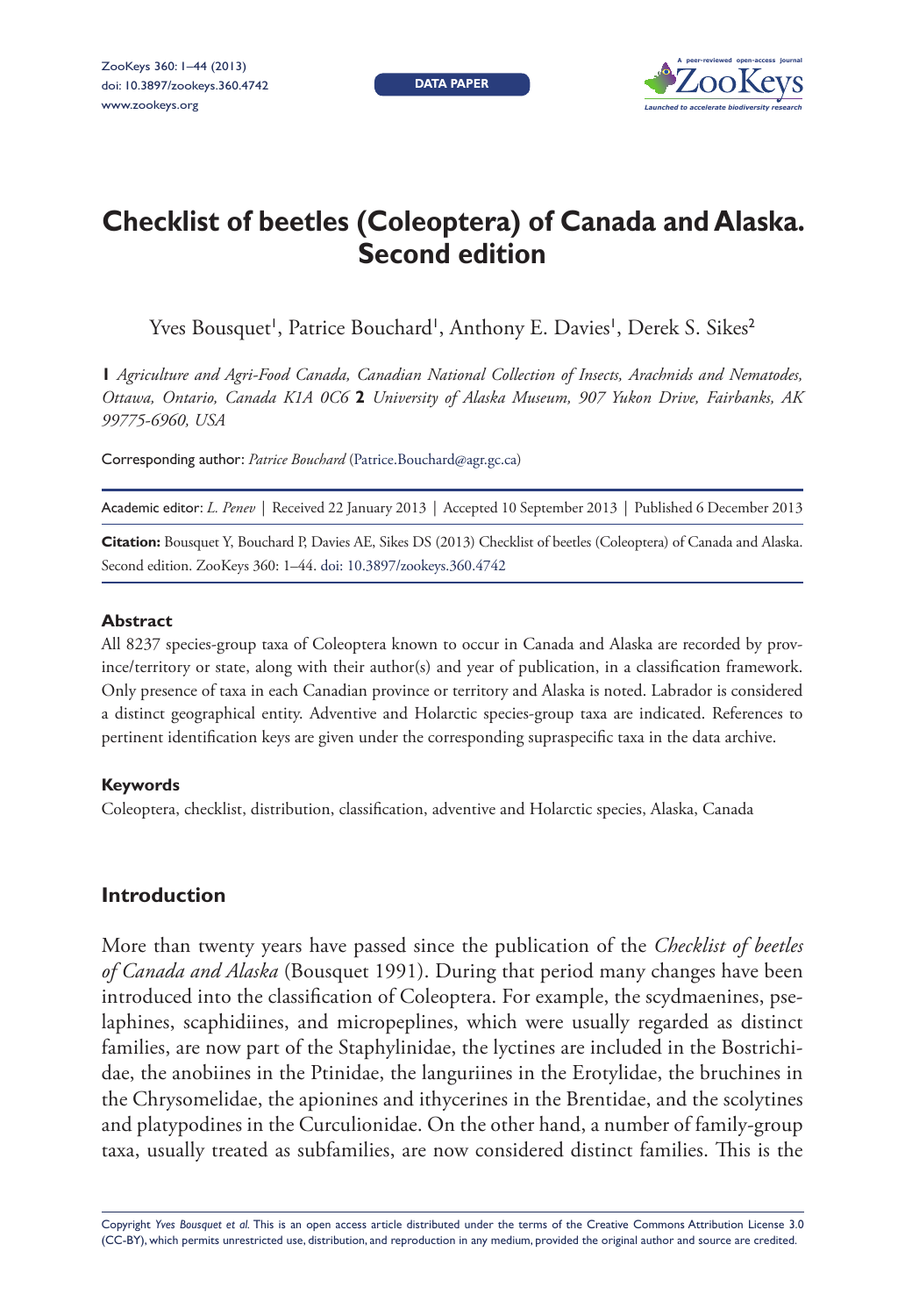case for the geotrupines, trogines, glaresines, ochodaeines, and the glaphyrines in the superfamily Scarabaeoidea, the silvanines, passandrines, laemophloeines, and kateretines in the Cucujoidea, and the megalopodines and orsodacnines in the Chrysomeloidea. This period also saw the publication of numerous revisions of genus-group and family-group taxa, frequently accompanied by phylogenetic analyses, which have often drastically changed our understanding of the classification of these taxa. Three volumes of the series *The Insects and Arachnids of Canada* have been issued, one dealing with the superfamily Curculionoidea (excluding the Curculionidae) (Bright 1993), one on the Histeridae (Bousquet and Laplante 2006) and one on the Curculionidae subfamily Entiminae (Bright and Bouchard 2008). Finally many Canadian provincial and territorial records have been published in the last twenty years. These represent both new introductions as well as increases in our knowledge of native species distributions largely through increased collection efforts. This is particularly true for the Maritimes, thanks to the effort of Christopher Majka and Reginald Webster. Considering the amount of new information available, we believe that a new edition of the *Checklist of beetles of Canada and Alaska* will help those interested in beetles of the Canadian fauna.

As for the first edition of the *Checklist*, this publication is intended to provide the correct names of the beetles that occur in Canada and Alaska, give a brief survey of the distribution of the species in the area covered, and lead the users to useful publications for the identification of the taxa.

#### **Format**

The classification of family-group taxa used in this checklist follows Bouchard et al. (2011). The listing of these names is phylogenetic for the superfamilies, families, and subfamilies, starting with what is considered the most basal-grade taxa, and alphabetic for the supertribes, tribes, and subtribes. Genus-group and species-group taxa and invalid synonyms are listed alphabetically. Synonyms are not listed unless the names were considered as valid taxa in the first edition of the *Checklist*, or the taxa were described after the publication of the first edition of the *Checklist* and reported from Canada and/ or neighboring states, or the names have been used in recent important works dealing with the Nearctic fauna.

The authors of all scientific names are listed along with the date of publication of the taxa. To avoid confusion, initials are included for several authors, such as H.P. Brown, W.J. Brown, H. Clark, W.E. Clark, G. Dellacasa, M. Dellacasa, D.C. Miller, K.B. Miller, W.V. Miller, P.W.J. Müller, O.F. Müller, C.R. Sahlberg, R.F. Sahlberg, J.R. Sahlberg, C. Schaeffer, J.C. Schaeffer, E.H. Smith, J.B. Smith, R.F. Smith, S.G. Smith, C.G. Thomson, J. Thomson, A. Zimmermann, C.C.A. Zimmermann as well as W. Horn, and J.E. LeConte. LeConte and Horn stand for J.L. LeConte and G. Horn respectively.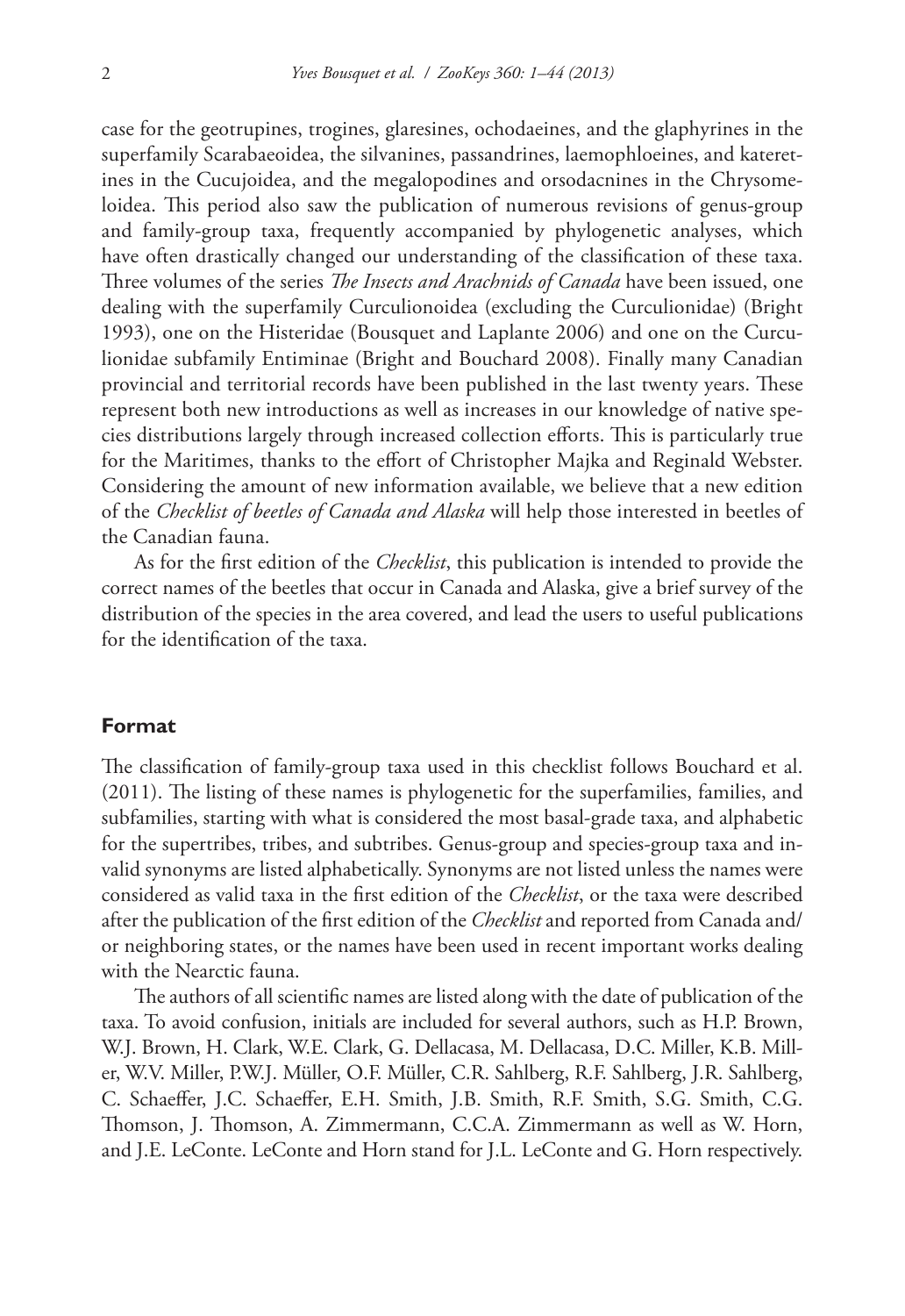An asterisk [\*] placed after a species-group name indicates that the taxon is Holarctic, a dagger [†] that it is adventive in North America, and a double dagger [‡] that its status is uncertain and the taxon could be Holarctic or adventive on this continent. Species that have been intercepted at ports of entry but are not established in Canada or Alaska are not included in the list.

References to species identification keys are listed under the corresponding supraspecific taxa in the data archive. Only references including keys useful for the determination of all or most Canadian taxa of the group treated are considered. Keys published before the 1930s are usually out-of-date and most are omitted. References to generic keys are omitted since such keys are included in the two volumes of *American Beetles* (Arnett and Thomas 2000; Arnett et al. 2002).

An abbreviation of two letters is used to indicate records for the Canadian provinces and territories and for Alaska (see section "Abbreviations"). Labrador is considered a distinct geographic entity. The distributional records are based mostly on published records and on specimens in the Canadian National Collection of Insects, Arachnids and Nematodes, in Ottawa although other Canadian and Alaskan collections were surveyed for some groups. Only records considered to be reliable are listed. The absence of a geographic entry after a species-group name indicates that the taxon was recorded from Canada but no province was specified.

## **Abbreviations**

| <b>AB</b> Alberta  | <b>NB</b> New Brunswick <b>ON</b> Ontario                         |                                |
|--------------------|-------------------------------------------------------------------|--------------------------------|
| $AK$ Alaska        | <b>NF</b> Newfoundland                                            | <b>PE</b> Prince Edward Island |
|                    | <b>BC</b> British Columbia <b>NS</b> Nova Scotia <b>QC</b> Quebec |                                |
| <b>LB</b> Labrador | NT Northwest Territories <b>SK</b> Saskatchewan                   |                                |
| <b>MB</b> Manitoba | <b>NU</b> Nunavut                                                 | <b>YT</b> Yukon Territory      |
|                    |                                                                   |                                |

## **Taxonomic coverage**

All extant described species in the order Coleoptera known to occur in Canada and Alaska are included. For a summary of the number of species recorded in each beetle family see Table 1.

## **Spatial coverage**

This checklist includes records from all provinces and territories of Canada as well as the American state of Alaska.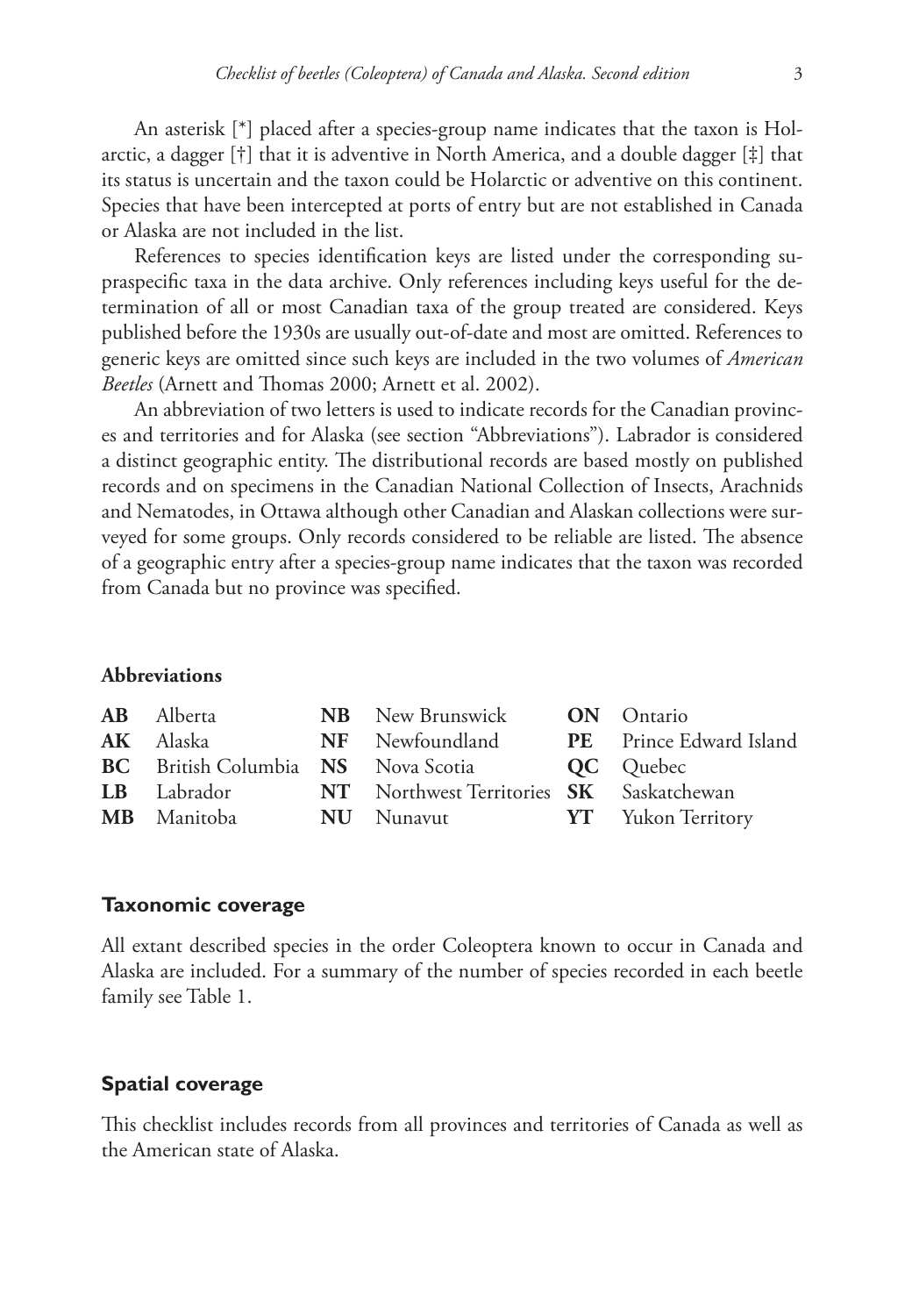| Ş<br>j<br>i                             |
|-----------------------------------------|
|                                         |
| $\mathbf{I}$<br>Į<br>ſ                  |
| j                                       |
| i<br>Ì                                  |
| $\vdots$<br>í<br>ł                      |
| $\ddot{\phantom{a}}$<br>ł               |
| $\mathbf{II}$                           |
| J<br>Ï<br>í                             |
| norm112                                 |
|                                         |
|                                         |
| į                                       |
| $\mathbf{I}$                            |
| ì                                       |
|                                         |
| ţ                                       |
| j<br>ï                                  |
| l                                       |
| i                                       |
| i                                       |
| j<br>₫                                  |
| i                                       |
| i                                       |
| <br>İ                                   |
| ä                                       |
| ģ<br>ł                                  |
| l                                       |
| i<br>Ï<br>j                             |
| j                                       |
| j<br>Ì                                  |
| i                                       |
| ł                                       |
|                                         |
| action                                  |
| j<br>l                                  |
| t,                                      |
| í                                       |
| $\overline{\phantom{a}}$<br>Ń<br>j<br>i |
| j<br>١                                  |
| $\overline{\phantom{a}}$<br>ł           |
| j                                       |
| i<br>j                                  |
| ٤<br>$\overline{\phantom{a}}$           |
| j<br>$\overline{a}$<br>è<br>ï           |
|                                         |
|                                         |
| able<br>l                               |
|                                         |

|                | <b>AK</b>                | ŢŢ                       | Ż                        | $\overline{z}$           | BC                       | $\mathbb{A}\mathbb{B}$   | <b>SK</b>                | МB                       | $\overline{S}$           | SC             | $\tilde{z}$   | $^{2}S$        | EE                       | LB              | $\overline{z}$           | H                        | Ξ                        | ≺                        |
|----------------|--------------------------|--------------------------|--------------------------|--------------------------|--------------------------|--------------------------|--------------------------|--------------------------|--------------------------|----------------|---------------|----------------|--------------------------|-----------------|--------------------------|--------------------------|--------------------------|--------------------------|
| Archostemata   |                          |                          |                          |                          |                          |                          |                          |                          |                          |                |               |                |                          |                 |                          |                          |                          |                          |
| Cupedidae      |                          |                          |                          |                          |                          |                          |                          |                          | $\mathcal{L}$            |                |               |                |                          |                 |                          | $\sim$                   |                          |                          |
| Micromalthidae |                          |                          |                          |                          | $\overline{ }$           |                          |                          |                          |                          |                |               |                |                          |                 |                          | $\overline{\phantom{0}}$ |                          |                          |
| Adephaga       |                          |                          |                          |                          |                          |                          |                          |                          |                          |                |               |                |                          |                 |                          |                          |                          |                          |
| Gyrinidae      | $\circ$                  | $\Box$                   | 14                       | $\overline{\phantom{0}}$ | 18                       | 18                       | $\overline{c}$           | $\overline{c}$           | 27                       | 28             | $\Box$        | 18             | $\circ$                  | $\Box$          | 13                       | 34                       | 4                        |                          |
| Trachypachidae | $\overline{\phantom{0}}$ | $\overline{\phantom{0}}$ | $\overline{ }$           |                          | $\overline{\mathcal{L}}$ | $\overline{\phantom{0}}$ | $\overline{\phantom{0}}$ |                          |                          |                |               |                |                          |                 |                          | $\mathcal{L}$            |                          |                          |
| Rhysodidae     |                          |                          |                          |                          | $\overline{\phantom{a}}$ |                          |                          |                          | $\overline{ }$           |                |               |                |                          |                 |                          | $\mathcal{L}$            |                          |                          |
| Carabidae      | 254                      | 199                      | 217                      | 34                       | 504                      | 416                      | 349                      | 376                      | 532                      | 479            | 333           | 292            | 174                      | 96              | 178                      | 989                      | 95                       | 54                       |
| Haliplidae     | $\sqrt{ }$               | $\circ$                  | $\equiv$                 |                          | $18\,$                   | $\overline{15}$          | 13                       | 13                       | 19                       | 22             | 14            | 13             | $\circ$                  | $\mathcal{L}$   | 4                        | 34                       | $\mathcal{L}$            |                          |
| Noteridae      |                          |                          |                          |                          |                          |                          |                          |                          | $\mathcal{L}$            | $\mathcal{L}$  |               |                |                          |                 |                          | $\sim$                   |                          |                          |
| Amphizoidae    | $\overline{\phantom{0}}$ | $\mathcal{L}$            |                          |                          | $\mathcal{E}$            | $\mathcal{L}$            |                          |                          |                          |                |               |                |                          |                 |                          | $\tilde{5}$              |                          |                          |
| Dytiscidae     | 103                      | 118                      | 119                      | 24                       | 173                      | 159                      | 134                      | 151                      | 163                      | 150            | 105           | 87             | 38                       | $\overline{81}$ | 79                       | 284                      | 52                       |                          |
| Polyphaga      |                          |                          |                          |                          |                          |                          |                          |                          |                          |                |               |                |                          |                 |                          |                          |                          |                          |
| Hydrophiloidea |                          |                          |                          |                          |                          |                          |                          |                          |                          |                |               |                |                          |                 |                          |                          |                          |                          |
| Hydrophilidae  | 25                       | 20                       | 35                       | 4                        | 84                       | 67                       | 65                       | 68                       | $\delta$                 | 89             | $\frac{9}{7}$ | $\frac{9}{7}$  | $\overline{21}$          | $\circ$         | $\overline{26}$          | 151                      | $\Box$                   | $\overline{19}$          |
| Sphaeritidae   |                          |                          |                          |                          | $\overline{ }$           |                          |                          |                          |                          |                |               |                |                          |                 |                          | I                        |                          |                          |
| Histeridae     | 4                        | 3                        | 3                        |                          | 56                       | 52                       | $\frac{9}{7}$            | 53                       | 77                       | 67             | 43            | 32             | 14                       |                 | $\sqrt{ }$               | 136                      | $\overline{\phantom{0}}$ | $\overline{c}$           |
| Staphylinoidea |                          |                          |                          |                          |                          |                          |                          |                          |                          |                |               |                |                          |                 |                          |                          |                          |                          |
| Hydraenidae    | $\mathfrak{S}$           |                          | 4                        |                          | $\overline{21}$          | $\overline{10}$          | $\circ$                  | $\sqrt{2}$               | $\circ$                  | $\overline{ }$ | 3             |                |                          |                 | $\overline{\phantom{0}}$ | 27                       |                          |                          |
| Priliidae      | $\circ$                  |                          | $\overline{\phantom{0}}$ |                          | $\frac{5}{2}$            | 15                       | $\overline{\phantom{0}}$ | $\Box$                   | 27                       | 29             | $\geq$        | $18$           | $\mathfrak{g}$           |                 | 3                        | $6\not\!\!\!\!\!\!7$     | ${}^{\circ}$             | $\overline{12}$          |
| Agyrtidae      | 4                        |                          | $\overline{\phantom{a}}$ |                          | $\circ$                  | 3                        |                          |                          | $\overline{\phantom{0}}$ |                |               |                |                          |                 |                          | $\infty$                 |                          |                          |
| Leiodidae      | 55                       | 39                       | $18\,$                   | $\overline{\phantom{0}}$ | 105                      | 74                       | 45                       | 58                       | 110                      | 101            | 43            | 52             | $\overline{\mathcal{L}}$ | 15              | 25                       | 182                      | 13                       | $\overline{\mathcal{L}}$ |
| Silphidae      | $\circ$                  | $\circ$                  | $\circ$                  | $\mathfrak{S}$           | 13                       | $\overline{17}$          | 18                       | $\overline{18}$          | 18                       | $\Box$         | $\Box$        | $\overline{c}$ | $\Box$                   | $\mathcal{C}$   | $\circ$                  | $\frac{26}{5}$           | 4                        | $\overline{\phantom{0}}$ |
| Staphylinidae  | 402                      | 264                      | 209                      | $\delta$ <sup>0</sup>    | 779                      | 443                      | 270                      | 390                      | 865                      | 769            | 625           | 422            | 86                       | 149             | 317                      | 1682                     | 106                      | 152                      |
| Scarabaeoidea  |                          |                          |                          |                          |                          |                          |                          |                          |                          |                |               |                |                          |                 |                          |                          |                          |                          |
| Geotrupidae    |                          |                          |                          |                          | $\overline{\phantom{0}}$ | $\sim$                   | 3                        | $\circ$                  | $\infty$                 | $\overline{ }$ | 4             | 4              | $\overline{ }$           |                 | $\sim$                   | 12                       |                          | $\overline{\phantom{0}}$ |
| Passalidae     |                          |                          |                          |                          |                          |                          |                          | $\overline{\phantom{0}}$ |                          |                |               |                |                          |                 |                          |                          |                          |                          |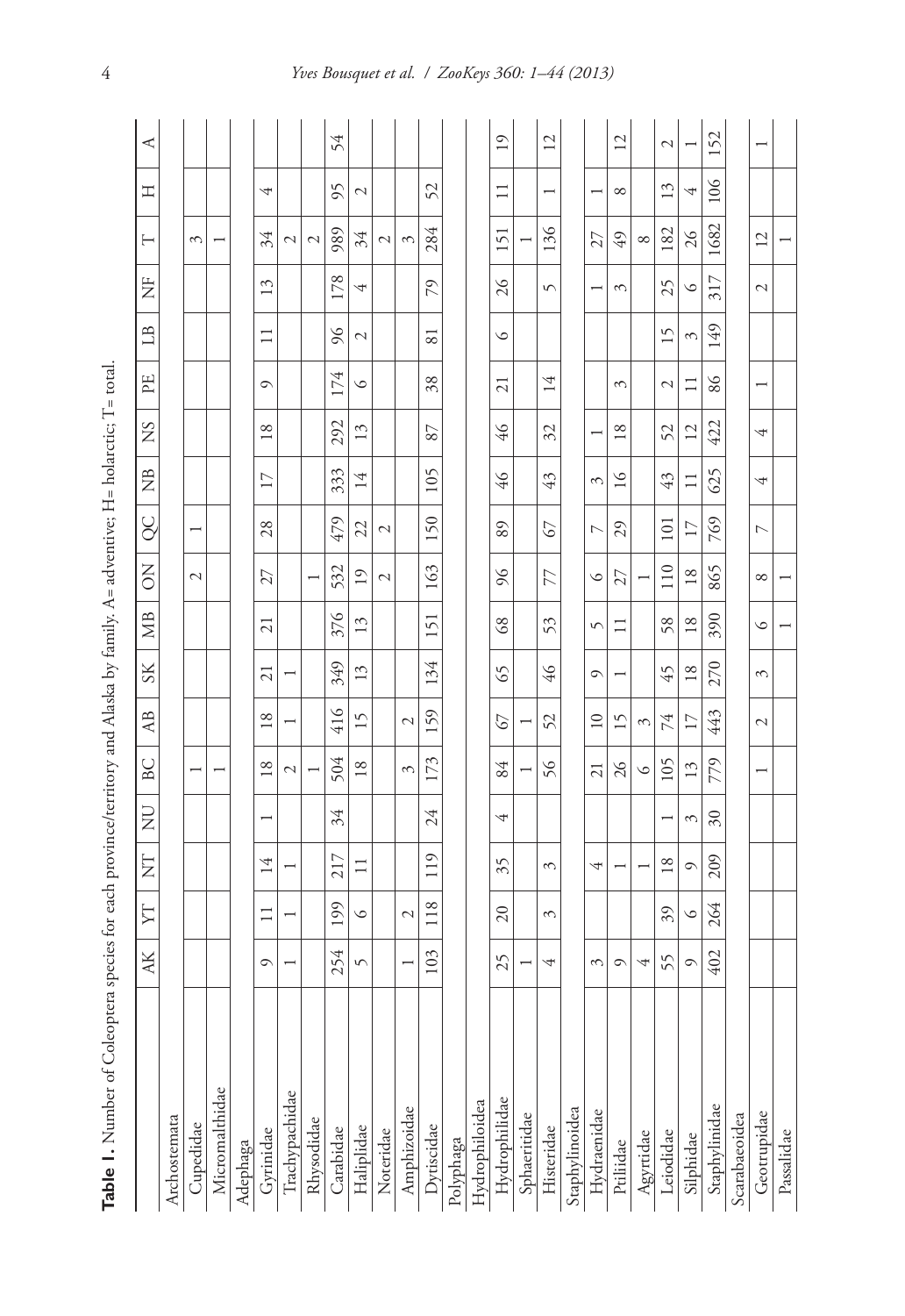| ⋖              |                 |                          |                          |               |             |                          | 23                       |            |                          | $\mathcal{L}$  |                |              |                          |              | $\circ$        |            | 3              |                | $\overline{\phantom{0}}$ |             |                          |                 |               |                          |             |                 |                          |               |
|----------------|-----------------|--------------------------|--------------------------|---------------|-------------|--------------------------|--------------------------|------------|--------------------------|----------------|----------------|--------------|--------------------------|--------------|----------------|------------|----------------|----------------|--------------------------|-------------|--------------------------|-----------------|---------------|--------------------------|-------------|-----------------|--------------------------|---------------|
| 工              |                 |                          |                          |               |             |                          | $\overline{\phantom{0}}$ |            |                          |                | ۳              |              |                          |              | -              |            | $\mathfrak{g}$ |                |                          |             |                          |                 |               |                          |             |                 |                          |               |
| Н              | $\overline{15}$ | $\mathcal{L}$            | 14                       | 4             |             | τ                        | 221                      |            | $\overline{ }$           | $\overline{ }$ | 25             |              | $\overline{\phantom{0}}$ |              | 177            |            | $\delta$       | 32             | $\circ$                  |             | $\mathfrak{g}$           | 28              | 4             | 4                        |             | $\sqrt{ }$      | 38                       | ${}^{\circ}$  |
| Ë              |                 |                          | $\overline{\phantom{0}}$ |               |             |                          | $\overline{1}$           |            |                          | $\sim$         | 4              |              |                          |              | $\overline{C}$ |            | Γ              | $\sqrt{ }$     |                          |             |                          |                 |               |                          |             |                 |                          |               |
| $\Box$         |                 |                          |                          |               |             |                          | $\circ$                  |            |                          |                |                |              |                          |              | $\sqrt{2}$     |            | L              | $\mathcal{L}$  |                          |             |                          |                 |               |                          |             |                 |                          |               |
| EE             | $\mathcal{L}$   |                          |                          |               |             |                          | 13                       |            |                          |                | $\overline{ }$ |              |                          |              | $\overline{2}$ |            | 4              | 4              |                          |             |                          |                 |               |                          |             |                 | 4                        | $\mathcal{L}$ |
| SN             | 4               |                          | $\mathfrak{g}$           |               |             |                          | 43                       |            | 3                        |                | S              |              |                          |              | 37             |            | Γ              | 12             | $\mathcal{L}$            |             |                          | $\mathcal{L}$   | $\mathcal{L}$ |                          |             |                 | $\overline{10}$          | 3             |
| $\mathbb{E}$   | 4               |                          | 4                        |               |             |                          | $50\,$                   |            | $\sqrt{2}$               | $\mathcal{L}$  | 4              |              |                          |              | 51             |            | $\overline{ }$ |                | 3                        |             |                          | $\sqrt{2}$      | 3             |                          |             |                 | $\circ$                  | $\mathcal{L}$ |
| ပိ             | ৩               |                          | $\sqrt{ }$               |               |             |                          | $\overline{0}$           |            | $\sqrt{ }$               | $\circ$        | $\overline{1}$ |              |                          |              | 92             |            | $\overline{c}$ | $\Omega$       | $\sqrt{2}$               |             | $\mathcal{L}$            | $\geq$          | 3             | 3                        |             | $\mathcal{L}$   | 23                       | 4             |
| δ              | $\overline{12}$ |                          | ${}^{\circ}$             |               |             |                          | 126                      |            | 4                        | 3              | S              |              | $\overline{\phantom{0}}$ |              | 117            |            | Ξ              | $\overline{1}$ | 3                        | ۳           | 3                        | $^{\circ}$      | 4             | $\mathcal{L}$            |             | 3               | 25                       | 4             |
| <b>SE</b>      | $\sqrt{2}$      |                          | 3                        | $\mathcal{C}$ |             |                          | 77                       |            | $\sqrt{ }$               | $\mathcal{L}$  | 4              |              |                          |              | 65             |            | ↖              | ৩              |                          |             | $\overline{\phantom{0}}$ | $\Omega$        |               | $\overline{\phantom{0}}$ |             | $\mathcal{L}$   | 4                        |               |
| $S_{\rm K}$    | ৩               |                          | $\mathcal{L}$            | ۳             |             |                          | 74                       |            | 3                        | $\mathcal{L}$  | $\mathcal{E}$  |              |                          |              | $\overline{5}$ |            | S              | 4              |                          |             |                          | $\overline{17}$ |               |                          |             |                 | 3                        |               |
| A <sub>B</sub> | $\sqrt{2}$      | ۳                        | $\mathcal{L}$            | $\mathcal{L}$ |             |                          | $\mathcal{S}$            |            | 4                        | 3              | 4              |              |                          |              | S              |            | 14             | Ξ              |                          |             |                          | $^{\circ}$      |               |                          |             |                 |                          |               |
| BC             | 3               | $\overline{\phantom{0}}$ | L                        | ۳             |             | $\overline{\phantom{0}}$ | 80                       |            | $\sqrt{ }$               | 3              | $\circ$        |              |                          |              | 80             |            | $\geq$         | 14             | $\mathcal{L}$            |             |                          | $\overline{10}$ |               | $\mathcal{L}$            |             | 3               | 14                       | $\circ$       |
| $\overline{z}$ |                 |                          |                          |               |             |                          |                          |            |                          |                |                |              |                          |              |                |            |                |                |                          |             |                          |                 |               |                          |             |                 |                          |               |
| E              |                 |                          | $\mathcal{L}$            |               |             |                          | $\overline{17}$          |            | 3                        |                | $\mathcal{L}$  |              |                          |              | $\overline{1}$ |            | $\omega$       |                |                          |             |                          | $\sqrt{2}$      |               |                          |             |                 |                          | $\mathcal{L}$ |
| YT             |                 |                          | $\overline{\phantom{0}}$ |               |             |                          | $\overline{10}$          |            | $\overline{\phantom{0}}$ |                | ۳              |              |                          |              | $\frac{3}{2}$  |            | $\circ$        |                |                          |             |                          | 4               |               |                          |             |                 |                          |               |
| AK             |                 |                          | $\mathcal{L}$            |               |             |                          | 18                       |            |                          |                | ۳              |              |                          |              | $\geq$         |            | 15             |                |                          |             |                          | $\mathcal{L}$   |               | $\overline{\phantom{0}}$ |             |                 | $\overline{\phantom{0}}$ |               |
|                |                 |                          |                          |               |             |                          |                          |            |                          |                |                |              |                          |              |                |            |                |                |                          |             |                          |                 |               |                          |             |                 |                          |               |
|                | Trogidae        | Glaresidae               | Lucanidae                | Ochodaeidae   | Hybosoridae | Glaphyridae              | Scarabaeidae             | Scirtoidea | Eucinetidae              | Clambidae      | Scirtidae      | Dascilloidea | Rhipiceridae             | Buprestoidea | Buprestidae    | Byrrhoidea | Byrrhidae      | Elmidae        | Dryopidae                | Lutrochidae | Limnichidae              | Heteroceridae   | Psephenidae   | Ptilodactylidae          | Elateroidea | Artematopodidae | Eucnemidae               | Throscidae    |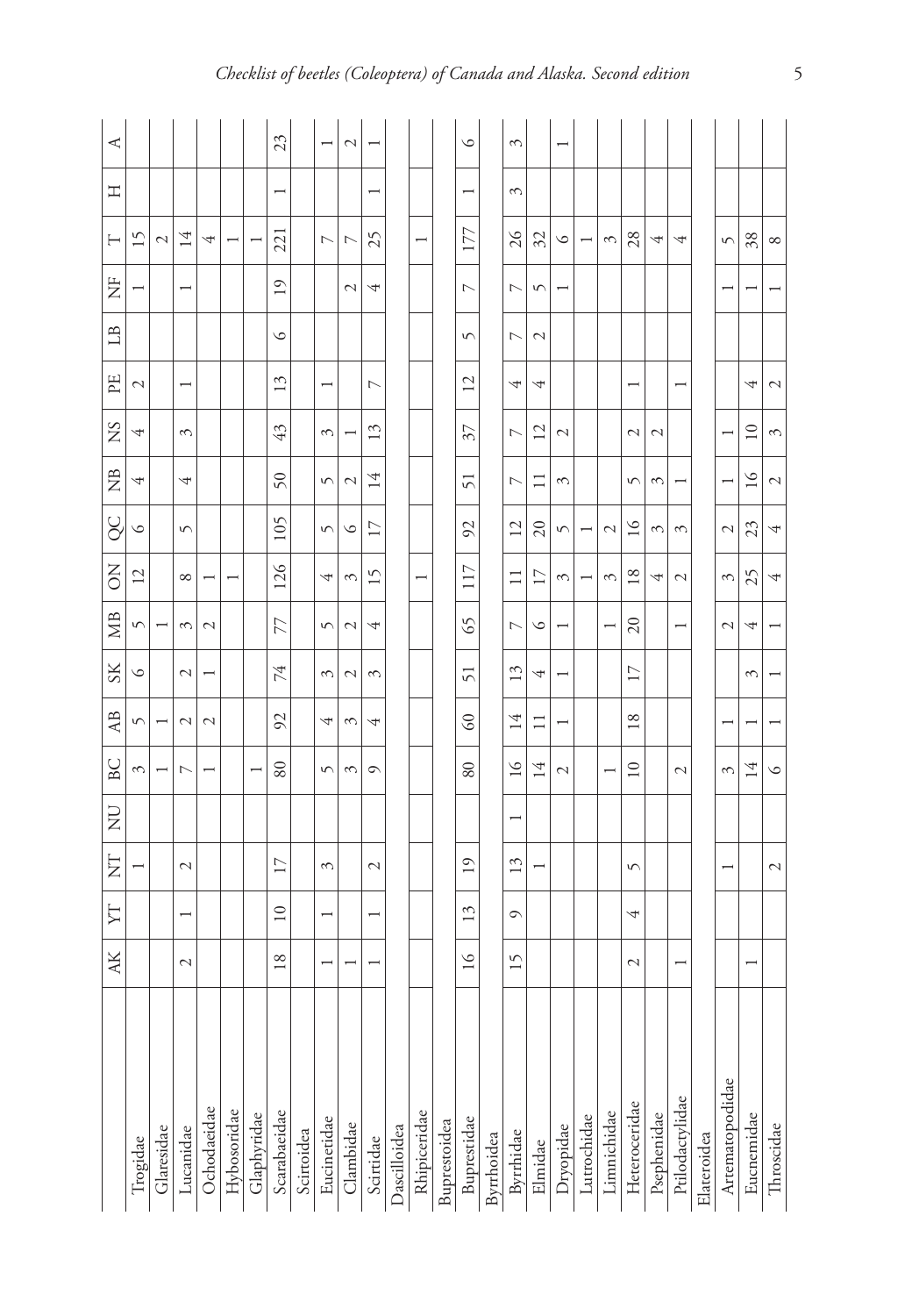|                | АK                       | YT                       | E                     | Ę | BC                       | AB                       | $S_{\rm K}$              | МB              | š                        | g                        | Ê                        | SN                       | 꿈                        | $\mathbb{E}$   | Ë                        | ⊢              | 工              | ⋖                        |
|----------------|--------------------------|--------------------------|-----------------------|---|--------------------------|--------------------------|--------------------------|-----------------|--------------------------|--------------------------|--------------------------|--------------------------|--------------------------|----------------|--------------------------|----------------|----------------|--------------------------|
| Elateridae     | 57                       | 34                       | 52                    | 4 | 201                      | 133                      | 102                      | 100             | 188                      | 177                      | 124                      | $\frac{10}{11}$          | $\overline{6}$           | 25             | 42                       | 386            | $\overline{ }$ | $\overline{ }$           |
| Lycidae        | $\tilde{\phantom{0}}$    |                          |                       |   | ${}^{\circ}$             | $\sqrt{2}$               | $\sqrt{2}$               | $\circ$         | 25                       | $\overline{21}$          | $\geq$                   | $\circ$                  |                          |                |                          | 29             |                |                          |
| Phengodidae    |                          |                          |                       |   |                          |                          |                          |                 |                          |                          |                          |                          |                          |                |                          |                |                |                          |
| Lampyridae     |                          |                          |                       |   | $\overline{10}$          | $\sqrt{2}$               | $\overline{10}$          | 12              | 23                       | $\overline{17}$          | $\overline{10}$          | $\Box$                   | $\circ$                  |                |                          | 32             |                |                          |
| Cantharidae    | $\overline{19}$          | 14                       | 14                    | 4 | S                        | 39                       | 25                       | 33              | 87                       | 79                       | 50                       | 34                       |                          | ৩              | $\geq$                   | 154            |                | 3                        |
| Derodontoidea  |                          |                          |                       |   |                          |                          |                          |                 |                          |                          |                          |                          |                          |                |                          |                |                |                          |
| Derodontidae   | $\mathcal{L}$            |                          |                       |   | $\sqrt{2}$               | 4                        |                          |                 | $\mathcal{E}$            | $\mathcal{L}$            | $\mathcal{L}$            | 4                        |                          |                | $\overline{\phantom{0}}$ | ${}^{\circ}$   |                | $\overline{\phantom{0}}$ |
| Nosodendridae  |                          |                          |                       |   | $\overline{\phantom{0}}$ |                          |                          |                 |                          |                          |                          |                          |                          |                |                          | $\mathcal{L}$  |                |                          |
| Bostrichoidea  |                          |                          |                       |   |                          |                          |                          |                 |                          |                          |                          |                          |                          |                |                          |                |                |                          |
| Dermestidae    | $\circ$                  | 4                        | $\circ$               |   | 33                       | 22                       | ಸ                        | 15              | 28                       | 27                       | $\overline{c}$           | $\frac{6}{1}$            | $\Box$                   |                | $\sqrt{ }$               | $\overline{6}$ |                | $\geq$                   |
| Endecatomidae  |                          |                          |                       |   |                          |                          |                          |                 |                          |                          |                          |                          |                          |                |                          |                |                |                          |
| Bostrichidae   | $\mathcal{L}$            | $\overline{\phantom{0}}$ | $\tilde{\phantom{0}}$ |   | 13                       | 4                        | $\sqrt{ }$               | $\overline{ }$  | $\overline{17}$          | 13                       | $\sqrt{ }$               | $\overline{C}$           | $\sqrt{ }$               |                |                          | 24             |                | 4                        |
| Ptinidae       |                          | $\circ$                  | $\mathcal{L}$         |   | 47                       | 23                       | 25                       | 28              | 55                       | 56                       | 24                       | 36                       | 15                       |                | $\overline{c}$           | 98             |                | $\overline{1}$           |
| Lymexyloidea   |                          |                          |                       |   |                          |                          |                          |                 |                          |                          |                          |                          |                          |                |                          |                |                |                          |
| Lymexylidae    |                          |                          |                       |   |                          | $\overline{\phantom{0}}$ |                          |                 | -                        | $\overline{\phantom{0}}$ | $\overline{\phantom{0}}$ | $\overline{\phantom{0}}$ |                          |                | $\overline{\phantom{0}}$ | -              |                |                          |
| Cleroidea      |                          |                          |                       |   |                          |                          |                          |                 |                          |                          |                          |                          |                          |                |                          |                |                |                          |
| Trogossitidae  | 4                        | 4                        | $\sqrt{2}$            |   | $\overline{17}$          | $\circ$                  | $\circ$                  | ↖               | $\overline{12}$          | $\circ$                  | $\overline{ }$           | $\overline{ }$           | $\mathcal{C}$            |                | 3                        | 22             |                |                          |
| Cleridae       | 5                        | 4                        | ৩                     |   | 23                       | 13                       | $\overline{13}$          | $\geq$          | 34                       | 27                       | $\overline{15}$          | $\overline{15}$          | $\overline{ }$           |                | 4                        | 52             |                | $\circ$                  |
| Melyridae      |                          |                          | $\tilde{5}$           |   | 37                       | S                        | 12                       | ↖               | 13                       | 14                       | $\sqrt{ }$               | $\tilde{5}$              |                          |                |                          | 53             |                | $\mathcal{L}$            |
| Cucujoidea     |                          |                          |                       |   |                          |                          |                          |                 |                          |                          |                          |                          |                          |                |                          |                |                |                          |
| Byturidae      | $\overline{\phantom{0}}$ | ۳                        |                       |   |                          | ۳                        | $\overline{\phantom{0}}$ |                 | $\overline{\phantom{0}}$ |                          | ۳                        | $\overline{\phantom{0}}$ | $\overline{\phantom{0}}$ |                | ۳                        | ۳              |                |                          |
| Sphindidae     |                          |                          |                       |   | $\mathcal{L}$            | $\mathcal{L}$            |                          | 4               | $\sqrt{2}$               | $\sim$                   | 4                        | 3                        |                          |                |                          | ৩              |                |                          |
| Biphyllidae    |                          |                          |                       |   |                          |                          |                          |                 | $\overline{\phantom{0}}$ |                          |                          |                          |                          |                |                          | F              |                |                          |
| Erotylidae     |                          |                          |                       |   | $\circ$                  | ৩                        | 5                        | $\overline{10}$ | $\Omega$                 | $\overline{1}$           | $\overline{10}$          | $\overline{C}$           | $\mathcal{L}$            |                |                          | 28             |                |                          |
| Monotomidae    | $\sqrt{2}$               |                          |                       |   | 13                       | ${}^{\circ}$             | ${}^{\circ}$             | 4               | 18                       | 13                       | $\circ$                  | ${}^{\circ}$             | $\mathcal{L}$            |                | $\sqrt{ }$               | 27             |                | 5                        |
| Cryptophagidae | 27                       | $\mathcal{L}$            | 4                     |   | 48                       | $\geq$                   | 22                       | 15              | 23                       | 29                       | $\overline{1}$           | $\frac{26}{5}$           | $\overline{C}$           | $\overline{ }$ | 15                       | 73             | $\infty$       | $\overline{10}$          |
| Silvanidae     | $\mathcal{C}$            |                          |                       |   | $\overline{\phantom{0}}$ | ◡                        | r                        | ↖               | 13                       | 14                       | r                        | $^{\circ}$               | $\overline{\mathcal{C}}$ |                | ξ                        | $\geq$         |                | $\circ$                  |
| Cucujidae      | 2                        |                          |                       |   | $\circ$                  | $\mathcal{L}$            | $\mathcal{L}$            | 3               | 3                        | 3                        | $\mathcal{L}$            |                          |                          |                |                          | ${}^{\circ}$   |                |                          |

6 *Yves Bousquet et al. / ZooKeys 360: 1–44 (2013)*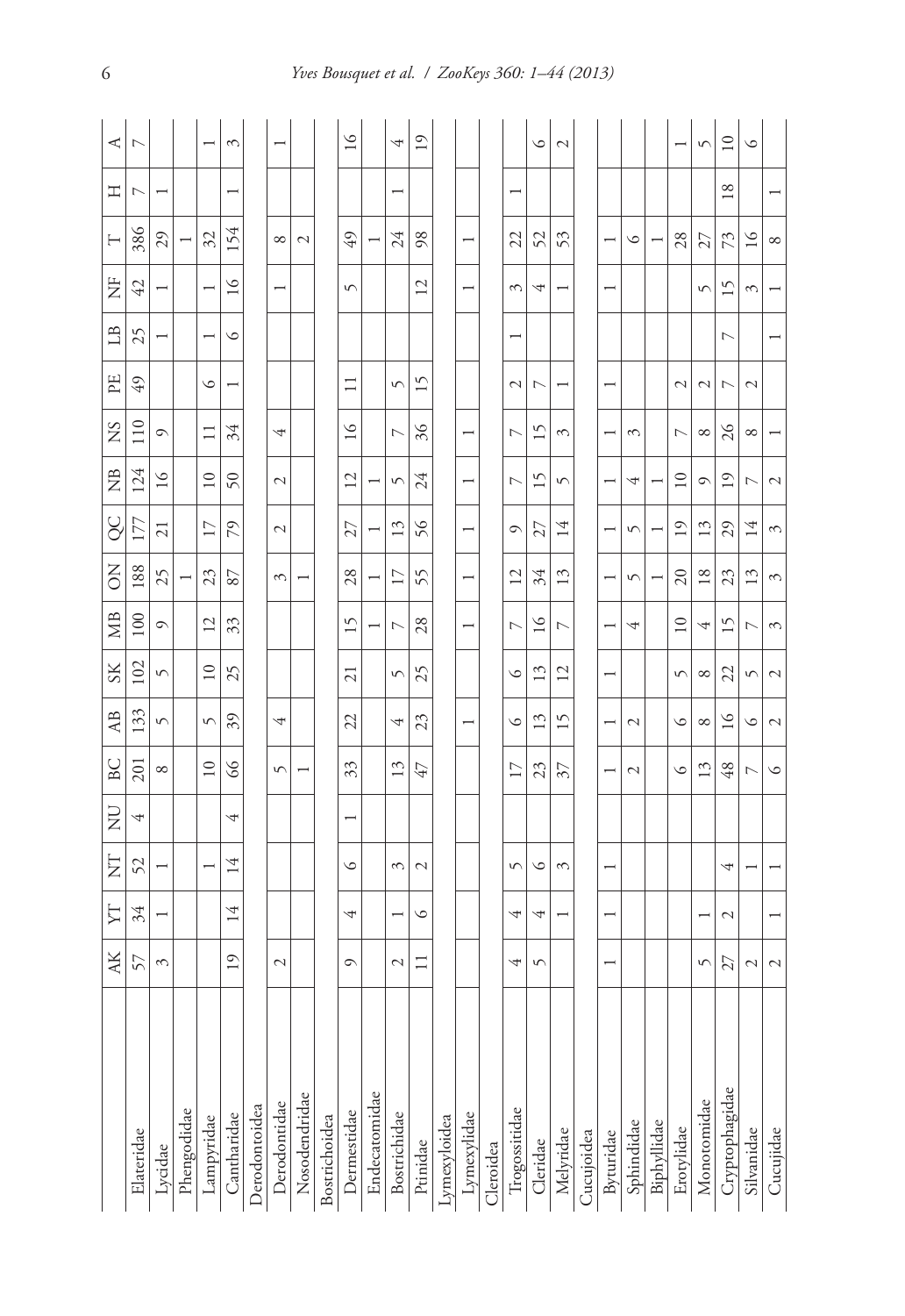|                  | AK                       | ΣT                       | E                        | $_{\rm Z}^{\rm D}$       | BC                       | A <sub>B</sub>  | $S_{\rm K}$    | МB                    | δ               | S               | $\tilde{z}$    | SN              | EE                       | $\mathbb{B}$             | Ë             | ⊢                        | 工             | ⋖              |
|------------------|--------------------------|--------------------------|--------------------------|--------------------------|--------------------------|-----------------|----------------|-----------------------|-----------------|-----------------|----------------|-----------------|--------------------------|--------------------------|---------------|--------------------------|---------------|----------------|
| Passandridae     |                          |                          |                          |                          |                          |                 |                |                       |                 |                 |                |                 |                          |                          |               | $\overline{\phantom{0}}$ |               |                |
| Phalacridae      |                          |                          |                          |                          | $\mathcal{E}$            |                 | $\sqrt{2}$     | 4                     | 4               | $\mathcal{E}$   | 4              | $\mathcal{E}$   | $\mathcal{L}$            | $\overline{\phantom{0}}$ | $\mathcal{L}$ | $\infty$                 |               |                |
| Laemophloeidae   | $\overline{\phantom{0}}$ |                          |                          |                          | 4                        | $\mathcal{L}$   | $\circ$        | $\overline{ }$        | $\circ$         |                 | $\circ$        | ${}^{\circ}$    | $\mathcal{L}$            |                          | $\mathcal{L}$ | $\mathbf{1}$             |               | 3              |
| Kateretidae      | $\mathcal{L}$            | ÷                        | $\mathcal{L}$            |                          | $\sqrt{ }$               | પ               | 4              | 3                     | $\circ$         | ৩               | $\sqrt{ }$     | $\mathcal{E}$   | τ                        |                          | 4             | $\infty$                 | ۳             | $\mathcal{L}$  |
| Nitidulidae      | $\overline{c}$           | ξ                        | ${}^{\circ}$             | $\overline{\phantom{0}}$ | 3                        | 42              | 35             | 45                    | 3               | 3               | 48             | 38              | 12                       | $\overline{\phantom{0}}$ | $\circ$       | $\overline{101}$         | റ             |                |
| Bothrideridae    |                          |                          |                          |                          | $\mathcal{L}$            |                 |                |                       | $\mathcal{L}$   |                 |                |                 |                          |                          |               | 4                        |               |                |
| Cerylonidae      | $\overline{\phantom{0}}$ |                          | $\overline{ }$           |                          | $\mathcal{E}$            | $\mathcal{L}$   | $\mathcal{L}$  | $\overline{ }$        | $\circ$         | 4               | $\mathcal{E}$  | $\mathcal{E}$   | $\overline{\phantom{0}}$ |                          | $\mathcal{L}$ | $\infty$                 |               |                |
| Endomychidae     |                          |                          | $\overline{\phantom{0}}$ |                          | $\overline{ }$           | $\mathcal{L}$   | $\mathcal{C}$  | $\sqrt{ }$            | $\Xi$           | $\circ$         | $\circ$        | L               | $\mathcal{L}$            |                          | $\mathcal{L}$ | $\geq$                   |               | $\mathcal{L}$  |
| Coccinellidae    | 29                       | $\delta$ 0               | 36                       | 2                        | 92                       | ವ               | 79             | S                     | 84              | 80              | 43             | 43              | $\overline{c}$           | $\circ$                  | $\geq$        | $\overline{161}$         | $\mathcal{L}$ | $\circ$        |
| Corylophidae     | $\mathcal{L}$            | $\overline{\phantom{0}}$ | $\mathcal{L}$            |                          | $\overline{ }$           | 4               | $\sqrt{2}$     | 4                     | $\overline{10}$ | $\overline{10}$ | 4              | ${}^{\circ}$    |                          |                          |               | $\geq$                   |               | $\mathcal{L}$  |
| Latridiidae      | $\overline{19}$          | $\sqrt{2}$               | ৩                        |                          | 34                       | $\supseteq$     | 23             | $^{\circ}$            | 22              | 29              | 27             | $\overline{31}$ | $\overline{17}$          | $\overline{\phantom{0}}$ | 4             | 34                       | ↖             | $\overline{z}$ |
| Tenebrionoidea   |                          |                          |                          |                          |                          |                 |                |                       |                 |                 |                |                 |                          |                          |               |                          |               |                |
| Mycetophagidae   | $\overline{\phantom{0}}$ |                          |                          |                          | $\circ$                  | 4               | $\overline{ }$ | $\overline{ }$        | $\overline{10}$ | 13              | ${}^{\circ}$   | $\circ$         | $\mathcal{L}$            |                          |               | $\geq$                   |               | 2              |
| Ciidae           | ৩                        |                          | $\circ$                  |                          | $\overline{1}$           | $\overline{10}$ | $\overline{ }$ | 14                    | $\geq$          | $\overline{1}$  | $\overline{ }$ | 13              | $\mathcal{L}$            |                          | $\circ$       | 29                       |               |                |
| Tetratomidae     | $\mathcal{E}$            | ۳                        |                          |                          | $\circ$                  | $\mathcal{L}$   | $\mathcal{L}$  | $\overline{10}$       | 13              | 18              | Q              | $\infty$        | $\mathcal{L}$            |                          |               | $\overline{c}$           |               |                |
| Melandryidae     | 5                        | $\mathcal{L}$            | 3                        |                          | 20                       | $\supseteq$     | ᡋ              | 12                    | $\overline{c}$  | $\overline{5}$  | 25             | 24              | $\sqrt{2}$               | 3                        | 13            | 43                       | ξ             |                |
| Mordellidae      |                          | $\mathcal{L}$            | $\circ$                  |                          | 18                       | $\overline{10}$ | $\overline{3}$ | 38                    | 48              | 50              | $\delta$ 0     | 25              | 14                       |                          |               | 75                       |               |                |
| Ripiphoridae     |                          |                          |                          |                          | 3                        | $\mathcal{L}$   | $\mathcal{L}$  | Ī                     | $\sqrt{2}$      | ξ               | $\mathcal{L}$  |                 |                          |                          |               | $\Xi$                    |               |                |
| Zopheridae       |                          |                          | $\mathcal{L}$            |                          | $\circ$                  | 4               | 3              | $\mathcal{L}$         | $\circ$         | ৩               | 4              | $\mathcal{L}$   |                          |                          | $\mathcal{L}$ | $\overline{1}$           |               |                |
| Tenebrionidae    | ${}^{\circ}$             | $\overline{ }$           | $\sqrt{2}$               |                          | G                        | 43              | 38             | 43                    | 80              | $\approx$       | $\overline{+}$ | 39              | $\overline{17}$          | $\mathcal{L}$            | $\circ$       | 141                      |               | 12             |
| Prostomidae      |                          |                          |                          |                          | $\overline{ }$           |                 |                |                       |                 |                 |                |                 |                          |                          |               |                          |               |                |
| Synchroidae      |                          |                          |                          |                          |                          |                 |                | ÷                     |                 | $\mathcal{L}$   |                | ۳               | ۳                        |                          |               | $\mathcal{L}$            |               |                |
| Stenotrachelidae | $\mathcal{L}$            | $\overline{\phantom{0}}$ | $\mathcal{L}$            |                          | $\sqrt{ }$               | 3               | 3              | -                     | 4               | 5               | 3              | $\mathcal{L}$   | $\mathcal{L}$            | $\mathcal{L}$            | $\mathcal{L}$ | 0                        |               |                |
| Oedemeridae      | $\mathcal{L}$            |                          |                          |                          | $\overline{10}$          | 4               | $\mathfrak{g}$ | $\tilde{\varepsilon}$ | $\sqrt{2}$      | $\sqrt{2}$      | $\sqrt{2}$     | $\sqrt{2}$      |                          |                          | $\mathcal{L}$ | 13                       |               |                |
| Meloidae         | ξ                        | $\overline{\phantom{0}}$ | $\tilde{5}$              |                          | 22                       | $\frac{5}{2}$   | 22             | $\overline{1}$        | 18              | $\mathfrak{D}$  | L              | $\sqrt{2}$      |                          |                          |               | 47                       |               |                |
| Mycteridae       |                          |                          |                          |                          | $\mathcal{L}$            |                 |                |                       |                 | $\mathcal{L}$   |                |                 |                          |                          |               | 4                        |               |                |
| Boridae          |                          |                          | $\overline{\phantom{0}}$ |                          | $\overline{\phantom{0}}$ | $\mathcal{L}$   | $\mathcal{L}$  | $\mathcal{L}$         | $\mathcal{L}$   | $\mathcal{L}$   | $\mathcal{L}$  |                 |                          |                          |               | $\mathcal{L}$            |               |                |
| Pythidae         | 4                        | 3                        | 3                        |                          | $\sqrt{2}$               | 4               | 4              | 4                     | 4               | 4               | $\sqrt{2}$     | 4               | $\mathcal{L}$            | $\mathcal{L}$            |               | $\circ$                  |               |                |
|                  |                          |                          |                          |                          |                          |                 |                |                       |                 |                 |                |                 |                          |                          |               |                          |               |                |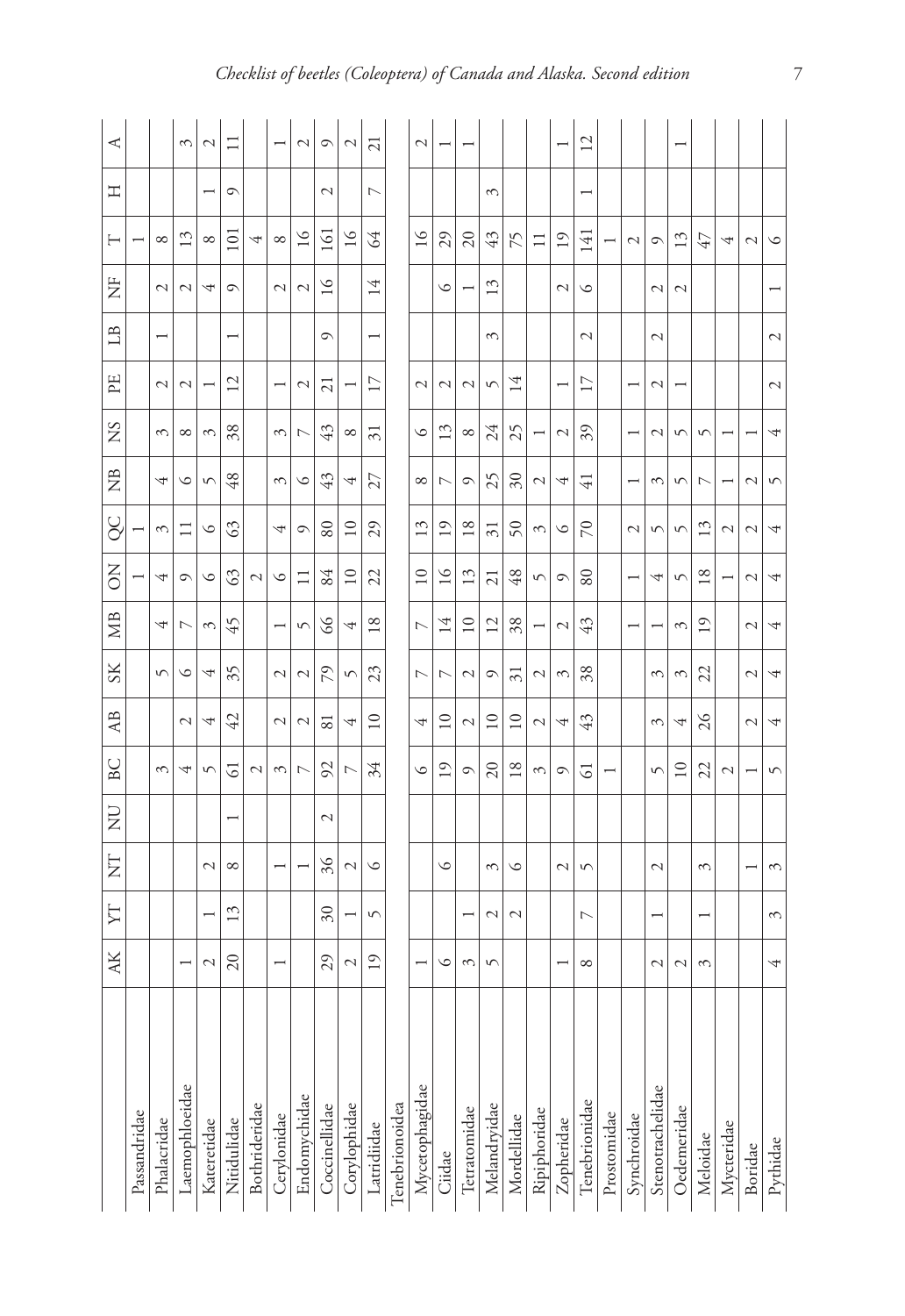|                                     | AK            | ZГ            | E              | š            | BC              | A <sub>B</sub>  | $S_{\rm K}$     | ЖB              | ă               | SC              | $\tilde{z}$    | SN            | PE             | $\Box$                   | Ë             | H                        | 工                          | ⋖                        |
|-------------------------------------|---------------|---------------|----------------|--------------|-----------------|-----------------|-----------------|-----------------|-----------------|-----------------|----------------|---------------|----------------|--------------------------|---------------|--------------------------|----------------------------|--------------------------|
| Pyrochroidae                        | $\mathcal{L}$ |               |                |              | ${}^{\circ}$    | $\sqrt{2}$      | 3               | 4               | $\overline{10}$ | $\overline{12}$ | $\overline{ }$ | $\sqrt{2}$    | 3              |                          |               | 22                       |                            |                          |
| Salpingidae                         | ৩             |               |                |              | ⊙               |                 |                 |                 | 3               | $\mathcal{L}$   | $\mathcal{L}$  | $\mathcal{L}$ |                | $\overline{\phantom{0}}$ | $\mathcal{L}$ | Ľ                        |                            | $\overline{\phantom{0}}$ |
| Anthicidae                          | 3             | $\mathcal{L}$ | S              |              | 34              | 27              | $\frac{5}{2}$   | ä               | 27              | $\frac{5}{2}$   | $\geq$         | 13            | $\overline{ }$ |                          | 3             | 65                       |                            | 3                        |
| Aderidae                            |               |               |                |              |                 |                 |                 |                 | $\infty$        | റ               | 4              | 3             |                |                          |               | $\supseteq$              |                            |                          |
| Scraptiidae                         | 2             | ÷             |                |              | $\overline{16}$ | 5               | $\sqrt{ }$      | ξ               | ${}^{\circ}$    | $\circ$         | 4              | $\sqrt{2}$    | ξ              |                          | ξ             | $\overline{c}$           |                            |                          |
| Ischaliidae                         |               |               |                |              |                 |                 |                 |                 |                 |                 | ۳              | ۳             |                |                          |               | 2                        |                            |                          |
| Chrysomeloidea                      |               |               |                |              |                 |                 |                 |                 |                 |                 |                |               |                |                          |               |                          |                            |                          |
| Cerambycidae                        | 39            | 33            | 34             | 4            | 52              | 103             | $80\,$          | E               | 223             | $\infty$        | 122            | 99            | 43             | $\overline{19}$          | 33            | 368                      | 3                          | Γ                        |
| Megalopodidae                       | 2             | S             | 4              |              | $\circ$         | $\sqrt{2}$      | 5               | S               | $\circ$         | $\circ$         |                | 2             |                |                          |               | $\overline{\phantom{0}}$ |                            |                          |
| Orsodacnidae                        |               |               |                |              |                 |                 |                 |                 |                 |                 |                |               |                |                          |               |                          |                            |                          |
| Chrysomelidae                       | 55            | 49            | $\frac{5}{2}$  |              | 225             | 265             | 222             | 277             | 386             | 322             | 195            | $^{89}$       | 94             | 19                       | 48            | 598                      | $\infty$                   | 55                       |
| <b>Curculionoidea</b>               |               |               |                |              |                 |                 |                 |                 |                 |                 |                |               |                |                          |               |                          |                            |                          |
| Nemonychidae                        |               |               |                |              | ७               | 3               |                 |                 | 2               | 3               | $\mathcal{L}$  | 2             |                |                          |               | ${}^{\circ}$             |                            |                          |
| Anthribidae                         | $\mathcal{L}$ | $\mathcal{L}$ | $\sim$         |              | 5               | $\infty$        | ${}^{\circ}$    | r               | 13              | $\overline{17}$ |                | ৩             |                |                          |               | $\approx$                |                            |                          |
| Attelabidae                         |               |               | $\infty$       |              | 3               | 4               | $\overline{ }$  | ᡋ               | $\Box$          | $\circ$         | 4              | 5             | $\mathcal{L}$  |                          | $\mathcal{C}$ | 14                       |                            |                          |
| Brentidae                           | 4             | 3             | $\mathfrak{g}$ |              | 4               | ಸ               | $\frac{8}{2}$   | $\overline{c}$  | 22              | 22              | 13             | Ξ             | ξ              |                          |               | 49                       |                            | ${}^{\circ}$             |
| Dryophthoridae                      |               |               |                |              | ᡋ               | $\overline{10}$ | ${}^{\circ}$    | $\overline{10}$ | $\overline{1}$  | $\overline{17}$ | $\circ$        | 12            | 4              |                          | $\mathcal{C}$ | 27                       |                            | 3                        |
| Brachyceridae                       | 4             | 4             | 5              |              | ᡋ               | 12              | $\overline{10}$ | $\overline{10}$ | 13              | 13              | Γ              | 5             |                |                          | 3             | $^{19}$                  | 4                          | $\mathcal{L}$            |
| Curculionidae                       | 127           | 93            | 85             | ${}^{\circ}$ | 411             | 295             | 239             | 228             | 400             | 386             | 244            | 218           | 99             | 15                       | 95            | 823                      | 19                         | 106                      |
| Total                               | 1448          | 1041          | v<br>Ξ         | 123          | 3932            | 2863            | 2353            | 2679            | E<br>451        | 4127            | 2703           | 2286          | 899            | 501                      | 1099          | 8237                     | 394                        | 628                      |
| $\%$ of total                       | 17,6          | 12,7          | 13,6           | 1,5          | 47,8            | 34,8            | 28,6            | 32,6            | 54,8            | 50,2            | 32,9           | 27,8          | 10.9           | 51                       | 13,4          |                          | 4, 8                       | 7,6                      |
| # species in 1991 Checklist         | 1205          | 838           | 103            | n/a          | 3626            | 2463            | 1670            | 2351            | 3841            | 3464            | 1365           | 1320          | 340            | 373                      | 872           | 7436                     | $\circ$<br>$\overline{31}$ | 469                      |
| Difference between 1991 and<br>2013 | 243           | 203           | 84             | n/a          | 306             | 400             | 683             | 328             | 672             | 663             | 1338           | 966           | 559            | 128                      | 227           | 80 <sub>1</sub>          | 78                         | 159                      |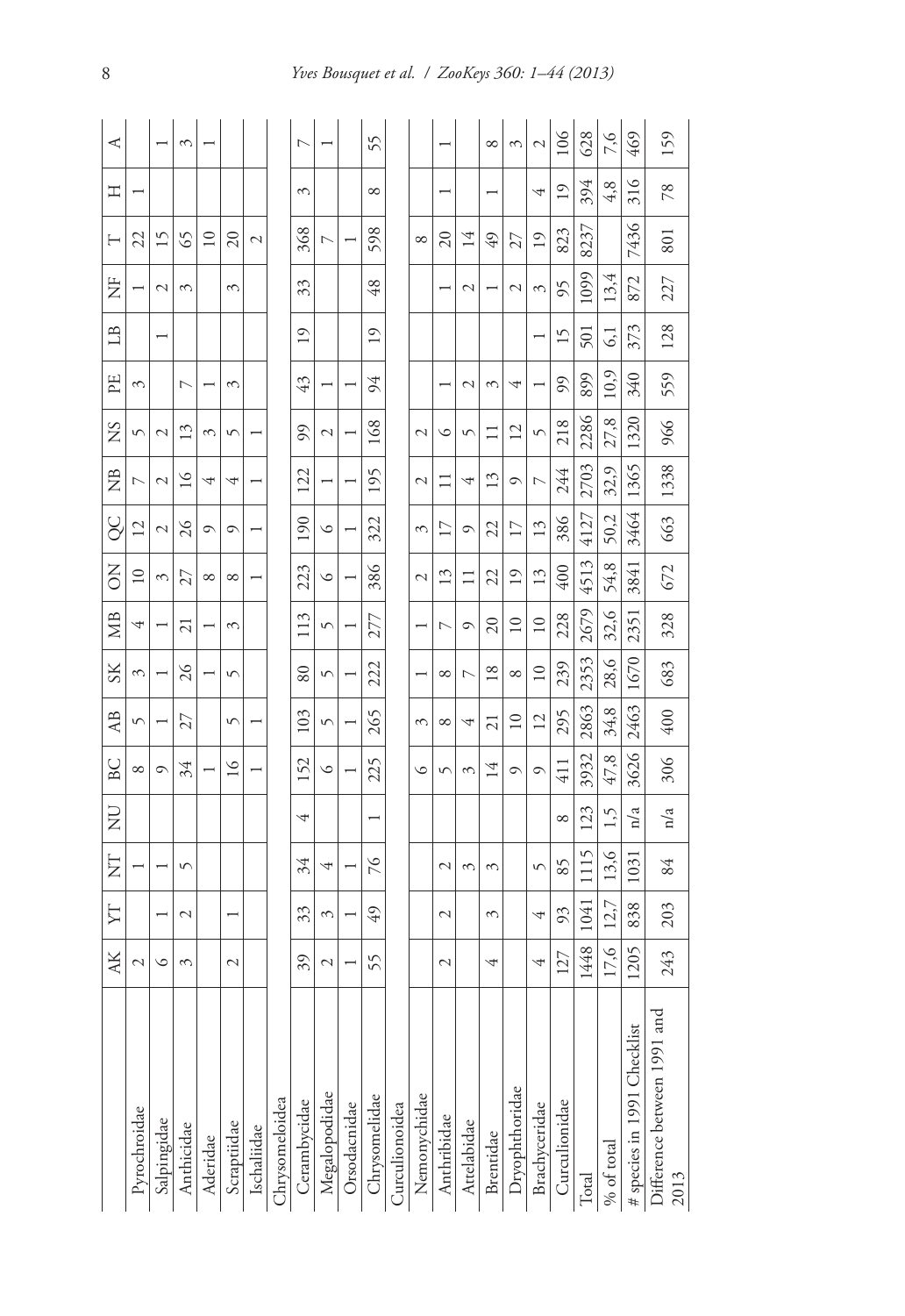## **Temporal coverage**

1758–2013.

## **Dataset description**

*Object name*: Darwin Core Archive Checklist of the beetles (Coleoptera) of Canada and Alaska. Second edition *Character encoding*: UTF-8 *Format name*: Darwin Core Archive format *Format version*: 1.0 *Distribution*: [doi: 10.5886/998dbs2a](http://dx.doi.org/10.5886/998dbs2a) *Publication date of the data*: 2013-12-06 *Language*: English *Licence of use*: Open Government License – Canada, version 2.0 [\(http://data.gc.ca/](http://data.gc.ca/eng/open-government-licence-canada) [eng/open-government-licence-canada#\)](http://data.gc.ca/eng/open-government-licence-canada) *Metadata language*: English *Date of metadata creation*: 2013-09-06 *Hierarchy level*: Dataset

## **Additional information**

A book which includes a formatted version of the checklist, as well as an index to supraspecific taxa, is also available from Pensoft Publishers.

## **Acknowledgments**

We sincerely thank the following colleagues for providing information on the taxonomy and distribution of Canadian beetles, as well as supplying necessary literature: Miguel Alonso-Zarazaga, Robert Anderson, George Ball, Pierre-Marc Brousseau, Horace Burke, Rob Cannings, Donald Chandler, Claude Chantal, Hume Douglas, Frank Etzler, Bruce Gill, Vasily Grebennikov, James Hammond, Christian Hébert, Henry Hespenheide, Richard Hoebeke, Leland Humble, Michael Ivie, Eduard Jendek, Paul Johnson, Jan Klimaszewski, James LaBonte, Serge Laplante, David Langor, Maxim Larrivée, David Larson, Laurent LeSage, Richard Leschen, Ted MacRae, David Maddison, Christopher Majka, David McCorquodale, Henri Miquet-Sage, Charles O'Brien, Matthew Paulsen, Stewart Peck, Georges Pelletier, Philip Perkins, Keith Philips, John Pinto, Darren Pollock, Jens Prena, Volker Puthz, Michel Racine, Yohann Racine, Karine Savard, Paul Skelley, Aleš Smetana, Andrew Smith, Donald Thomas, Pierre de Tonnancour, Robert Vigneault, Reginald Webster, Charlene Wood, Daniel Young,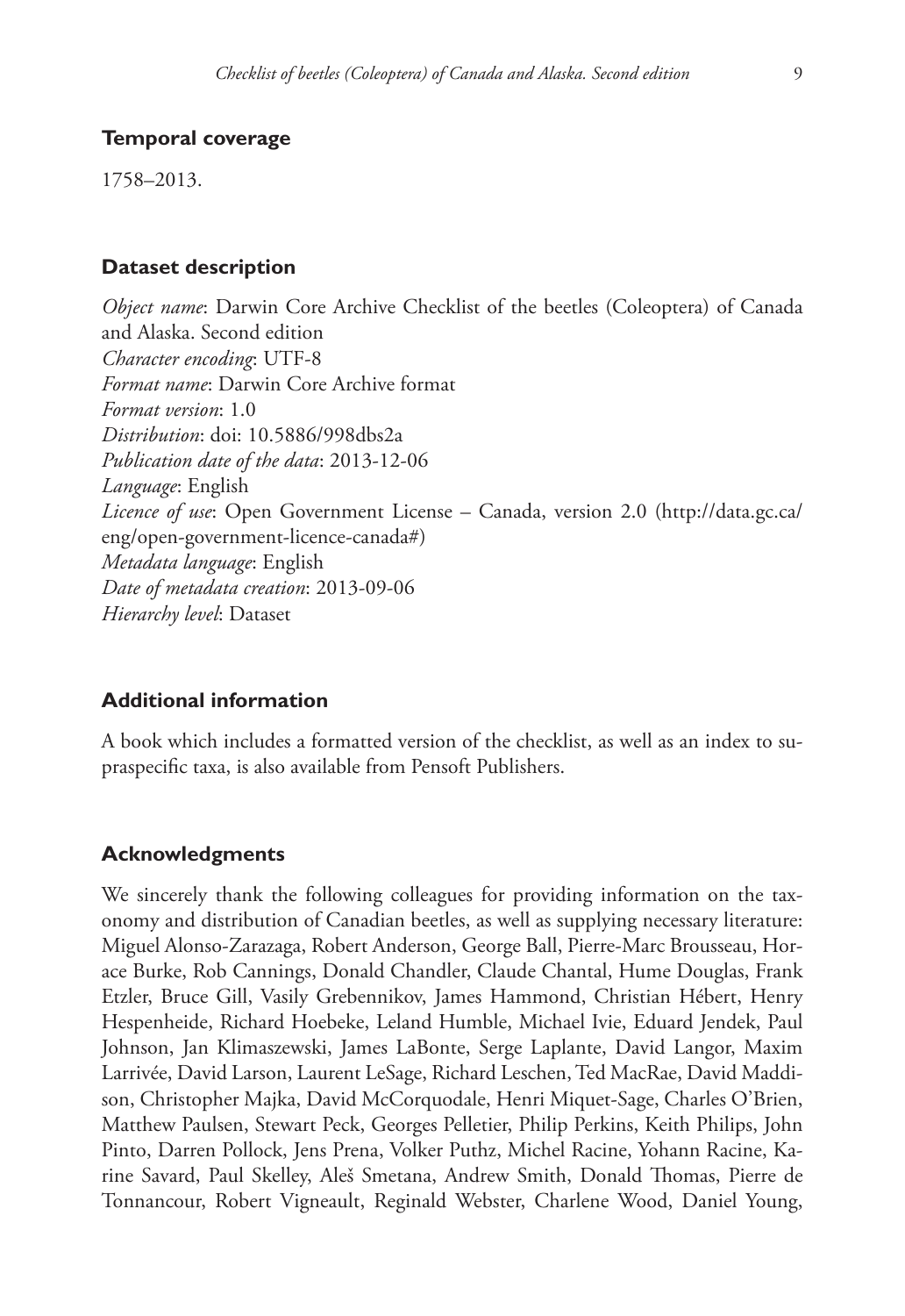Adriano Zanetti, and Alicja Zmudzinska-Krzesinska. David Shorthouse assisted with the production of the Darwin Core Archive, his help is greatly appreciated.

#### **References used in this paper or the data archive**

- Abdullah M (1965) World species of the genus *Stereopalpus* and a proposed new oriental genus (Col. Anthicidae, Pedilidae). Opuscula Entomologica 30: 25–78.
- Abdullah M, Abdullah A (1966) *Saperda* Fabricius, 1775 = *Eutetrapha* Bates, 1884, syn. n. (Coleoptera: Cerambycidae, Lamiinae), with a catalogue, new records, colour variation and a key to the species. Proceedings of the Royal Entomological Society of London, Series B, Taxonomy 35: 87–94. [doi: 10.1111/j.1365-3113.1966.tb00478.x](http://dx.doi.org/10.1111/j.1365-3113.1966.tb00478.x)
- Ahn K-J (1996a) A review of *Diaulota* Casey (Coleoptera: Staphylinidae: Aleocharinae), with description of a new species and known larvae. The Coleopterists Bulletin 50: 270–290.
- Ahn K-J (1996b) Revision of the intertidal aleocharine genus *Tarphiota* (Coleoptera: Staphylinidae). Entomological News 107: 177–185.
- Ahn K-J (1997a) A review of *Liparocephalus* Mäklin (Coleoptera: Staphylinidae: Aleocharinae) with descriptions of larvae. The Pan-Pacific Entomologist 73: 79–92.
- Ahn K-J (1997b) Revision and systematic position of the intertidal genus *Thinusa* Casey (Coleoptera: Staphylinidae: Aleocharinae). Entomologica Scandinavica 28: 75–81. [doi:](http://dx.doi.org/10.1163/187631297X00178) [10.1163/187631297X00178](http://dx.doi.org/10.1163/187631297X00178)
- Ahn K-J (1999) *Tarphiota densus* (Moore), a new combination and key to the species of the genus *Tarphiota* Casey (Coleoptera: Staphylinidae: Aleocharinae). Journal of the Kansas Entomological Society 71: 191193.
- Ahn K-J, Ashe JS (1992) Revision of the intertidal aleocharine genus *Pontomalota* Casey (Coleoptera: Staphylinidae) with a discussion of its phylogenetic relationships. Entomologica Scandinavica 23: 347–359. [doi: 10.1163/187631292X00155](http://dx.doi.org/10.1163/187631292X00155)
- Ahn K-J, Ashe JS (1995) Systematic position of the intertidal genus *Bryobiota* Casey and a revised phylogeny of the falagriine genera of America north of Mexico (Coleoptera: Staphylinidae: Aleocharinae). Annals of the Entomological Society of America 88: 143–154.
- Ahn K-J, Ashe JS (1996) Revision of the intertidal aleocharine genus *Amblopusa* Casey and description of the new genus *Paramblopusa* (Coleoptera: Staphylinidae). Journal of the New York Entomological Society 103 [1995]: 138–154.
- Al Dhafer HM (2009) Revision of the North American species of *Limonius* (Coleoptera: Elateridae). Transactions of the American Entomological Society 135: 209–352. [doi:](http://dx.doi.org/10.3157/061.135.0301) [10.3157/061.135.0301](http://dx.doi.org/10.3157/061.135.0301)
- Allen RT (1972) A revision of the genus *Loxandrus* LeConte (Coleoptera: Carabidae) in North America. Entomologica Americana 46: 1–184.
- Allen RT (1980) A review of the subtribe Myadi: description of a new genus and species, phylogenetic relationships, and biogeography (Coleoptera: Carabidae: Pterostichini). The Coleopterists Bulletin 34: 1–29.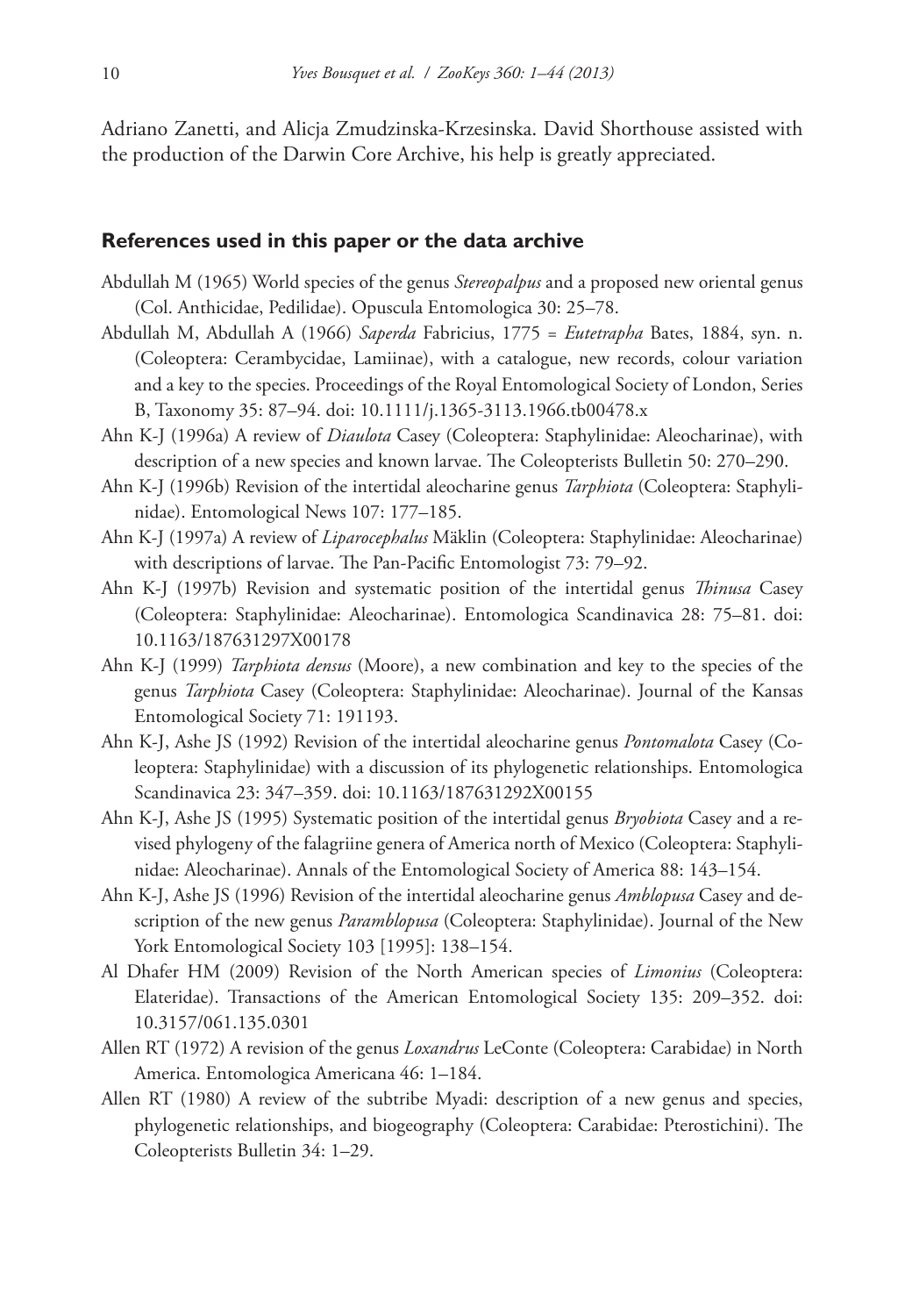- Alpert GD (1994) A comparative study of the symbiotic relationships between beetles of the genus *Cremastocheilus* (Coleoptera: Scarabaeidae) and their host ants (Hymenoptera: Formicidae). Sociobiology 25: 11–276.
- Anderson DM (1962) The weevil genus *Smicronyx* in America north of Mexico (Coleoptera: Curculionidae). Proceedings of the United States National Museum 113: 185–372. [doi:](http://dx.doi.org/10.5479/si.00963801.113-3456.185) [10.5479/si.00963801.113-3456.185](http://dx.doi.org/10.5479/si.00963801.113-3456.185)
- Anderson RD (1971) A revision of the Nearctic representatives of *Hygrotus* (Coleoptera: Dytiscidae). Annals of the Entomological Society of America 64: 503–512.
- Anderson RD (1976) A revision of the Nearctic species of *Hygrotus* groups II and III (Coleoptera: Dytiscidae). Annals of the Entomological Society of America 69: 577–584.
- Anderson RD (1983) Revision of the Nearctic species of *Hygrotus* groups IV, V and VI (Coleoptera: Dytiscidae). Annals of the Entomological Society of America 76: 173–196.
- Anderson RS (1988) Systematics, phylogeny and biogeography of New World weevils traditionally of the tribe Cleonini (Coleoptera: Curculionidae; Cleoninae). Quaestiones Entomologicae 23: 431–709.
- Anderson RS (1989) Revision of the subfamily Rhynchaeninae in North America (Coleoptera: Curculionidae). Transactions of the American Entomological Society 115: 207–312.
- Anderson RS (2008a) A review of the genus *Cryptorhynchus* Illiger 1807 in the United States and Canada (Curculionidae: Cryptorhynchinae). The Coleopterists Bulletin 62: 168–180.
- Anderson RS (2008b) A review of the genus *Eubulus* Kirsch 1869 in the United States and Canada (Curculionidae: Cryptorhynchinae). The Coleopterists Bulletin 62: 287–296. [doi:](http://dx.doi.org/10.1649/1064.1) [10.1649/1064.1](http://dx.doi.org/10.1649/1064.1)
- Anderson RS, Howden AT (1994) *Tychius meliloti* Stephens new to Canada with a brief review of the species of *Tychius* Germar introduced into North America (Coleoptera: Curculionidae). The Canadian Entomologist 126: 1363–1368. [doi: 10.4039/Ent1261363-6](http://dx.doi.org/10.4039/Ent1261363-6)
- Anderson RS, Peck SB (1985) The carrion beetles of Canada and Alaska. Coleoptera: Silphidae and Agyrtidae. Agriculture Canada Publication 1778, 121 pp.
- Arnett RH Jr. (1951) A revision of the Nearctic Oedemeridae (Coleoptera). American Midland Naturalist 45: 257–391. [doi: 10.2307/2421732](http://dx.doi.org/10.2307/2421732)
- Arnett RH Jr. (1952) A review of the Nearctic Adelocerina (Coleoptera: Elateridae, Pyrophorinae, Pyrophorini). The Wasmann Journal of Biology 10: 103–126.
- Arnett RH Jr. (1953) A review of the beetle family Cephaloidae. Proceedings of the United States National Museum 103: 155–161. [doi: 10.5479/si.00963801.103-3321.155](http://dx.doi.org/10.5479/si.00963801.103-3321.155)
- Arnett RH Jr., Thomas MC (Eds) (2000) American beetles. Volume 1. Archostemata, Myxophaga, Adephaga, Polyphaga: Staphyliniformia. CRC Press, Boca Raton, xv + 443 pp.
- Arnett RH Jr., Thomas MC, Skelley PE, Frank JH (Eds) (2002) American beetles. Volume 2. Polyphaga: Scarabaeoidea through Curculionoidea. CRC Press, Boca Raton, xiv + 861 pp.
- Ashe JS, Newton AF Jr. (1993) Larvae of *Trichophya* and phylogeny of the tachyporine group of subfamilies (Coleoptera: Staphylinidae) with a review, new species and characterization of the Trichophyinae. Systematic Entomology 18: 267–286. [doi: 10.1111/j.1365-](http://dx.doi.org/10.1111/j.1365-3113.1993.tb00666.x) [3113.1993.tb00666.x](http://dx.doi.org/10.1111/j.1365-3113.1993.tb00666.x)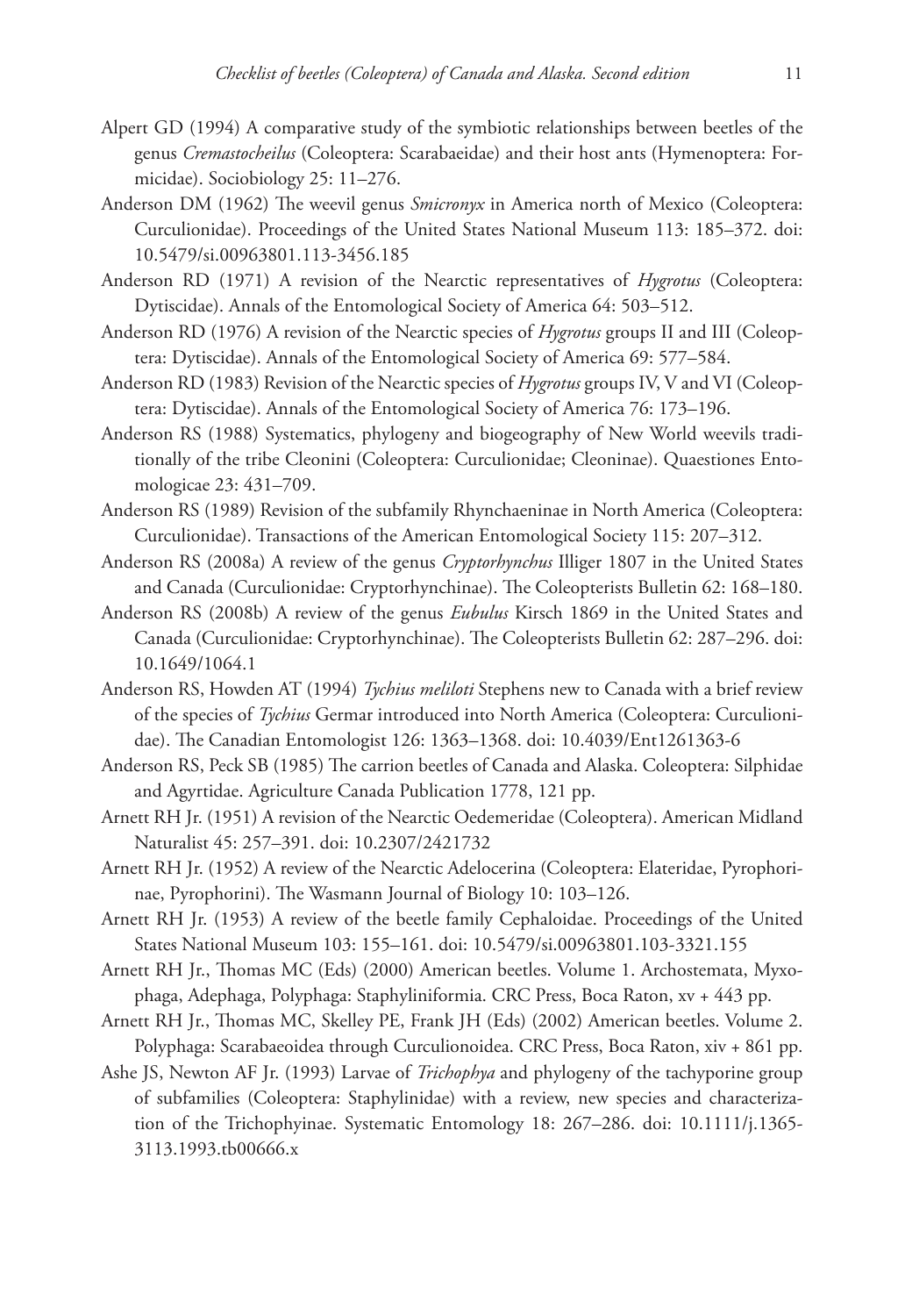- Askevold IS (1988) The genus *Neohaemonia* Székessy in North America (Coleoptera: Chrysomelidae: Donaciinae): systematics, reconstructed phylogeny, and geographic history. Transactions of the American Entomological Society 113: 360–430.
- Askevold IS (1991) Classification, reconstructed phylogeny, and geographic history of the New World members of *Plateumaris* Thomson, 1859 (Coleoptera: Chrysomelidae: Donacinae). Memoirs of the Entomological Society of Canada No. 157, 175 pp.
- Assing V (2008) The genus *Calodera* Mannerheim in Canada (Insecta, Coleoptera, Staphylinidae, Aleocharinae). ZooKeys (Special Issue) 2: 203–208.
- Assing V, Wunderle P (1995) A revision of the species of the subfamily Habrocerinae (Coleoptera: Staphylinidae) of the world. Revue Suisse de Zoologie 102: 307–359.
- Atkins MD (1963) The Cupedidae of the world. The Canadian Entomologist 95: 140–162. [doi: 10.4039/Ent95140-2](http://dx.doi.org/10.4039/Ent95140-2)
- Ball GE (1959) A taxonomic study of the North American Licinini with notes on the Old World species of the genus *Diplocheila* Brullé (Coleoptera). Memoirs of the American Entomological Society No 16, 258 pp.
- Ball GE (1960) A review of the taxonomy of the genus *Euryderus* LeConte 1848: with notes on the North American Dapti (of authors) (Carabidae: Harpalini). The Coleopterists Bulletin 14: 44–54.
- Ball GE (1966) A revision of the North American species of the subgenus *Cryobius* Chaudoir (*Pterostichus*, Carabidae, Coleoptera). Opuscula Entomologica Supplementum No 28, 166 pp.
- Ball GE, Anderson JN (1962) The taxonomy and speciation of *Pseudophonus* (a subgenus of Harpalus: Harpalini: Carabidae, known to occur in North America). The Catholic University of America Press, Washington, D.C., 94 pp.
- Ball GE, Erwin TL (1969) A taxonomic synopsis of the tribe Loricerini (Coleoptera: Carabidae). Canadian Journal of Zoology 47: 877–907. [doi: 10.1139/z69-146](http://dx.doi.org/10.1139/z69-146)
- Ball GE, Nègre J (1972) The taxonomy of the Nearctic species of the genus *Calathus* Bonelli (Coleoptera: Carabidae: Agonini). Transactions of the American Entomological Society 98: 412–533.
- Ball GE, Nimmo AP (1983) Synopsis of the species of subgenus *Progaleritina* Jeannel, including reconstructed phylogeny and geographical history (Coleoptera: Carabidae: Galerita Fabricius). Transactions of the American Entomological Society 109: 295–356.
- Balsbaugh EU (1966) Genus *Lexiphanes* of America north of Mexico (Coleoptera: Chrysomelidae). Proceedings of the United States National Museum 117: 655–680. [doi: 10.5479/](http://dx.doi.org/10.5479/si.00963801.117-3521.655) [si.00963801.117-3521.655](http://dx.doi.org/10.5479/si.00963801.117-3521.655)
- Balsbaugh EU (1970) Review of the genus *Paria* (Coleoptera: Chrysomelidae) of North America. Annals of the Entomological Society of America 63: 453–460.
- Balsbaugh EU (1983) A taxonomic revision of the genus *Phaedon* north of Mexico (Coleoptera: Chrysomelidae). North Dakota Insects, Schafer-Post Series No. 15, 73 pp.
- Baranowski R (1993) Revision of the genus *Leiodes* Latreille of North and Central America (Coleoptera: Leiodidae). Entomologica Scandinavica Supplement No. 42, 149 pp.
- Barber HS (1951) North American fireflies of the genus *Photuris*. Smithsonian Miscellaneous Collection No. 117, vi + 58 pp.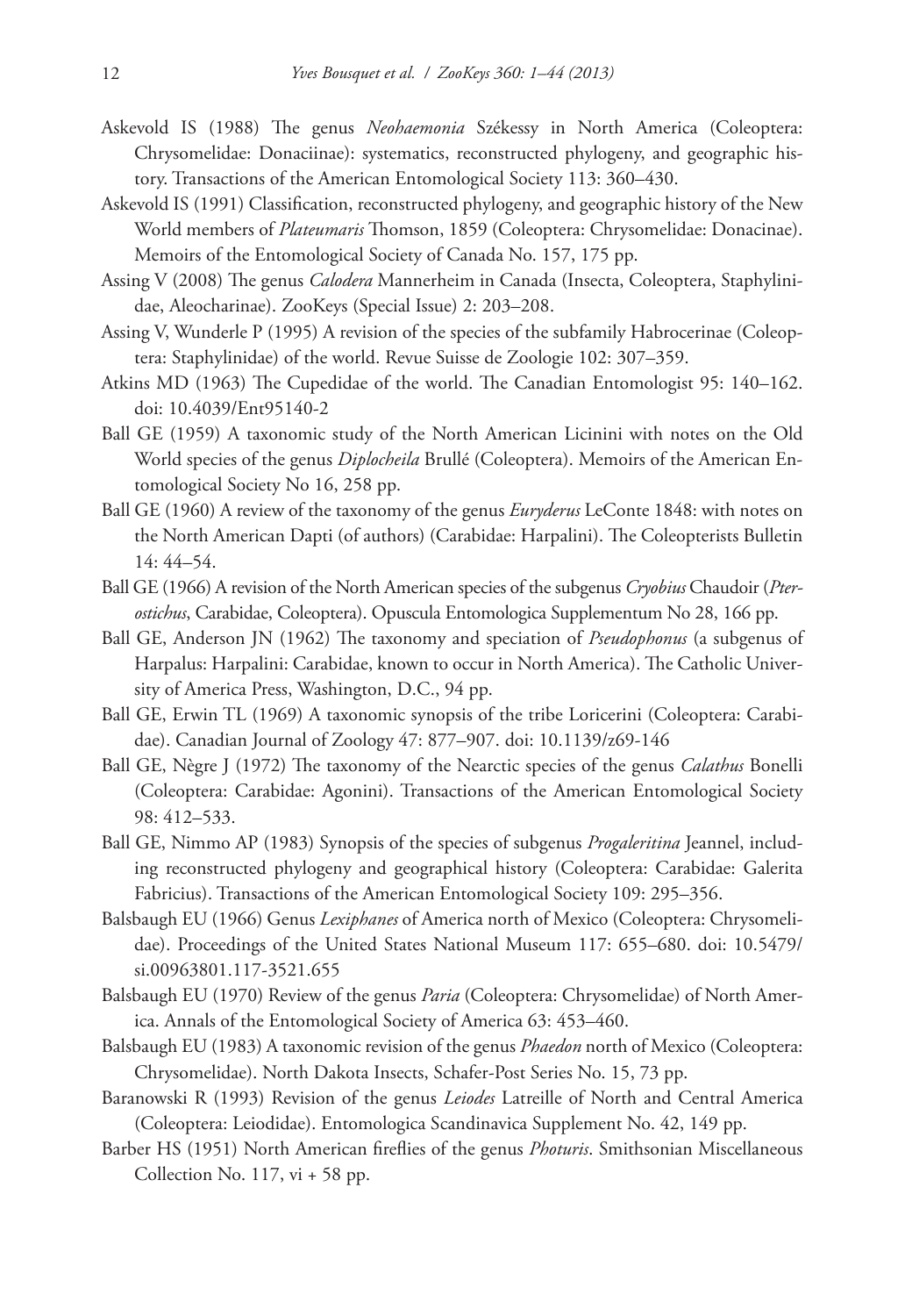- Barr TC Jr. (1971) The North American *Pterostichus* of the subgenus *Cylindrocharis* Casey (Coleoptera, Carabidae). American Museum Novitates No. 2445, 14 pp.
- Barron JR (1971) A revision of the Trogositidae of America north of Mexico (Coleoptera: Cleroidea). Memoirs of the Entomological Society of Canada No. 75, 143 pp.
- Barron JR (1996) Review of Nearctic species of *Ostoma* (Coleoptera: Cleroidea, Trogositidae). Annals of the Entomological Society of America 89: 193–202.
- Beal RS Jr. (1954) Biology and taxonomy of the Nearctic species of *Trogoderma* (Coleoptera: Dermestidae). University of California Publications in Entomology 10: 35–102.
- Beal RS Jr. (1967) A revisionary study of the North American dermestid beetles formerly included in the genus *Perimegatoma* (Coleoptera). Miscellaneous Publications of the Entomological Society of America 5: 281–312.
- Beal RS Jr. (1970) A taxonomic and biological study of species of Attagenini (Coleoptera: Dermestidae) in the United States and Canada. Entomologica Americana 45: 141–235.
- Beal RS Jr. (1985a) A taxonomic revision of the Nearctic species of *Cryptorhopalum* (Dermestidae: Coleoptera). Transactions of the American Entomological Society 111: 171–221.
- Beal RS Jr. (1985b) Review of Nearctic species of *Orphilus* (Coleoptera: Desmestidae) with description of the larva of *O. subnitidus* LeConte. The Coleopterists Bulletin 39: 265–271.
- Beal RS Jr. (1998) Taxonomy and biology of Nearctic species of *Anthrenus* (Coleoptera: Dermestidae). Transactions of the American Entomological Society 124: 271–332.
- Becker EC (1952) The Nearctic species of *Denticollis* (Coleoptera, Elateridae). Proceedings of the Entomological Society of Washington 54: 105–114.
- Becker EC (1956) Revision of the Nearctic species of *Agriotes* (Coleoptera: Elateridae). The Canadian Entomologist Supplement No. 1, 101 pp.
- Becker EC (1971) Five new species of *Megapenthes* from the southwestern United States, with a key to the Nearctic species (Coleoptera: Elateridae). The Canadian Entomologist 103: 145–167. [doi: 10.4039/Ent103145-2](http://dx.doi.org/10.4039/Ent103145-2)
- Becker EC (1974) Revision of the Nearctic species of *Athous* (Coleoptera: Elateridae) east of the Rocky Mountains. The Canadian Entomologist 106: 711–758. [doi: 10.4039/Ent106711-7](http://dx.doi.org/10.4039/Ent106711-7)
- Becker EC (1979) Review of the western Nearctic species of *Athous* (Coleoptera: Elateridae) with a key to the species north of Panama. The Canadian Entomologist 111: 569–614. [doi:](http://dx.doi.org/10.4039/Ent111569-5) [10.4039/Ent111569-5](http://dx.doi.org/10.4039/Ent111569-5)
- Bell RT (1960) A revision of the genus *Chlaenius* Bonelli (Coleoptera: Carabidae) in North America. Miscellaneous Publications of the Entomological Society of America 1: 97–166.
- Bell RT (1970) The Rhysodini of North America, Central America, and the West Indies (Coleoptera: Carabidae or Rhysodidae). Miscellaneous Publications of the Entomological Society of America 6: 289–324.
- Bell RT, Bell JR (1975) Two new taxa of *Clinidium* (Coleoptera: Rhysodidae or Carabidae) from the eastern U.S., with a revised key to U.S. *Clinidium*. The Coleopterists Bulletin 29: 65–68.
- Bell RT, Bell JR (1982) Rhysodini of the world part III. Revision of *Omoglymmius* Ganglbauer (Coleoptera: Carabidae or Rhysodidae) and substitutions for preoccupied generic names. Quaestiones Entomologicae 18: 127–259.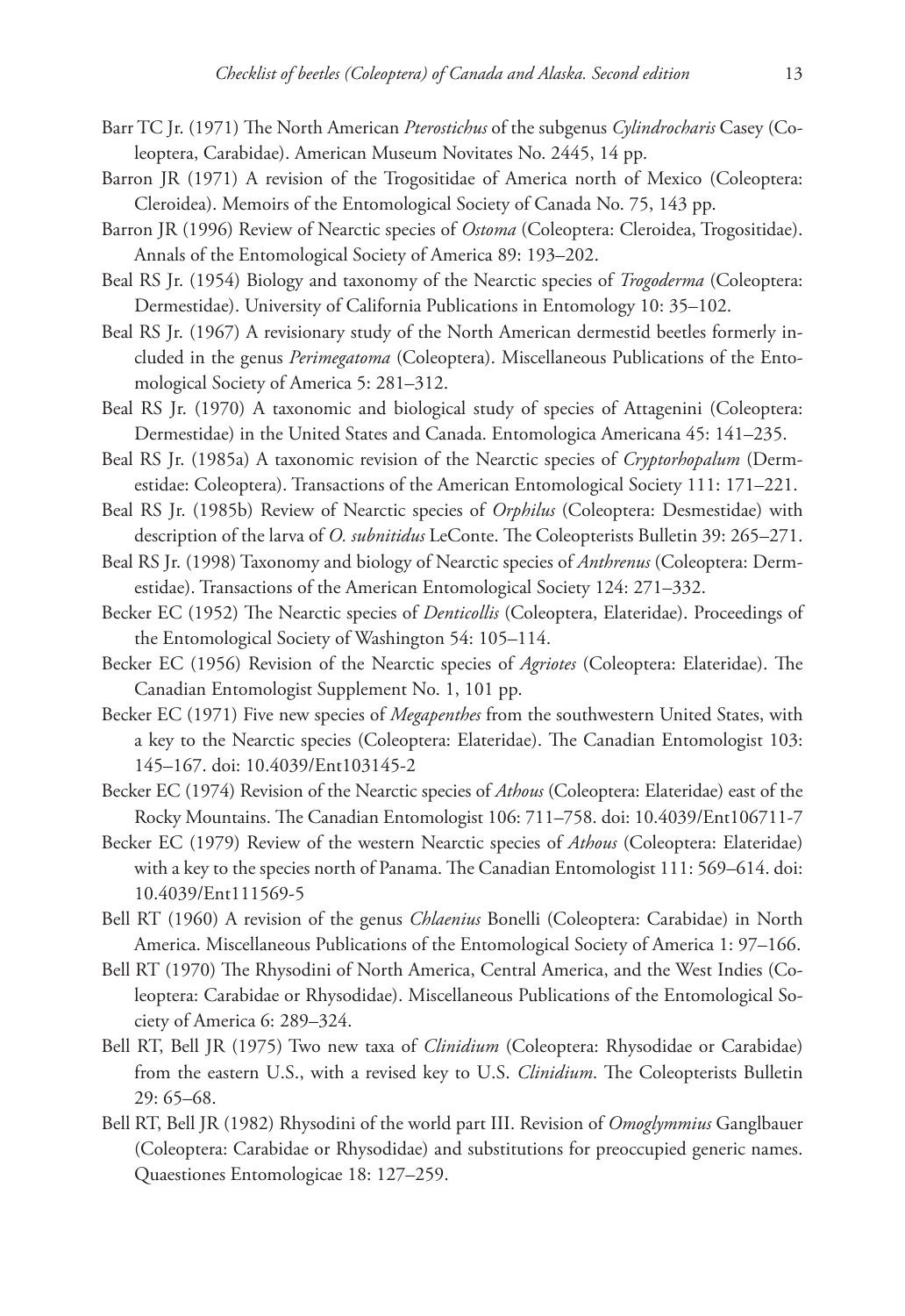- Bell RT, Bell JR (1985) Rhysodini of the world part IV. Revisions of *Rhyzodiastes* Fairmaire and *Clinidium* Kirby, with new species in other genera (Coleoptera: Carabidae or Rhysodidae). Quaestiones Entomologicae 21: 1–172.
- Benesh B (1946) A systematic revision of the Holartic genus *Platycerus* Geoffroy (Coleoptera: Lucanidae). Transactions of the American Entomological Society 72: 139–202.
- Benschoter CA, Cook EF (1956) A revision of the genus *Omophron* (Carabidae, Coleoptera) of North America north of Mexico. Annals of the Entomological Society of America 49: 411–429.
- Bergsten J, Miller KB (2006) Taxonomic revision of the Holarctic diving beetle genus *Acilius* Leach (Coleoptera: Dytiscidae). Systematic Entomology 31: 145–197. [doi: 10.1111/j.1365-](http://dx.doi.org/10.1111/j.1365-3113.2005.00309.x) [3113.2005.00309.x](http://dx.doi.org/10.1111/j.1365-3113.2005.00309.x)
- Bieńkowski AO (2004) A review of the subgenus *Arctolina* Kontkanen, 1959 of the genus *Chrysolina* Motschulsky, 1860 (Coleoptera: Chrysomelidae: Chrysomelinae). Genus 15: 187–233.
- Biström O (1997) Taxonomic revision of the genus *Hydrovatus* Motschulsky (Coleoptera, Dytiscidae). Entomologica Basiliensia 19 [1996]: 57–584.
- Blackwelder RE (1941) A monograph of the genus *Trigonurus* (Coleoptera: Staphylinidae). American Museum Novitates No. 1124, 13 pp.
- Blair KG (1932) The North American species of *Rhinosimus* (Col. Pythidae). The Entomologist's Monthly Magazine 68: 253–255.
- Blaisdell FE (1931) Revision of the endomychid tribe Liesthini with a description of a new genus and a new species (Coleoptera). Transactions of the American Entomological Society 56: 375–390.
- Blaisdell FE (1938) A study of the species of Hispinae belonging to the genus *Stenopodius* with descriptions of new species (Coleoptera: Chrysomelidae). Transactions of the American Entomological Society 64: 421–447.
- Blake DH (1927) A revision of the beetles of the genus *Oedionychis* occurring in America north of Mexico. Proceedings of the United States National Museum 70: 1–44. [doi: 10.5479/](http://dx.doi.org/10.5479/si.00963801.70-2672.1) [si.00963801.70-2672.1](http://dx.doi.org/10.5479/si.00963801.70-2672.1)
- Blake DH (1933) Revision of the beetles of the genus *Disonycha* occurring in America north of Mexico. Proceedings of the United States National Museum 82: 1–66. [doi: 10.5479/](http://dx.doi.org/10.5479/si.00963801.82-2969-1) [si.00963801.82-2969.1](http://dx.doi.org/10.5479/si.00963801.82-2969-1)
- Blake DH (1943) The generic position of *Hypolampsis pilosa* (Illiger) and some related new species (Coleoptera: Halticidae). Proceedings of the Entomological Society of Washington 45: 207–236.
- Blake DH (1950) A revision of the beetles of the genus *Myochrous*. Proceedings of the United States National Museum 101: 1–64. [doi: 10.5479/si.00963801.101-3271.1](http://dx.doi.org/10.5479/si.00963801.101-3271.1)
- Blake DH (1953) The chrysomelid beetles of the genus *Strabala* Chevrolat. Proceedings of the United States National Museum 103: 121–134. [doi: 10.5479/si.00963801.103-3319.121](http://dx.doi.org/10.5479/si.00963801.103-3319.121)
- Blake DH (1955) A study of LeConte's species of the chrysomelid genus *Graphops* with descriptions of some new species. Bulletin of the Museum of Comparative Zoology 113: 263–301.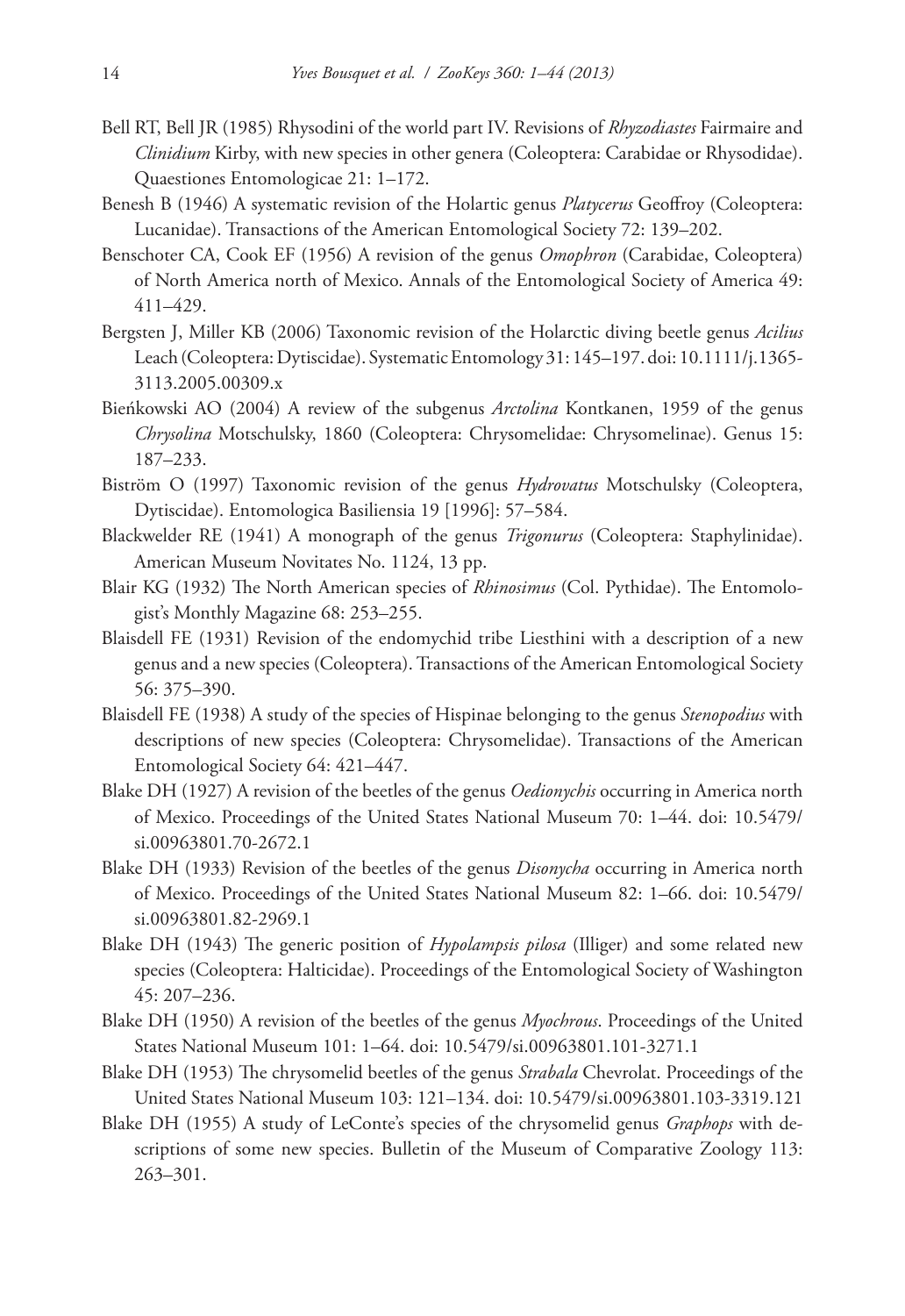- Blake DH (1967) Revision of the beetles of the genus *Glyptoscelis* (Coleoptera: Chrysomelidae). Proceedings of the United States National Museum 123: 1–53. [doi: 10.5479/](http://dx.doi.org/10.5479/si.00963801.123-3604.1) [si.00963801.123-3604.1](http://dx.doi.org/10.5479/si.00963801.123-3604.1)
- Blake DH (1970) A review of the beetles of the genus *Metachroma* Chevrolat (Coleoptera: Chrysomelidae). Smithsonian Contributions to Zoology No. 57, 111 pp.
- Blake DH (1974) The costate species of *Colaspis* in the United States (Coleoptera: Chrysomelidae). Smithsonian Contribution to Zoology No. 181, 24 pp.
- Böcher J (1988) The Coleoptera of Greenland. Meddelelser om Grønland 26: 1–100.
- Bottimer LJ (1968) On the two species of *Bruchidius* (Coleoptera: Bruchidae) established in North America. The Canadian Entomologist 100: 139–145. [doi: 10.4039/Ent100139-2](http://dx.doi.org/10.4039/Ent100139-2)
- Bouchard P, Bousquet Y, Davies AE, Alonso-Zarazaga MA, Lawrence JF, Lyal CHC, Newton AF, Reid CAM, Schmitt M, Ślipiński SA, Smith AB (2011) Family-group names in Coleoptera (Insecta). ZooKeys 88: 1–972. [doi: 10.3897/zookeys.88.807](http://dx.doi.org/10.3897/zookeys.88.807)
- Bousquet Y (1988) *Dyschirius* of America north of Mexico: descriptions of new species with keys to species groups and species (Coleoptera: Carabidae). The Canadian Entomologist 120: 361–387. [doi: 10.4039/Ent120361-4](http://dx.doi.org/10.4039/Ent120361-4)
- Bousquet Y (1990) A review of the North American species of *Rhizophagus* Herbst and a revision of the Nearctic members of the subgenus *Anomophagus* Reitter (Coleoptera: Rhizophagidae). The Canadian Entomologist 122: 131–171. [doi: 10.4039/Ent122131-1](http://dx.doi.org/10.4039/Ent122131-1)
- Bousquet Y (Ed) (1991) Checklist of beetles of Canada and Alaska. Agriculture Canada, Ottawa, vi  $+430$  pp.
- Bousquet Y (1996) Taxonomic revision of Nearctic, Mexican, and West Indian Oodini (Coleoptera: Carabidae). The Canadian Entomologist 128: 443–537. [doi: 10.4039/Ent128443-3](http://dx.doi.org/10.4039/Ent128443-3)
- Bousquet Y (1997) Description of a new species of *Clivina* Latreille from southeastern United States with a key to North American species of the *fossor* group (Coleoptera: Carabidae: Clivinini). The Coleopterists Bulletin 51: 343–349.
- Bousquet Y (2002) Review of the genus *Hesperobaenus* LeConte (Coleoptera: Monotomidae) of America, north of Mexico. The Pan-Pacific Entomologist 78: 197–214.
- Bousquet Y (2010) Review of the Nearctic, Mexican and West Indian (Greater Antilles) species of *Colliuris* Degeer (Coleoptera: Carabidae: Odacanthini). Zootaxa 2529: 1–39.
- Bousquet Y, Laplante S (2000) Taxonomic review of the Canadian species of the genus *Monotoma* Herbst (Coleoptera: Monotomidae). Proceedings of the Entomological Society of Ontario 130 [1999]: 67–96.
- Bousquet Y, Laplante S (2006) Coleoptera Histeridae*.* The Insects and Arachnids of Canada Part 24. NRC Research Press, Ottawa, xiii + 485 pp.
- Bousquet Y, Messer PW (2010) Redescription of *Stenolophus thoracicus* Casey (Coleoptera, Carabidae, Harpalini), a valid species. ZooKeys 53: 25–31. [doi: 10.3897/zookeys.53.470](http://dx.doi.org/10.3897/zookeys.53.470)
- Bousquet Y, Skelley PE (2010) Description of a new species of *Scarites* Fabricius (Coleoptera: Carabidae) from Florida. The Coleopterists Bulletin 64: 45–49. [doi: 10.1649/0010-065X-](http://dx.doi.org/10.1649/0010-065X-64.1.45)[64.1.45](http://dx.doi.org/10.1649/0010-065X-64.1.45)
- Bousquet Y, Webster RP (2004) Review of the Nearctic species of the Holarctic subgenus *Argutor* (Coleoptera: Carabidae). The Canadian Entomologist 136: 645–660. [doi: 10.4039/](http://dx.doi.org/10.4039/n04-030) [n04-030](http://dx.doi.org/10.4039/n04-030)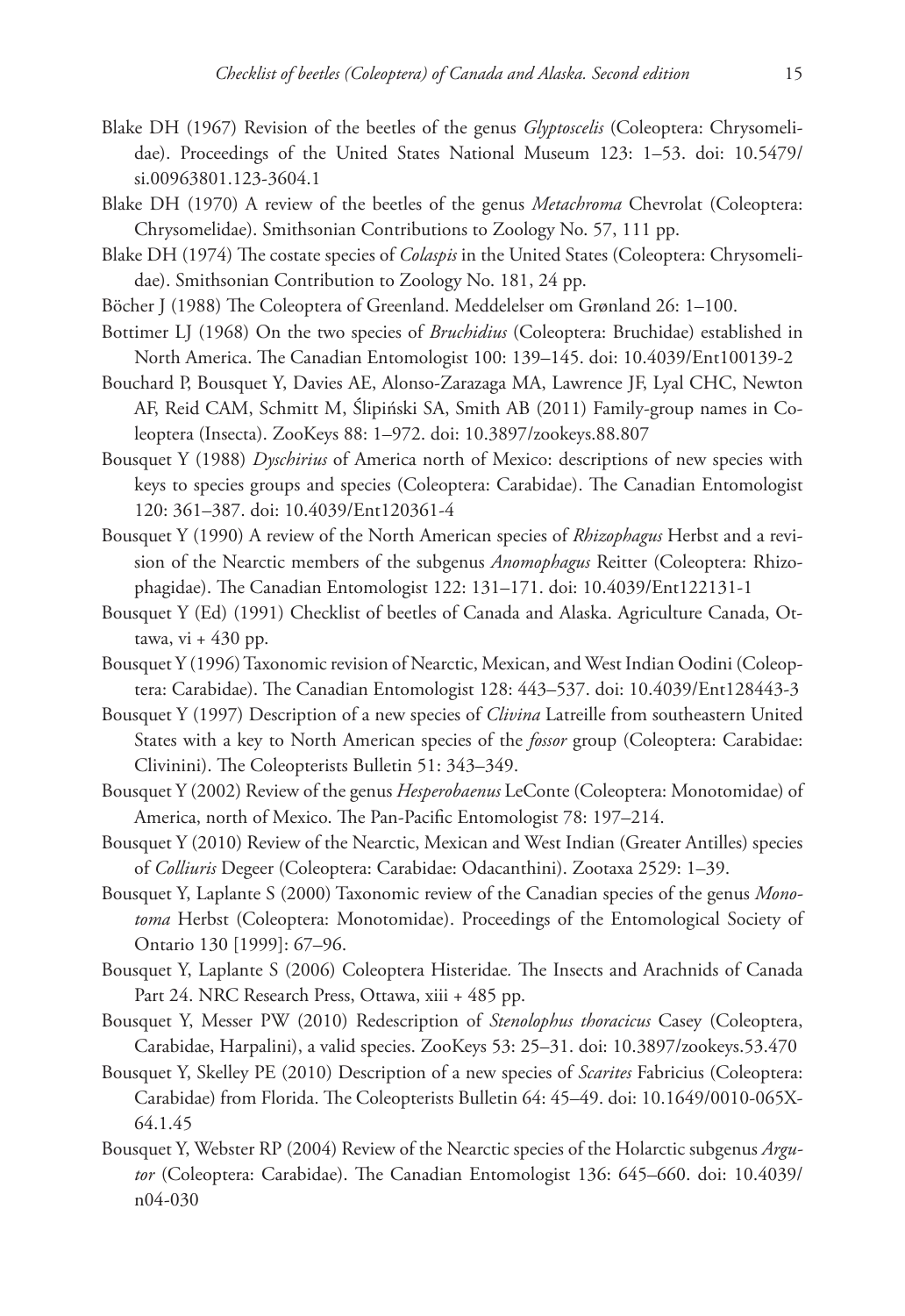- Bousquet Y, Webster RP (2006) Descriptions of three new species of *Bembidion* Latreille (Coleoptera: Carabidae) occurring in Canada. Zootaxa 1297: 23–35.
- Bowman JR (1934) The Pselaphidae of North America. Privately published, Pittsburgh, 149 pp.
- Boyle WW (1956) A revision of the Erotylidae of America north of Mexico (Coleoptera). Bulletin of the American Museum of Natural History 110: 1–172.
- Brancucci M (1985) Revision du genre *Trypherus* LeConte (Coleoptera, Cantharidae). Entomologica Basiliensia 10: 251–322.
- Brigham WU (1981) *Ectopria leechi*, a new false water penny from the United States (Coleoptera: Eubriidae). The Pan-Pacific Entomologist 57: 313–320.
- Bright DE (1976) The Bark Beetles of Canada and Alaska. Coleoptera: Scolytidae*.* The Insects and Arachnids of Canada. Part 2. Agriculture Canada, Ottawa, 241 pp.
- Bright DE (1981) Taxonomic monograph of the genus *Pityophthorus* Eichhoff in North and Central America (Coleoptera: Scolytidae). Memoirs of the Entomological Society of Canada No. 118, 378 pp.
- Bright DE (1987) The metallic wood-boring beetles of Canada and Alaska*.* The Insects and Arachnids of Canada. Part 15. Agriculture Canada, Ottawa, 335 pp.
- Bright DE (1993) The weevils of Canada and Alaska: Volume 1. Coleoptera: Curculionoidea, excluding Scolytidae and Curculionidae*.* The insects and arachnids of Canada. Part 21. Agriculture Canada, Ottawa, 217 pp.
- Bright DE (1994) Revision of the genus *Sitona* (Coleoptera: Curculionidae) of North America. Annales of the Entomological Society of America 87: 277–306.
- Bright DE, Bouchard P (2008) Weevils of Canada and Alaska. Volume 2. Coleoptera, Curculionidae, Entiminae. NRC Research Press, Ottawa, i–xiii + 327 pp.
- Brown HP (1972) Aquatic dryopoid beetles (Coleoptera) of the United States. Biota of freswater ecosystems, identification manual No. 6. United States Environmental Protection Agency, Washington D.C., 82 pp. [doi: 10.5962/bhl.title.4106](http://dx.doi.org/10.5962/bhl.title.4106)
- Brown HP, Murvosh CM (1974) A revision of the genus *Psephenus* (water-penny beetles) of the United States and Canada (Coleoptera, Dryopoidea, Psephenidae). Transactions of the American Entomological Society 100: 289–340.
- Brown WJ (1942a) The American species of *Phytodecta* Kby. (Coleoptera: Chrysomelidae). The Canadian Entomologist 74: 99–105. [doi: 10.4039/Ent7499-6](http://dx.doi.org/10.4039/Ent7499-6)
- Brown WJ (1942b) The American species of *Entomoscelis* and *Hippuriphila* (Coleoptera, Chrysomelidae). The Canadian Entomologist 74: 172–176. [doi: 10.4039/Ent74172-9](http://dx.doi.org/10.4039/Ent74172-9)
- Brown WJ (1945) Food-plants and distribution of the species of *Calligrapha* in Canada, with descriptions of new species (Coleoptera, Chrysomelidae). The Canadian Entomologist 77: 117–137. [doi: 10.4039/Ent77117-7](http://dx.doi.org/10.4039/Ent77117-7)
- Brown WJ (1946) Notes on some species of *Canthon* and *Dichelonyx* (Coleoptera: Scarabaeidae). The Canadian Entomologist 78: 104–109. [doi: 10.4039/Ent78104-5](http://dx.doi.org/10.4039/Ent78104-5)
- Brown WJ (1950) The extralimital distribution of some species of Coleoptera. The Canadian Entomologist 82: 197–205. [doi: 10.4039/Ent82197-10](http://dx.doi.org/10.4039/Ent82197-10)
- Brown WJ (1951) The American species of *Phratora* Chev. (Coleoptera: Chrysomelidae). The Canadian Entomologist 83: 121–130. [doi: 10.4039/Ent83121-5](http://dx.doi.org/10.4039/Ent83121-5)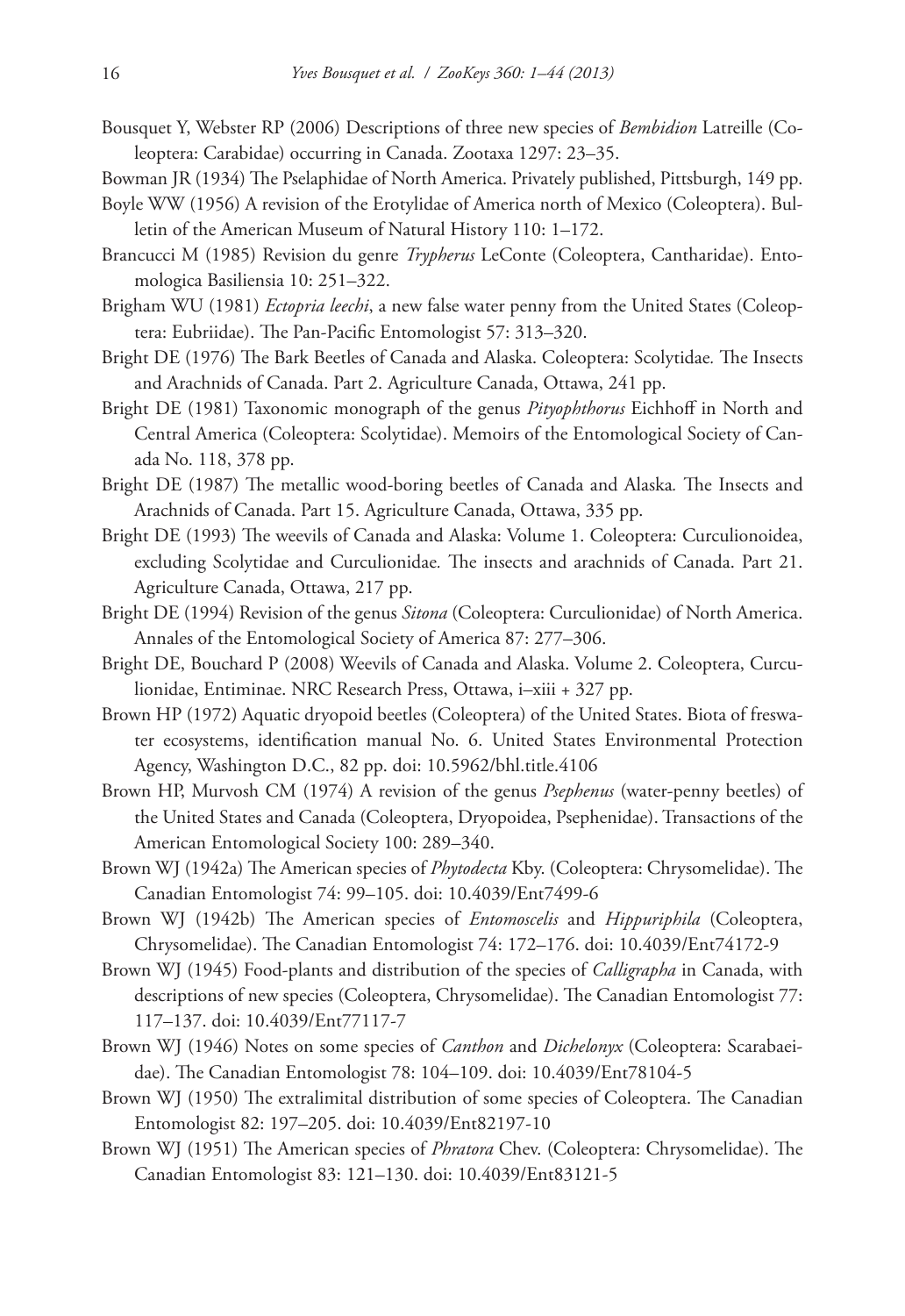- Brown WJ (1956) The New world species of *Chrysomela* L. (Coleoptera: Chrysomelidae). The Canadian Entomologist Supplement No. 3, 54 pp.
- Brown WJ (1961) Notes on North American Chrysomelidae (Coleoptera). The Canadian Entomologist 93: 967–977. [doi: 10.4039/Ent93967-11](http://dx.doi.org/10.4039/Ent93967-11)
- Brown WJ (1962) The American species of *Chrysolina* Mots. (Coleoptera: Chrysomelidae). The Canadian Entomologist 94: 58–74. [doi: 10.4039/Ent9458-1](http://dx.doi.org/10.4039/Ent9458-1)
- Brown WJ (1965) *Trachyphloeus* Germar (Coleoptera: Curculionidae) in North America. The Canadian Entomologist 97: 189–192. [doi: 10.4039/Ent97189-2](http://dx.doi.org/10.4039/Ent97189-2)
- Brown WJ (1966) Chrysomelinae and Curculionidae (Coleoptera); descriptions and notes. The Canadian Entomologist 98: 855–859. [doi: 10.4039/Ent98855-8](http://dx.doi.org/10.4039/Ent98855-8)
- Buchanan LL (1927) A short review of *Notaris* (Coleoptera: Curculionidae). Bulletin of the Brooklyn Entomological Society 22: 36–40.
- Buchanan LL (1931) Synopsis of *Perigaster* (Coleoptera: Curculionidae). Journal of the Washington Academy of Sciences 21: 320–325.
- Buchanan LL (1936a) The genus *Panscopus* Schoenherr (Coleoptera: Curculionidae). Smithsonian Miscellaneous Collectios No. 94, 18 pp.
- Buchanan LL (1936b) Synopsis of *Lepidophorus* (Coleoptera, Curculionidae). Bulletin of the Brooklyn Entomological Society 31: 1–10.
- Buchanan LL (1948) A new species of *Stenoscelis*, and notes on other Curculionidae (Coleoptera). Bulletin of the Brooklyn Entomological Society 43: 61–66.
- Budarin AM (1976) Review of ground-beetles of the subgenus *Lyperopherus* Motsch. of the genus *Pterostichus* Bon. (Coleoptera, Carabidae). Trudy Zoologicheskogo Instituta Akademii Nauk SSSR 67: 32–38. [in Russian]
- Burke HR (1961) Notes on *Onychylis* LeConte with descriptions of two new species (Curculionidae). The Coleopterists Bulletin 15: 1–7.
- Burke HR, Anderson RS (1989) Systematics of species of *Anthonomus* Germar previously assigned to *Tachypterellus* Fall and Cockerell (Coleoptera: Curculionidae). Annals of the Entomological Society of America 82: 426-437.
- Butte JG (1968a) The revision of the tribe Chalepini of America North of Mexico. II. Genus *Chalepus* Thunberg (Coleoptera: Chrysomelidae). Journal of the New York Entomological Society 76: 117–133.
- Butte JG (1968b) The revision of the tribe Chalepini of America North of Mexico. III. Genus *Odontota* Chevrolat (Coleoptera, Chrysomelidae). The Coleopterists Bulletin 22: 101–124.
- Butte JG (1969) Revision of the tribe Chalepini of America North of Mexico. IV. Genus *Sumitrosis* Butte (Coleoptera: Chrysomelidae). Journal of the New York Entomological Society 77: 12–30.
- Campbell JM (1968) A revision of the New World Micropeplidae (Coleoptera: Staphylinidae) with a rearrangement of the world species. The Canadian Entomologist 100: 225–267. [doi: 10.4039/Ent100225-3](http://dx.doi.org/10.4039/Ent100225-3)
- Campbell JM (1969) A revision of the New World Oxyporinae (Coleoptera: Staphylinidae). The Canadian Entomologist 101: 225–268. [doi: 10.4039/Ent101225-3](http://dx.doi.org/10.4039/Ent101225-3)
- Campbell JM (1973a) A revision of the genus *Tachinus* (Coleoptera: Staphylinidae) of North and Central America. Memoirs of the Entomological Society of Canada No. 90, 137 pp.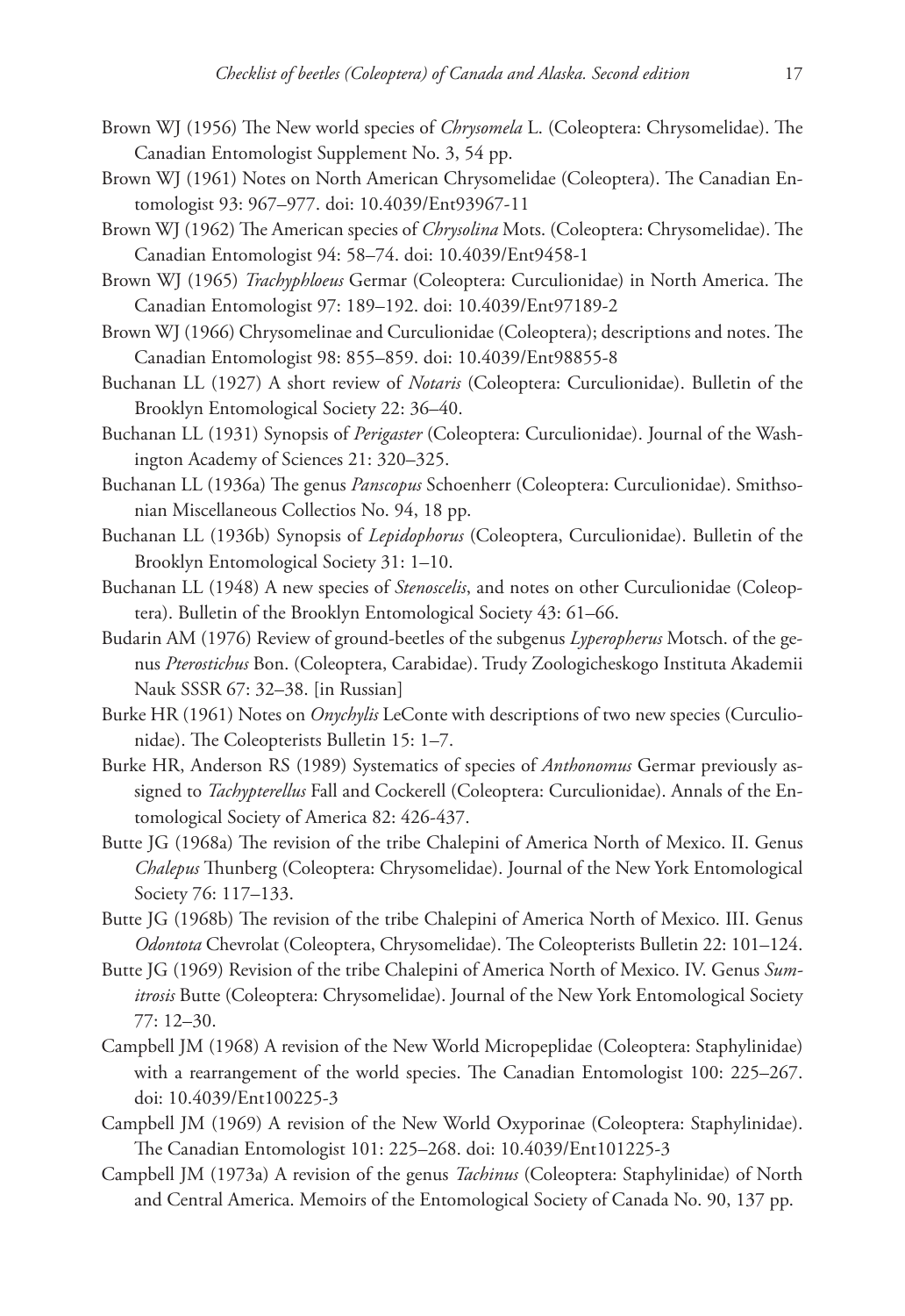- Campbell JM (1973b) New species and records of New World Micropeplinae (Coleoptera: Staphylinidae). The Canadian Entomologist 105: 569–576. [doi: 10.4039/Ent105569-4](http://dx.doi.org/10.4039/Ent105569-4)
- Campbell JM (1975) A revision of the genera *Coproporus* and *Cilea* (Coleoptera: Staphylinidae) of America north of Mexico. The Canadian Entomologist 107: 175–216. [doi: 10.4039/](http://dx.doi.org/10.4039/Ent107175-2) [Ent107175-2](http://dx.doi.org/10.4039/Ent107175-2)
- Campbell JM (1976) A revision of the genus *Sepedophilus* Gistel (Coleoptera: Staphylinidae) of America north of Mexico. Memoirs of the Entomological Society of Canada No. 99, 89 pp.
- Campbell JM (1978a) New species of *Oxyporus* (Coleoptera: Staphylinidae) from North America. The Canadian Entomologist 110: 805–813. [doi: 10.4039/Ent110805-8](http://dx.doi.org/10.4039/Ent110805-8)
- Campbell JM (1978b) A revision of the North American Omaliinae (Coleoptera: Staphylinidae). 1. The genera *Haida* Keen, *Pseudohaida* Hatch, and *Eudectoides* new genus. Memoirs of the Entomological Society of Canada No. 106: 19 pp.
- Campbell JM (1978c) A revision of the North American Omaliinae (Coleoptera Staphylinidae). 2. The tribe Coryphiini. Memoirs of the Entomological Society of Canada No. 106: 20–87.
- Campbell JM (1978d) *Hymenochara*, a new genus of Alleculidae (Coleoptera) based on *Mycetochara rufipes* and a new species from Arizona. The Canadian Entomologist 110: 435– 441. [doi: 10.4039/Ent110435-4](http://dx.doi.org/10.4039/Ent110435-4)
- Campbell JM (1978e) A review of the North American species of *Mycetochara* Berthold (Coleoptera: Alleculidae). The Canadian Entomologist 110: 921–948. [doi: 10.4039/Ent110921-9](http://dx.doi.org/10.4039/Ent110921-9)
- Campbell JM (1979a) *Coprophilus castoris*, a new species of Staphylinidae (Coleoptera) from beaver lodges in eastern Canada. The Coleopterists Bulletin 33: 223–228.
- Campbell JM (1979b) A revision of the genus *Tachyporus* Gravenhorst (Coleoptera: Staphylinidae) of North and Central America. Memoirs of the Entomological Society of Canada No. 109: 95 pp.
- Campbell JM (1980) A revision of the genus *Carphacis* des Gozis (Coleoptera: Staphylinidae) of North America. The Canadian Entomologist 112: 935–953. [doi: 10.4039/Ent112935-9](http://dx.doi.org/10.4039/Ent112935-9)
- Campbell JM (1982a) A revision of the North American Omaliinae (Coleoptera: Staphylinidae). 3. The genus *Acidota* Stephens. The Canadian Entomologist 114: 1003–1029. [doi:](http://dx.doi.org/10.4039/Ent1141003-11) [10.4039/Ent1141003-11](http://dx.doi.org/10.4039/Ent1141003-11)
- Campbell JM (1982b) A revision of the genus *Lordithon* Thomson of North and Central America (Coleoptera: Staphylinidae). Memoirs of the Entomological Society of Canada No 119: 114 pp.
- Campbell JM (1983a) A revision of the North American Omaliinae (Coleoptera: Staphylinidae). 4. The genus *Olophrum* Erichson. The Canadian Entomologist 115: 577–622. [doi:](http://dx.doi.org/10.4039/Ent115577-6) [10.4039/Ent115577-6](http://dx.doi.org/10.4039/Ent115577-6)
- Campbell JM (1983b) A new species of *Pycnoglypta* Thomson (Coleoptera: Staphylinidae) from eastern Canada. The Canadian Entomologist 115: 361–370. [doi: 10.4039/Ent115361-4](http://dx.doi.org/10.4039/Ent115361-4)
- Campbell JM (1984a) A revision of the North American Omaliinae (Coleoptera: Staphylinidae). 5. The genera *Arpedium* Erichson and *Eucnecosum* Reitter. The Canadian Entomologist 116: 487–527. [doi: 10.4039/Ent116487-4](http://dx.doi.org/10.4039/Ent116487-4)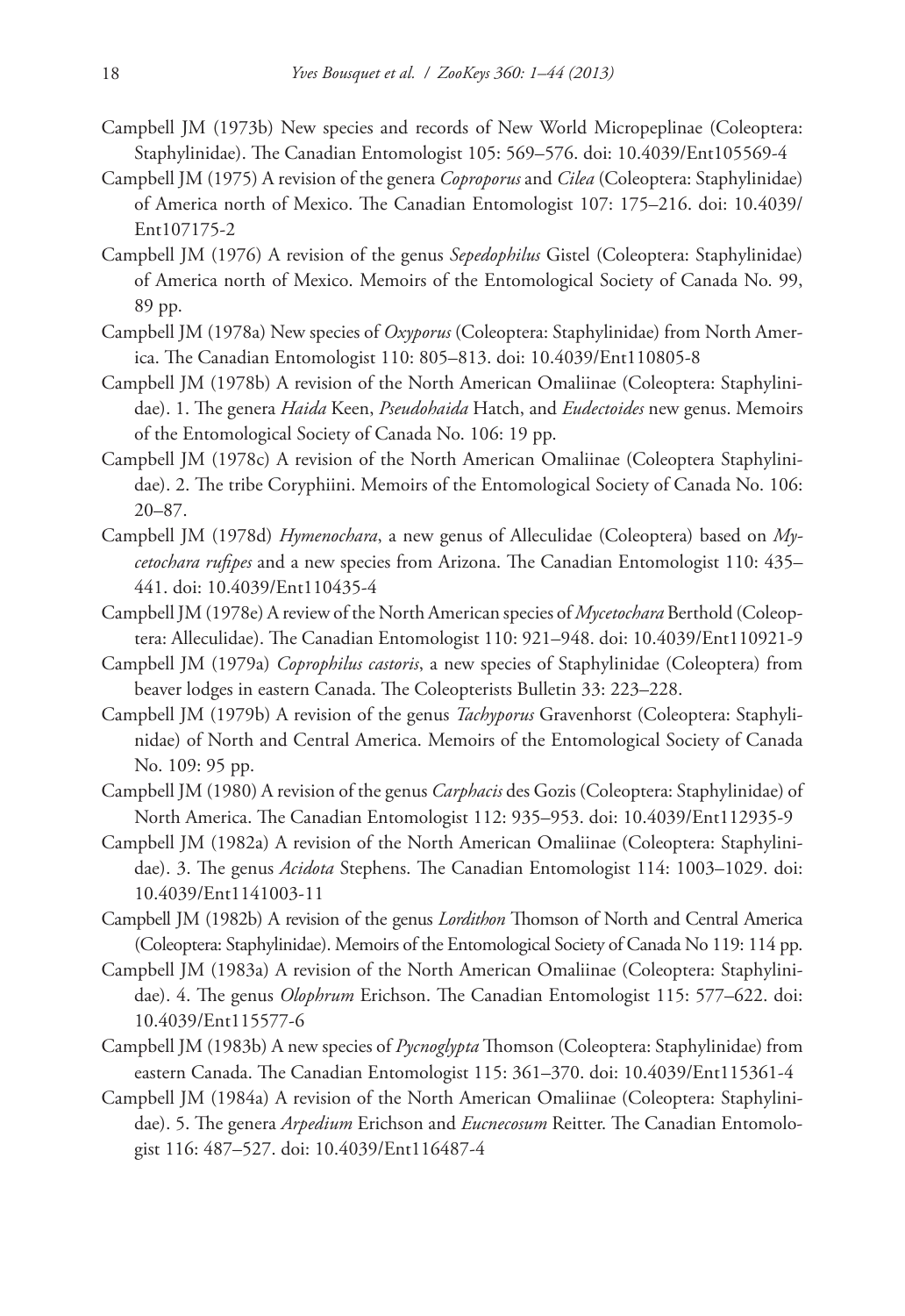- Campbell JM (1984b) A review of the North American species of the genera *Porrhodites* Kraatz and *Orochares* Kraatz (Coleoptera: Staphylinidae). The Canadian Entomologist 116: 1227–1249. [doi: 10.4039/Ent1161227-9](http://dx.doi.org/10.4039/Ent1161227-9)
- Campbell JM (1988) New species and records of North American *Tachinus* Gravenhorst (Coleoptera: Staphylinidae). The Canadian Entomologist 120: 231–295. [doi: 10.4039/](http://dx.doi.org/10.4039/Ent120231-3) [Ent120231-3](http://dx.doi.org/10.4039/Ent120231-3)
- Campbell JM (1991) A revision of the genera *Mycetoporus* Mannerheim and *Ischnosoma* Stephens (Coleoptera: Staphylinidae: Tachyporinae) of North and Central America. Memoirs of the Entomological Society of Canada No. 156: 169 pp.
- Campbell JM (1993) A revision of the genera *Bryoporus* Kraatz and *Bryophacis* Reitter and two new related genera from America north of Mexico (Coleoptera: Staphylinidae: Tachyporinae). Memoirs of the Entomological Society of Canada No. 166: 85 pp.
- Carlson DC (1980) Taxonomic revision of *Lichnanthe* Burmeister (Coleoptera: Scarabaeidae). The Coleopterists Bulletin 34: 177–208.
- Carlton CE (1983) Revision of the genus *Conoplectus* Brendel (Coleoptera: Pselaphidae). The Coleopterists Bulletin 37: 55–80.
- Carlton CE (1989) Revision of the genus *Eutrichites* LeConte (Coleoptera: Pselaphidae). The Coleopterists Bulletin 43: 105–119.
- Carlton CE (2003) Revision of *Reichenbachia* of eastern North America (Coleoptera, Staphylinidae, Pselaphinae) In: Leschen R, Cuccudoro G (Eds) Systematics of Coleoptera: Papers celebrating the retirement of Ivan Löbl. Memoirs on Entomology, International 17, 483563.
- Cartwright OL (1948) The American Species of *Pleurophorus* (Coleoptera: Scarabaeidae). Transactions of the American Entomological Society 74: 131–153.
- Cartwright OL (1955) Scarab beetles of the genus *Psammodius* in the Western Hemisphere. Proceedings of the United States National Museum 104: 413–462. [doi: 10.5479/](http://dx.doi.org/10.5479/si.00963801.104-3344.413) [si.00963801.104-3344.413](http://dx.doi.org/10.5479/si.00963801.104-3344.413)
- Cartwright OL (1974) *Ataenius*, *Aphotaenius*, and *Pseudataenius* of the United States and Canada (Coleoptera: Scarabaeidae: Aphodiinae). Smithsonian Contributions to Zoology No. 154: 106 pp.
- Casale A (1988) Revisione degli Sphodrina (Coleoptera, Carabidae, Sphodrini). Museo Regionale di Scienze Naturali, Torino, 1024 pp.
- Casari SA (1996) Systematics and phylogenetic analysis of *Alaus* Eschscholtz, 1829 (Coleoptera, Elateridae). Revista Brasileira de Entomologia 40: 249–298.
- Caterino MS (1998) A phylogenetic revision of *Spilodiscus* Lewis (Coleoptera: Histeridae). Journal of Natural History 32: 1129–1168. [doi: 10.1080/00222939800770571](http://dx.doi.org/10.1080/00222939800770571)
- Caterino MS, Tishechkin AK (2013) A systematic revision of *Operclipygus* Marseul (Coleoptera, Histeridae, Exosternini). ZooKeys 271: 1–401. [doi: 10.3897/zookeys.271.4062](http://dx.doi.org/10.3897/zookeys.271.4062)
- Cawthra EM (1957) Description of a new species of *Grypidius* Schoenherr (Col.: Curculionidae) with a key to the genus. Proceedings of the Royal Entomological Society of London, Series B, Taxonomy 26: 127–130. [doi: 10.1111/j.1365-3113.1957.tb00391.x](http://dx.doi.org/10.1111/j.1365-3113.1957.tb00391.x)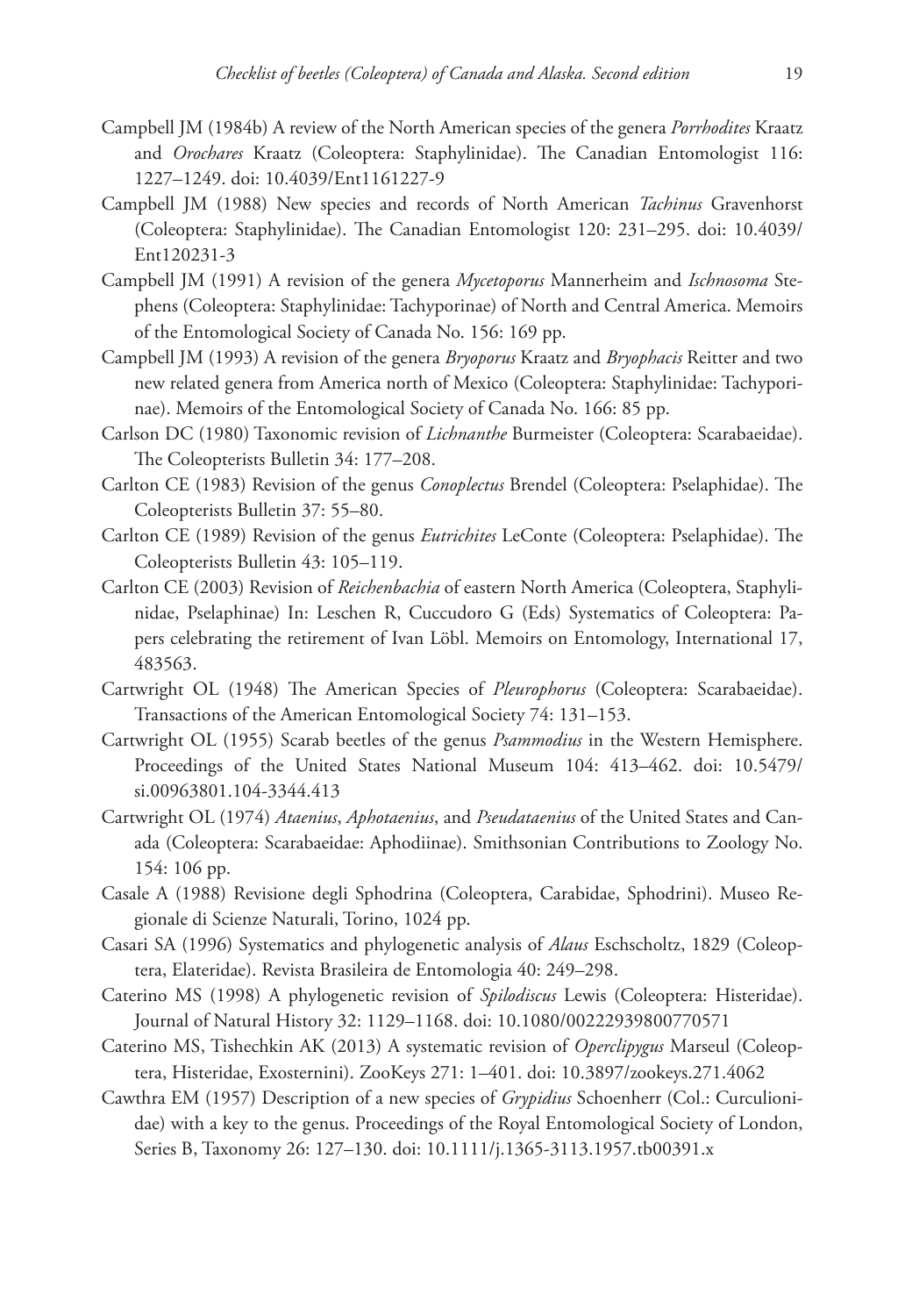- Chandler DS (1975) A revision of *Tanarthrus* LeConte with a presentation of its mid-Cenozoic speciation (Coleoptera: Anthicidae). Transactions of the American Entomological Society 101: 319–354.
- Chandler DS (1977) New *Mecynotarsus* with a key to the New World species (Coleoptera: Anthicidae). The Coleopterists Bulletin 31: 363–370.
- Chandler DS (1982) A revision of North American *Notoxus* with a cladistic analysis of the New World species (Coleoptera: Anthicidae). Entomography 1: 333–438.
- Chandler DS (1990) The Pselaphidae (Coleoptera) of Latimer County, Oklahoma, with revisions of four genera from eastern North America. Part 1. Faroninae and Euplectinae. Transactions of the American Entomological Society 115 [1989]: 503–529.
- Chandler DS (1997) Revision of the genus *Malporus* Casey (Coleoptera: Anthicidae: Anthicinae). The Coleopterists Bulletin 51: 265–275.
- Chandler DS (1999) Revision of the North American species of *Amblyderus* with a checklist of the world species (Coleoptera: Anthicidae). Transactions of the American Entomological Society 125: 269–293.
- Chandler DS (2005) A revision of the New World *Cyclodinus* Mulsant & Rey (Coleoptera: Anthicidae). Transactions of the American Entomological Society 131: 1–20.
- Chapin JB (1985) Revision of the genus *Mulsantina* Weise (Coleoptera: Coccinellidae). Annals of the Entomological Society of America 78: 348–368.
- Chemsak JA (1963) Taxonomy and bionomics of the genus *Tetraopes* (Cerambycidae: Coleoptera). University of California Publications in Entomology No 30: 90 pp.
- Chemsak JA (1996) Illustrated revision of the Cerambycidae of North America. Volume I. Parandrinae, Spondylidinae, Aseminae, Prioninae. Wolfsgarden Books, Burbank, California. x + 150 pp.
- Chemsak JA (2005) Illustrated revision of the Cerambycidae of North America. Volume II. Lepturinae. Wolfsgarden Books, Burbank, California. xv + 446 pp. + 27 pls.
- Clark SM (1983) A revision of the genus *Microrhopala* (Coleoptera: Chrysomelidae) in America north of Mexico. The Great Basin Naturalist 43: 587–618.
- Clark SM (1996) The genus *Scelolyperus* Crotch in North America (Coleoptera: Chrysomelidae: Galerucinae). Insecta Mundi 10: 261–280.
- Clark WE (1971) A taxonomic revision of the weevil genus *Tychius* Germar in America north of Mexico (Coleoptera: Curculionidae). Brigham Young University Science Bulletin (Biological Series) 13(3): 1–39.
- Clark WE (1978) The weevil genus *Sibinia* Germar: natural history, taxonomy, phylogeny, and zoogeography, with revision of the New World species (Coleoptera: Curculionidae). Quaestiones Entomologicae 14: 91–387.
- Clark WE (1980) Revision of the Nearctic weevils of the genus *Lignyodes* Dejean (Coleoptera: Curculionidae). Transactions of the American Entomological Society 106: 273–326.
- Clark WE (1982) Classification of the weevil tribe Lignyodini (Coleoptera, Curculionidae, Tychiinae), with revision of the genus *Plocetes*. Transactions of the American Entomological Society 108: 11–151.
- Clark WE (1987a) Revision of the *Anthonomus* subgenus *Anthonomorphus* Weise (Coleoptera: Curculionidae). Quaestiones Entomologicae 23: 317–364.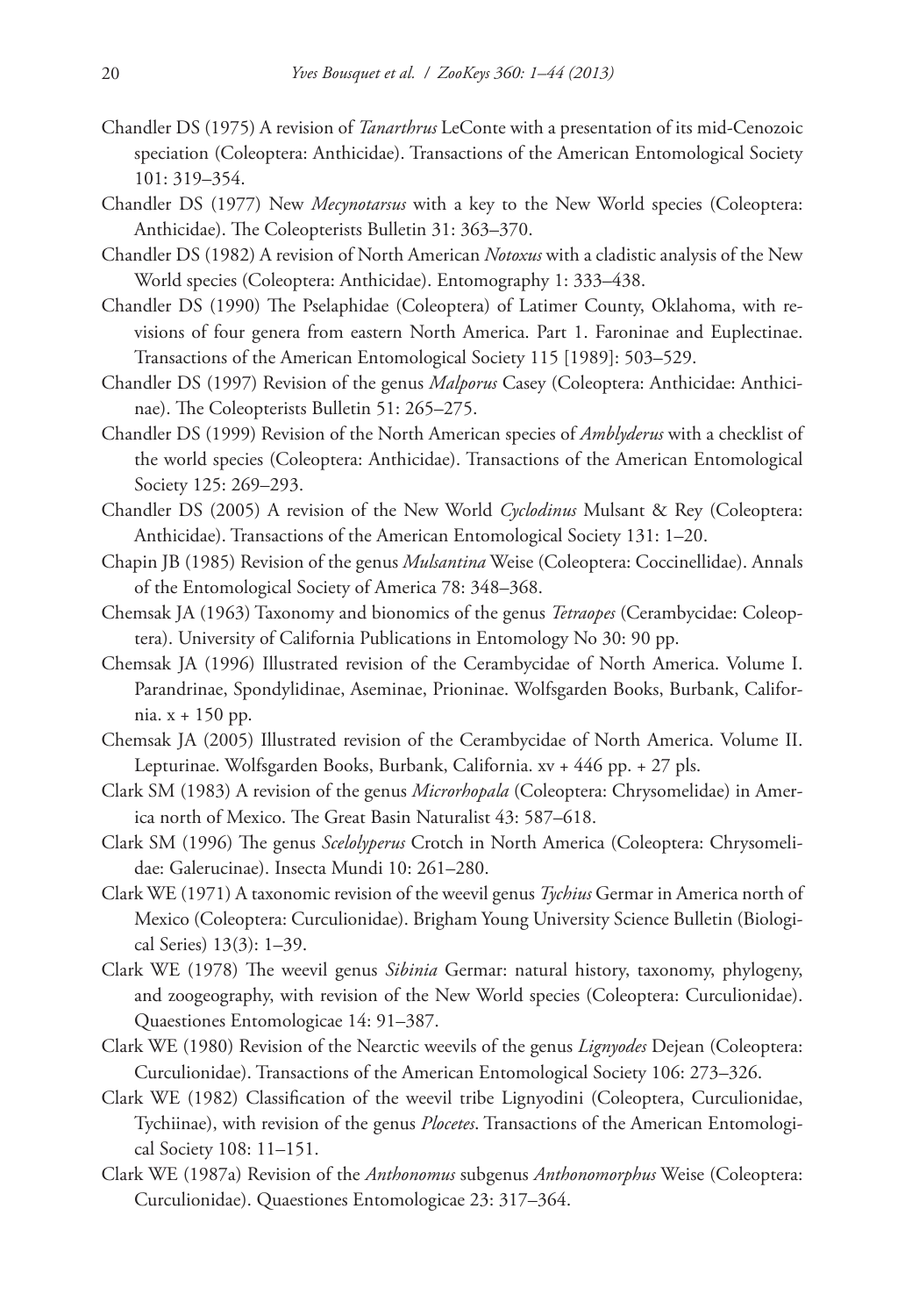- Clark WE (1987b) Revision of the Nearctic species of *Pseudanthonomus* Dietz (Coleoptera: Curculionidae). The Coleopterists Bulletin 41: 263–285.
- Clark WE, Burke HR (2001) Revision of the weevil genus *Epimechus* Dietz (Coleoptera: Curculionidae: Anthonomini). Insecta Mundi 15: 95-116.
- Clark WE, Burke HR (2002) Revision of the weevil genera *Magdalinops* Dietz and *Chelonychus* Dietz (Coleoptera: Curculionidae, Anthonomini). The Coleopterists Bulletin 56: 107–122. [doi: 10.1649/0010-065X\(2002\)056\[0107:ROTWGM\]2.0.CO;2](http://dx.doi.org/10.1649/0010-065X(2002)056[0107:ROTWGM]2.0.CO;2)
- Clark WE, Burke HR (2005) Revision of the subgenus *Cnemocyllus* Dietz of the weevil genus *Anthonomus* Germar (Coleoptera: Curculionidae, Anthonomini). Insecta Mundi 19: 1–54.
- Cline AR, Huether JP (2011) Revision of the Nearctic blister beetle genus *Tricrania* LeConte, 1860 (Coleoptera: Meloidae: Nemognathinae). Zootaxa 2832: 1–43.
- Crowson RA (1966) Observation on the constitution and subfamilies of the family Melandryidae. Eos, Revista Española de Entomologia 6: 507–513.
- Cuccodoro G, Löbl I (1996) Revision of the rove-beetles of the genus *Megarthrus* of America north of Mexico (Coleoptera, Staphylinidae, Proteininae). Mitteilungen Münchener Entomologischen Gesellschaft 86: 145–188.
- Daffner H (1988) Revision der nordamerikanischen Arten der *Cyrtusa*-Verwandtschaft (Coleoptera Leiodidae Leiodini). Annali dei Musei Civici – Rovereto 4: 269–306.
- Dellacasa M, Dellacasa G, Gordon RD (2011) Systematic revision of the American taxa belonging to the genera *Alloblackburneus* Bordat, 2009, and *Blackburneus* Schmidt, 1913, with description of seven new species (Coleoptera: Scarabaeidae: Aphodiinae). Insecta Mundi 0204: 1–52.
- Dillon LS (1956) The Nearctic components of the tribe Acanthocinini (Coleoptera: Cerambycidae). Parts I, II and III. Annals of the Entomological Society of America 49: 134–167, 207–235, 332–355.
- Douglas H (2003) Revision of *Cardiophorus* (Coleoptera: Elateridae) species of eastern Canada and United States of America. The Canadian Entomologist 135: 493–548. [doi: 10.4039/n02-003](http://dx.doi.org/10.4039/n02-003)
- Doyen JT (1973) Systematics of the genus *Coelocnemis* (Coleoptera: Tenebrionidae): a quantitative study of variation. University of California Publications in Entomology No 73: 110 pp.
- Easton AM (1955) A revision of the Nearctic species of the beetle genus *Meligethes* (Nitidulidae). Proceedings of the United States National Museum 104: 87–103. [doi: 10.5479/](http://dx.doi.org/10.5479/si.00963801.104-3339.87) [si.00963801.104-3339.87](http://dx.doi.org/10.5479/si.00963801.104-3339.87)
- Edwards JG (1953) Species of the genus *Syneta* of the world (Coleoptera: Chrysomelidae). The Wasmann Journal of Biology 11: 23–82.
- Eldredge KT (2012) Review of Nearctic species of *Drusilla* Leach (Coleoptera: Staphylinidae: Aleocharinae). Zootaxa 3300: 45–54.
- El-Moursy AA (1958) A revision of the species of the subgenus *Plectralidus* (Harpalus, Harpalini, Carabidae) from North America. The Coleopterists Bulletin 12: 36–42.
- El-Moursy AA (1970) The taxonomy of the Nearctic species of the genus *Byrrhus* Linnaeus (Coleoptera: Byrrhidae). Quaestiones Entomologicae 6: 327–338.
- Endrodi S (1985) The Dynastinae of the World*.* Dr W. Junk, Dordrecht, 800 pp.
- Endrödy-Younga S (1981) The American species of the familia Clambidae (Coleoptera, Eucinetoidea). Entomologia Generalis 7: 33–67.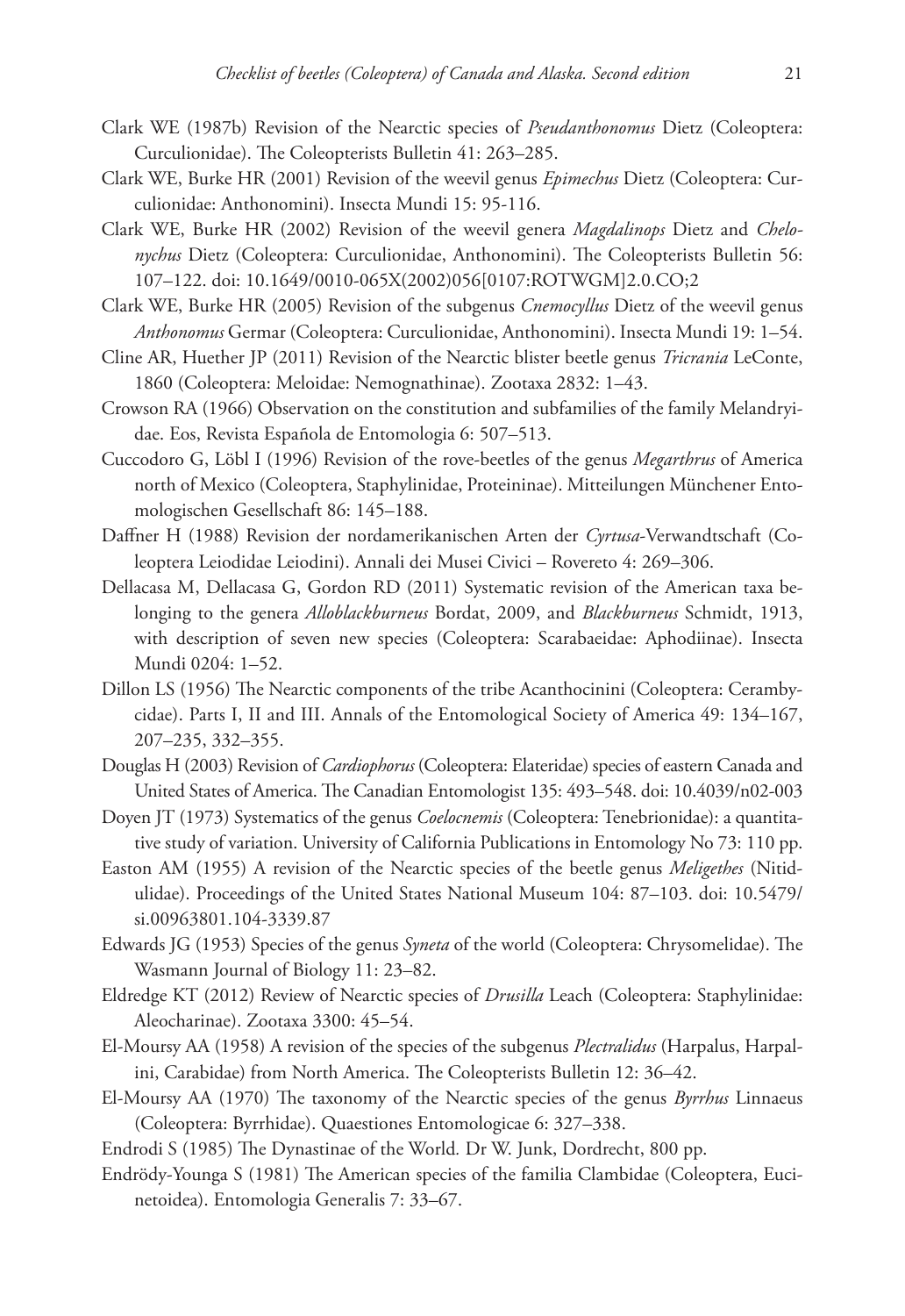- Enns WR (1956) A revision of the genera *Nemognatha*, *Zonitis*, and *Pseudozonitis* (Coleoptera, Meloidae) in America north of Mexico, with a proposed new genus. The University of Kansas Science Bulletin 37: 685–909.
- Erwin TL (1970a) The Nearctic species of the genus *Leistus* Frölich (Coleoptera: Carabidae). The Pan-Pacific Entomologist 46: 111–119.
- Erwin TL (1970b) A reclassification of bombardier beetles and a taxonomic revision of the North and Middle American species (Carabidae: Brachinida). Quaestiones Entomologicae 6: 1–215.
- Erwin TL (1975) Studies of the subtribe Tachyina (Coleoptera: Carabidae: Bembidiini), Part III: Systematics, phylogeny, and zoogeography of the genus *Tachyta* Kirby. Smithsonian Contributions to Zoology No 208: 68 pp.
- Erwin TL, Kavanaugh DH (1981) Systematics and zoogeography of *Bembidion* Latreille: 1. The *carlhi* and *erasum* groups of western North America (Coleoptera: Carabidae, Bembidiini). Entomologica Scandinavica Supplementum 15: 33–72.
- Evans D (1957) A revision of the genus *Poecilonota* in America north of Mexico (Coleoptera: Buprestidae). Annals of the Entomological Society of America 50: 21–37.
- Fall HC (1927) A review of the North American species of *Podabrus*. Entomologica Americana 8: 65–103.
- Fall HC (1931) The North American species of *Hymenorus* (Coleoptera: Alleculidae). Transactions of the American Entomological Society 57: 161–247.
- Fender KM (1951) The Malthini of North America (Coleoptera: Cantharidae). American Midland Naturalist 46: 513–629. [doi: 10.2307/2421804](http://dx.doi.org/10.2307/2421804)
- Fender KM (1960) The Ichthyurini of North America (Coleoptera: Cantharidae). The Pan-Pacific Entomologist 36: 105–113.
- Fender KM (1964) The Chauliognathini of America north of Mexico (Coleoptera: Cantharidae). Part I and Part II. Northwest Science 38: 52–64, 95–106.
- Fender KM (1966) The genus *Phausis* in America north of Mexico (Coleoptera-Lampyridae). Northwest Science 40: 83–95.
- Fender KM (1970) *Ellychnia* of western North America (Coleoptera: Lampyridae). Northwest Science 44: 31–43.
- Fender KM (1972) Some new and little known species of Malthini from the southwestern United States (Coleoptera: Cantharidae). The Coleopterists Bulletin 26: 43–52.
- Fiedler C (1939) Die Gattung *Eubulus* Kirsch (Col. Curcul. Cryptorhynch.). Deutsche Entomologische Zeitschrift 1939: 37–125.
- Fisher WS (1942) A revision of the North American species of buprestid beetles belonging to the tribe Chrysobothrini. United States Department of Agriculture Miscellaneous Publications No 470: 274 pp.
- Fisher WS (1950) A revision of the North American species of beetles belonging to the family Bostrichidae. United States Department of Agriculture Miscellaneous Publications No 698: 157 pp.
- Foley IA, Ivie MA (2008) A revision of the genus *Phellopsis* LeConte (Coleoptera: Zopheridae). Zootaxa 1689: 1–28.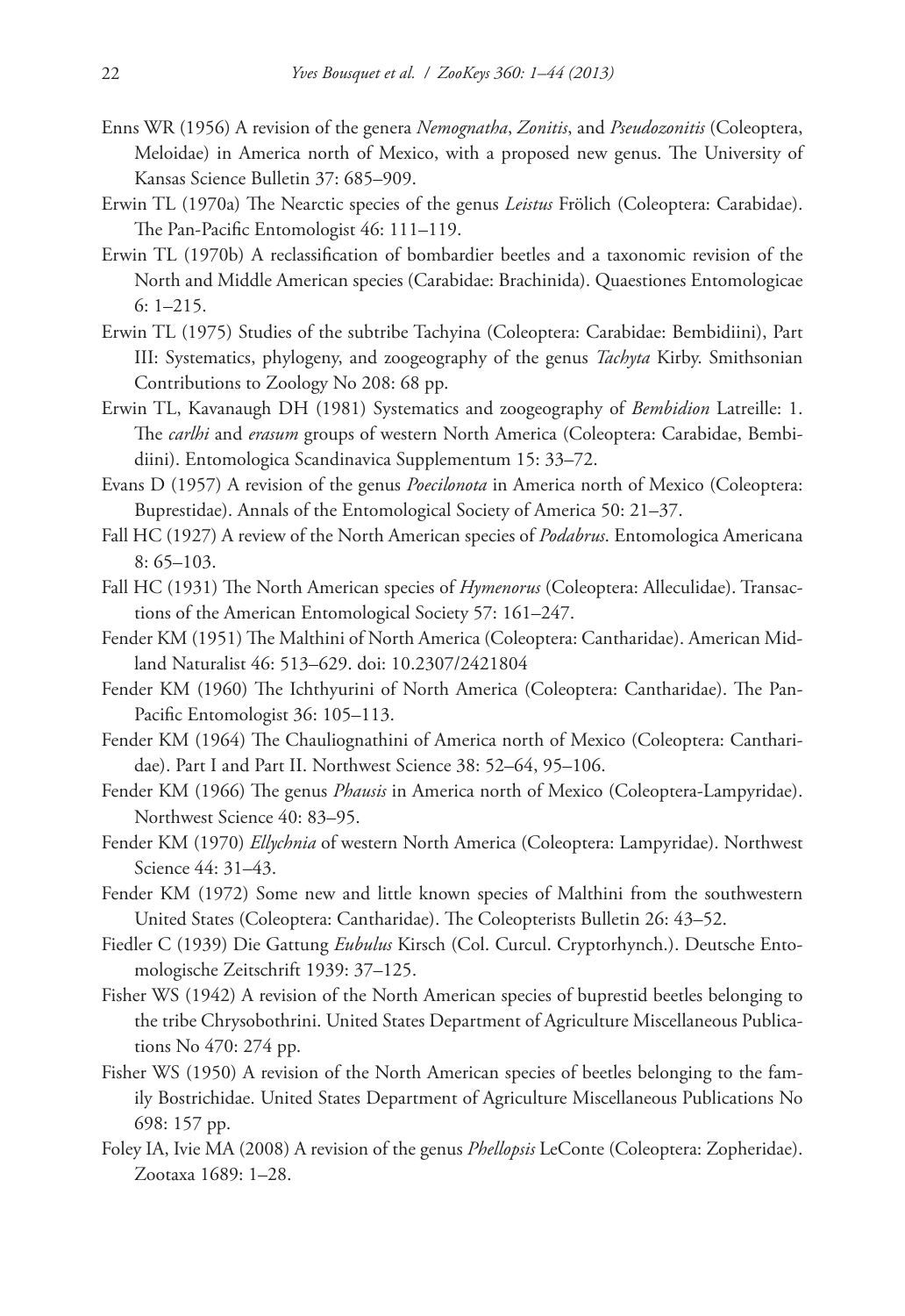- Ford EJ (1973) A revision of the genus *Petalium* LeConte in the United States, Greater Antilles and the Bahamas (Coleoptera: Anobiidae). United States Department of Agriculture Technical Bulletin No 1467: 40 pp.
- Ford EJ (1996) The genus *Stelidota* Erichson in North America: a new species from Florida, new synonymy and lectotype designations (Coleoptera: Nitidulidae). The Coleopterists Bulletin 50: 149–153.
- Foster DE (1976) Revision of the North American *Trichodes* (Herbst) (Coleoptera: Cleridae). Special Publications of the Museum Texas Tech University No 11: 86 pp.
- Frank JH (1975) A revision of the New World species of the genus *Erichsonius* Fauvel (Coleoptera: Staphylinidae). The Coleopterists Bulletin 29: 177–203.
- Frank JH (1981) A revision of the New World species of the genus *Neobisnius* Ganglbauer (Coleoptera: Staphylinidae: Staphylininae). Occasional Papers of the Florida State Collection of Arthropods No 1: 60 pp.
- Frank JH (1997) Revision of the Nearctic genus *Lophioderus* Casey (Coleoptera: Scydmaenidae). The Florida Entomologist 80: 1–97. [doi: 10.2307/3495983](http://dx.doi.org/10.2307/3495983)
- Frank JH, Habeck DH, Peck SB (1987) The distribution of *Brathinus nitidus* (Coleoptera: Staphylinidae) and a key to the North American species. The Coleopterists Bulletin 41: 137–140.
- Freitag R (1969) A revision of the genus *Evarthrus* LeConte (Coleoptera: Carabidae). Quaestiones Entomologicae 5: 88–211.
- Génier F (1989) A revision of the genus *Hoplandria* Kraatz of America north of Mexico (Coleoptera: Staphylinidae, Aleocharinae). Memoirs of the Entomological Society of Canada Supplement No 150: 59 pp.
- Gentili E (1985) I *Laccobius* americani I. I *Laccobius* del Canada (Coleoptera: Hydrophilidae). Osservatorio di Fisica Terrestre e Museo Antonio Stoppani del Seminario Arcivescovile di Milano (N.S.) 6: 31–45.
- Gerberg EJ (1957) A revision of the New World species of powder-post beetles belonging to the family Lyctidae. United States Department of Agriculture Technical Bulletin No 1157. 55 pp.
- Gibson LP (1969) Monograph of the genus *Curculio* in the New World (Coleoptera:Curculionidae). Part I. United States and Canada. Miscellaneous Publications of the Entomological Society of America 6: 241–285.
- Gidaspow T (1959) North American caterpillar hunters of the genera *Calosoma* and *Callisthenes* (Coleoptera, Carabidae). Bulletin of the American Museum of Natural History 116: 225–344.
- Gidaspow T (1968) A revision of the ground beetles belonging to *Scaphinotus*, subgenus *Brennus* (Coleoptera, Carabidae). Bulletin of the American Museum of Natural History 140: 135–192.
- Gidaspow T (1973) Revision of the ground beetles of American genus *Cychrus* and four subgenera of genus *Scaphinotus* (Coleoptera, Carabidae). Bulletin of the American Museum of Natural History 152: 51–102.
- Gill BD, Howden HF (1985) A review of the North American genus *Aphonus* LeConte (Coleoptera: Scarabaeidae: Dynastinae). The Coleopterists Bulletin 39: 119–129.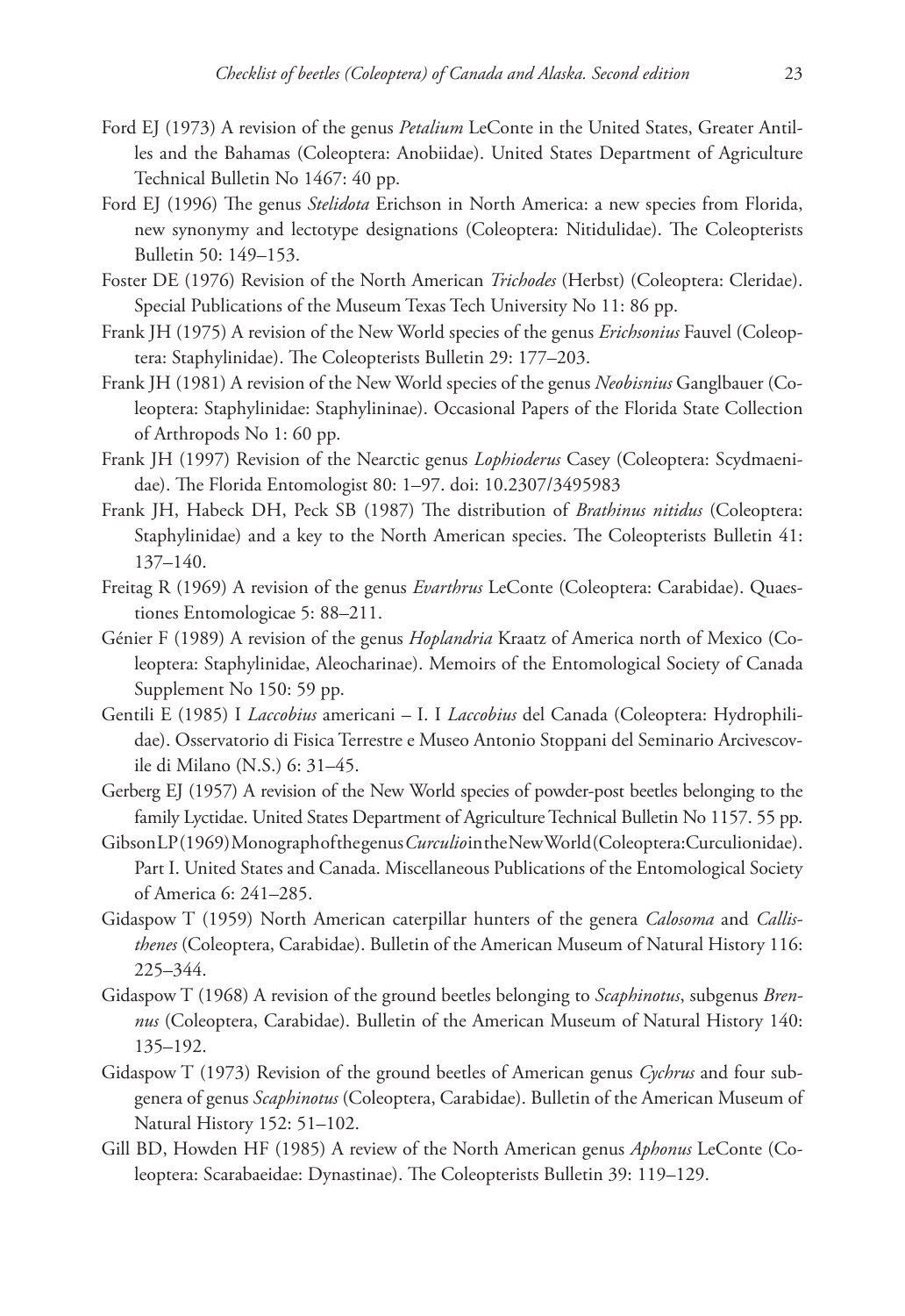- Gordon RD (1970a) A review of the genus *Microweisea* Cockerell with a description of a new genus and species of Coccinellidae from North America (Coleoptera). Proceedings of the Entomological Society of Washington 72: 207–217.
- Gordon RD (1970b) A review of the genus *Delphastus* Casey (Coleoptera: Coccinellidae). Proceedings of the Entomological Society of Washington 72: 356–369.
- Gordon RD (1970c) A review of the genus *Glaresis* in the United States and Canada (Coleoptera: Scarabaeidae). Transactions of the American Entomological Society 96: 499–517.
- Gordon RD (1975) A revision of the Epilachninae of the Western Hemisphere (Coleoptera: Coccinellidae). U S Department of Agriculture Technical Bulletin No 1493: 409 pp.
- Gordon RD (1976) The Scymnini (Coleoptera: Coccinellidae) of the United States and Canada: key to genera and revision of *Scymnus*, *Nephus* and *Diomus*. Bulletin of the Buffalo Society of Natural Sciences No 28: 362 pp.
- Gordon RD (1985) The Coccinellidae (Coleoptera) of America north of Mexico. Journal of the New York Entomological Society 93: 1–912.
- Gordon RD, Cartwright OL (1980) The Western Hemisphere species of *Rhyssemus* and *Trichiorhyssemus* (Coleoptera: Scarabaeidae). Smithsonian Contributions to Zoology No 317: 29 pp.
- Gordon RD, Cartwright OL (1988) North American representatives of the tribe Aegialiini (Coleoptera: Scarabaeidae: Aphodiinae). Smithsonian Contributions to Zoology No 461: 37 pp.
- Gordon RD, Chapin EA (1983) A revision of the New World species of *Stethorus* Weise (Coleoptera: Coccinellidae). Transactions of the American Entomological Society 109: 229–276.
- Gordon RD, Skelley PE (2007) A monograph of the Aphodiini inhabiting the United States and Canada (Coleoptera: Scarabaeidae: Aphodiinae). Memoirs of the American Entomological Institute 79: 1–580.
- Goulet H (1983) The genera of Holarctic Elaphrini and species of *Elaphrus* Fabricius (Coleoptera: Carabidae): classification, phylogeny and zoogeography. Quaestiones Entomologicae 19: 219–482.
- Goulet H, Smetana A (1983) A new species of *Blethisa* Bonelli from Alaska, with proposed phylogeny, biogeography and key to known species (Coleoptera: Carabidae). The Canadian Entomologist 115: 551–558. [doi: 10.4039/Ent115551-5](http://dx.doi.org/10.4039/Ent115551-5)
- Green JW (1941) Taxonomic studies in *Cantharis* (Coleoptera: Cantharidae). Entomologica Americana 20 [1940]: 159–214.
- Green JW (1950) The Lycidae of the United States and Canada. II. The tribe Lygistopterini (Coleoptera). Transactions of the American Entomological Society 76: 13–25.
- Green JW (1951) The Lycidae of the United States and Canada. III. The tribe Platerodini (in part) (Coleoptera). Transactions of the American Entomological Society 77: 1–20.
- Green JW (1952) The Lycidae of the United States and Canada. IV. The tribe Calopterini (Coleoptera). Transactions of the American Entomological Society 78: 1–19.
- Green JW (1953) The Lycidae of the United States and Canada V. *Plateros* (Coleoptera). Transactions of the American Entomological Society 78: 149–181.
- Green JW (1956) Revision of the Nearctic species of *Photinus* (Lampyridae: Coleoptera). Proceedings of the California Academy of Sciences 28: 561–613.
- Green JW (1957) Revision of the Nearctic species of *Pyractomena* (Coleoptera: Lampyridae). The Wasmann Journal of Biology 15: 237–284.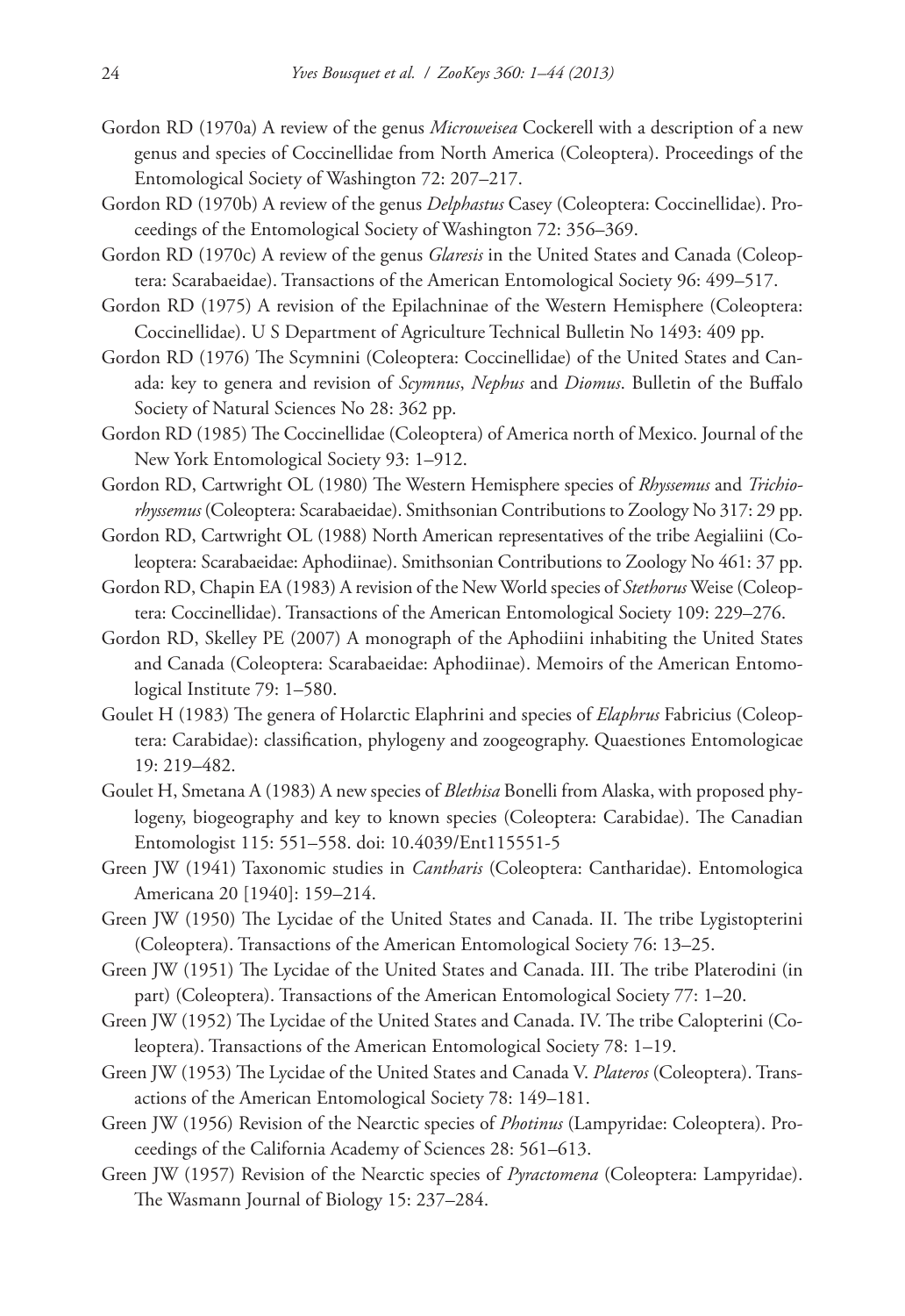- Green JW (1961) Revision of the species of *Pyropyga* (Lampyridae). The Coleopterists Bulletin 15: 65–74.
- Green JW (1966) Revision of the Nearctic species of *Silis* (Cantharidae: Coleoptera). Proceedings of the California Academy of Sciences 32: 447–513.
- Grigarick AA, Schuster RO (1962) Species of the genus *Batrisodes* from the Pacific slope of western North America (Coleoptera: Pselaphidae). The Pan-Pacific Entomologist 38: 199–213.
- Grigarick AA, Schuster RO (1967) *Reichenbachia* found in the United States west of the continental divide (Coleoptera: Pselaphidae). University of California Publications in Entomology No 47: 45 pp.
- Grigarick AA, Schuster RO (1968) A revision of the genus *Cupila* Casey (Coleoptera: Pselaphidae). The Pan-Pacific Entomologist 44: 38–44.
- Grigarick AA, Schuster RO (1971) A revision of *Actium* Casey and *Actiastes* Casey (Coleoptera: Pselaphidae). University of California Publications in Entomology No 67: 56 pp.
- Gundersen RW (1978) Nearctic *Enochrus*. Biology, keys, descriptions and distribution (Coleoptera: Hydrophilidae). St. Cloud (MN), 54 pp.
- Gusarov VI (2002) A revision of Nearctic species of the genus *Geostiba* Thomson, 1858 (Coleoptera: Staphylinidae: Aleocharinae). Zootaxa 81: 1–88.
- Gusarov VI (2003) A revision of Nearctic species of the genera *Adota* Casey, 1910 and *Psammostiba* Yosii & Sawada, 1976 (Coleoptera: Staphylinidae: Aleocharinae). Zootaxa 185: 1–35.
- Hacker HA (1968) The species of the subgenus *Leptoferonia* Casey (Coleoptera: Carabidae: *Pterostichus*). Proceedings of the United States National Museum No 124. 61 pp.
- Halstead DGH (1967) A revision of the genus *Palorus* (sens. lat.) (Coleoptera: Tenebrionidae). Bulletin of the British Museum (Natural History), Entomology 19: 59–148.
- Halstead DGH (1973) A revision of the genus *Silvanus* Latreille (S.L.) (Coleoptera: Silvanidae). Bulletin of the British Museum (Natural History), Entomology 29: 39–112.
- Halstead DGH (1980) A revision of the genus *Oryzaephilus* Ganglbauer, including descriptions of related genera (Coleoptera: Silvanidae). Zoological Journal of the Linnean Society 69: 271–374. [doi: 10.1111/j.1096-3642.1980.tb01126.x](http://dx.doi.org/10.1111/j.1096-3642.1980.tb01126.x)
- Hamilton RW (1971) The genus *Pselaphorhynchites* (Coleoptera: Rhynchitidae) in America north of Mexico. Annals of the Entomological Society of America 64: 982–996.
- Hamilton RW (1974) The genus *Haplorhynchites* (Coleoptera: Rhynchitidae) in America north of Mexico. Annals of the Entomological Society of America 67: 787–794.
- Hamilton RW (1985) The genus *Merhynchites* Sharp in America, north of Mexico. The Southwestern Entomologist 10: 49–64.
- Hammond HEJ, Williams DJ (2011) A revision of the genus *Callimoxys* Kraatz (Coleoptera: Cerambycidae) in America north of Mexico and review of world species. The Coleopterists Bulletin 65: 246–289. [doi: 10.1649/072.065.0307](http://dx.doi.org/10.1649/072.065.0307)
- Hammond HEJ, Williams DJ (2013) Casey's conundrum, a review of the genus *Semanotus* Mulsant (Coleoptera: Cerambycidae: Cerambycinae: Callidiini) in North America. Zootaxa 3670: 101–136. [doi: 10.11646/zootaxa.3670.2.1](http://dx.doi.org/10.11646/zootaxa.3670.2.1)
- Hammond PM (1976) A review of the genus *Anotylus* C.G. Thomson (Coleoptera: Staphylinidae). Bulletin of the British Museum (Natural History), Entomology 33: 139–187.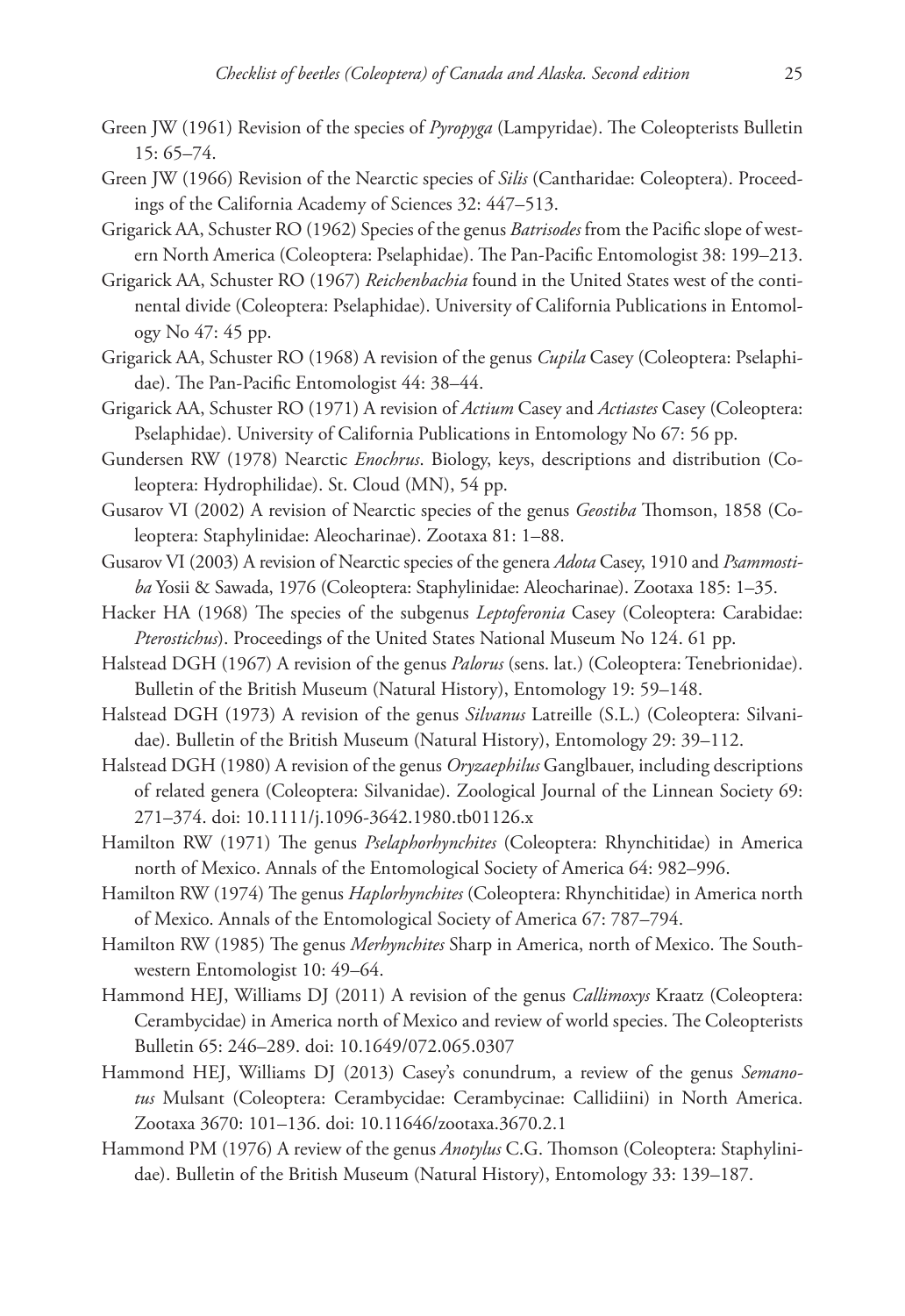- Hardy AR (1975) A revision of the genus *Pelidnota* of America north of Panama (Coleoptera: Scarabaeidae; Rutelinae). University of California Publications in Entomology No 78: 43 pp.
- Hardy AR (1977) A revision of the *Hoplia* of the Nearctic realm (Coleoptera: Scarabaeidae). Occasional Papers in Entomology (Sacramento) No 23: 48 pp.
- Hardy AR (1978) Three new Pachydemini and a key to the species of the genus *Phobetus* (Coleoptera: Scarabaeidae). The Coleopterists Bulletin 32: 47–52.
- Helava J (1978) A revision of the Nearctic species of the genus *Onthophilus* Leach (Coleoptera: Histeridae). Contributions of the American Entomological Institute 15(5): 1–43.
- Helfer JR (1941) A revision of the genus *Buprestis* of North America north of Mexico (Coleoptera: Buprestidae). Entomologica Americana 21: 123–199.
- Henderson LS (1940) A revision of the genus *Listronotus*: I (Curculionidae: Coleoptera). University of Kansas Science Bulletin 26: 215–337.
- Herman LH (1965) Revision of *Orus*. II. Subgenera *Orus*, *Pycnorus* and *Nivorus* (Coleoptera: Staphylinidae). The Coleopterists Bulletin 19: 73–90.
- Herman LH (1972a) Revision of *Bledius* and related genera. Part I. The *aequatorialis*, *mandibularis*, and *semiferrugineus* groups and two new genera (Coleoptera, Staphylinidae, Oxytelinae). Bulletin of the American Museum of Natural History 149: 113–254.
- Herman LH (1972b) A revision of the rove-beetle genus *Charhyphus* (Coleoptera, Staphylinidae, Phloeocharinae). American Museum Novitates No 2496: 16 pp.
- Herman LH (1975) Revision and phylogeny of the monogeneric subfamily Pseudopsinae for the world (Staphylinidae: Coleoptera). Bulletin of the American Museum of Natural History 155: 241–318.
- Herman LH (1976) Revision of *Bledius* and related genera. Part II. The *armatus*, *basalis*, and *melanocephalus* groups (Coleoptera, Staphylinidae, Oxytelinae). Bulletin of the American Museum of Natural History 157: 72–172.
- Herman LH (1977) Revision and phylogeny of *Zalobius*, *Asemobius* and *Nanobius*, new genus (Coleoptera, Staphylinidae, Piestinae). Bulletin of the American Museum of Natural History 159: 45–86.
- Herman LH (1983) Revision of *Bledius*. Part III. The *annularis* and *emarginatus* groups (Coleoptera, Staphylinidae, Oxytelinae). Bulletin of the American Museum of Natural History 175: 1–146.
- Herman LH (1986) Revision of *Bledius*. Part IV. Classification of species groups, phylogeny, natural history, and catalogue (Coleoptera, Staphylinidae, Oxytelinae). Bulletin of the American Museum of Natural History 184: 1–367.
- Hespenheide HA (1992) A review of the genus *Tachygonus* (Coleoptera: Curculionidae) north of Mexico. Proceedings of the Entomological Society of Washington 94: 1–11.
- Hespenheide HA (2003) A reconsideration of *Pachyschelus schwarzi* Kerremans and a review of American *Pachyschelus* north of Mexico (Coleoptera: Buprestidae). The Coleopterists Bulletin 57: 459468. [doi: 10.1649/584](http://dx.doi.org/10.1649/584)
- Hieke F (1978) Revision der *Amara*-Untergattung *Percosia* Zimm. und Bemerkungen zu anderen *Amara*-Arten (Col., Carabidae). Deutsche Entomologische Zeitschrift 25: 215–326. [doi: 10.1002/mmnd.19780250402](http://dx.doi.org/10.1002/mmnd.19780250402)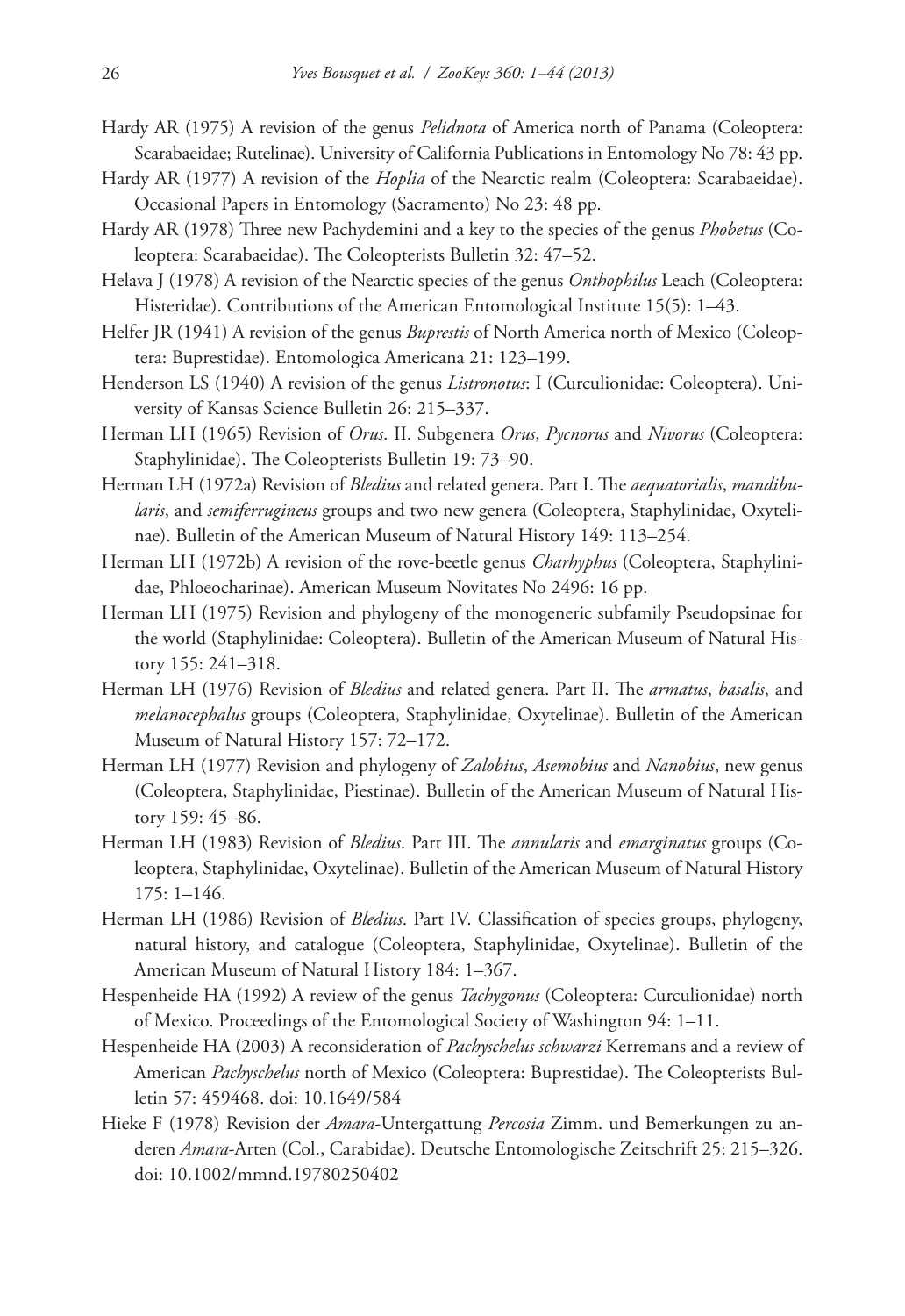- Hieke F (2001) Das *Amara*-Subgenus *Xenocelia* subg.n. (Coleoptera: Carabidae). Folia Heyrovskyana Supplementum No. 7, 153 pp.
- Hieke F (2006) Die *Paracelia*-Gruppe der Gattung *Amara* Bonelli, 1810 (Insecta: Coleoptera: Carabidae). In: Hartmann M, Weipert J (Eds) Biodiversität und Naturausstattung im Himalaya II [Biodiversity and natural heritage of the Himalaya II]*.* Verein der Freunde & Förderer des Naturkundemuseums Erfurt, Erfurt, 245–314. + 12 pls.
- Hilsenhoff WL (1973) Notes on *Dubiraphia* (Coleoptera: Elmidae) with descriptions of five new species. Annals of the Entomological Society of America 66: 55–61.
- Hinton HE (1940) A synopsis of the genus *Machronychus* Mueller (Coleoptera, Elmidae). Proceedings of the Royal Entomological Society of London, Series B, Taxonomy 9: 113–119. [doi: 10.1111/j.1365-3113.1940.tb00358.x](http://dx.doi.org/10.1111/j.1365-3113.1940.tb00358.x)
- Hinton HE (1948) A synopsis of the genus *Tribolium* Macleay, with some remarks on the evolution of its species-groups (Coleoptera, Tenebrionidae). Bulletin of Entomological Research 39: 13–56. [doi: 10.1017/S0007485300024287](http://dx.doi.org/10.1017/S0007485300024287)
- Hoebeke ER (1976) A revision of the genus *Xenodusa* (Staphylinidae, Aleocharinae) for North America. Sociobiology 2: 109–143.
- Hoebeke ER (1985) A revision of the rove beetle tribe Falagriini of America north of Mexico (Coleoptera: Staphylinidae: Aleocharinae). Journal of the New York Entomological Society 93: 913–1018.
- Hoebeke ER (1988) A new species of rove beetle, *Autalia phricotrichosa* (Coleoptera: Staphylinidae: Aleocharinae), from Mexico, with a key to the New World species of *Autalia*. The Coleopterists Bulletin 42: 87–93.
- Hoebeke ER, Whitehead DR (1980) New records of *Rhinoncus bruchoides* (Herbst) for the Western Hemisphere and a revised key to the North American species of the genus *Rhinoncus* (Coleoptera: Curculionidae: Ceutorhynchinae). Proceedings of the Entomological Society of Washington 82: 556–561.
- Hopping R (1936) A revision of the genus *Macropogon* Motsch. The Pan-Pacific Entomologist 12: 45–48.
- Howden AT (1959) A revision of the species of *Pandeleteius* Schonherr and *Pandeleteinus* Champion of America north of Mexico (Coleoptera: Curculionidae). Proceedings of the California Academy of Sciences 29: 361–421.
- Howden HF (1955) Biology and taxonomy of North American beetles of the subfamily Geotrupinae, with revisions of the genera *Bolbocerosoma*, *Eucanthus*, *Geotrupes*, and *Peltotrupes* (Scarabaeidae). Proceedings of the United States National Museum 104: 151–319. [doi:](http://dx.doi.org/10.5479/si.00963801.104-3342.151) [10.5479/si.00963801.104-3342.151](http://dx.doi.org/10.5479/si.00963801.104-3342.151)
- Howden HF (1961) A revision of the New World species of *Thalycra* Erichson, with a description of a new genus and notes on generic synonymy (Coleoptera: Nitidulidae). The Canadian Entomologist Supplement No 25: 61 pp.
- Howden HF (1968) A review of the Trichiinae of North and Central America (Coleoptera: Scarabaeidae). Memoirs of the Entomological Society of Canada No 54: 77 pp.
- Howden HF, Cartwright OL (1963) Scarab beetles of the genus *Onthophagus* Latreille, north of Mexico (Coleoptera: Scarabaeidae). Proceedings of the United States National Museum 114: 1–135. [doi: 10.5479/si.00963801.114-3467.1](http://dx.doi.org/10.5479/si.00963801.114-3467.1)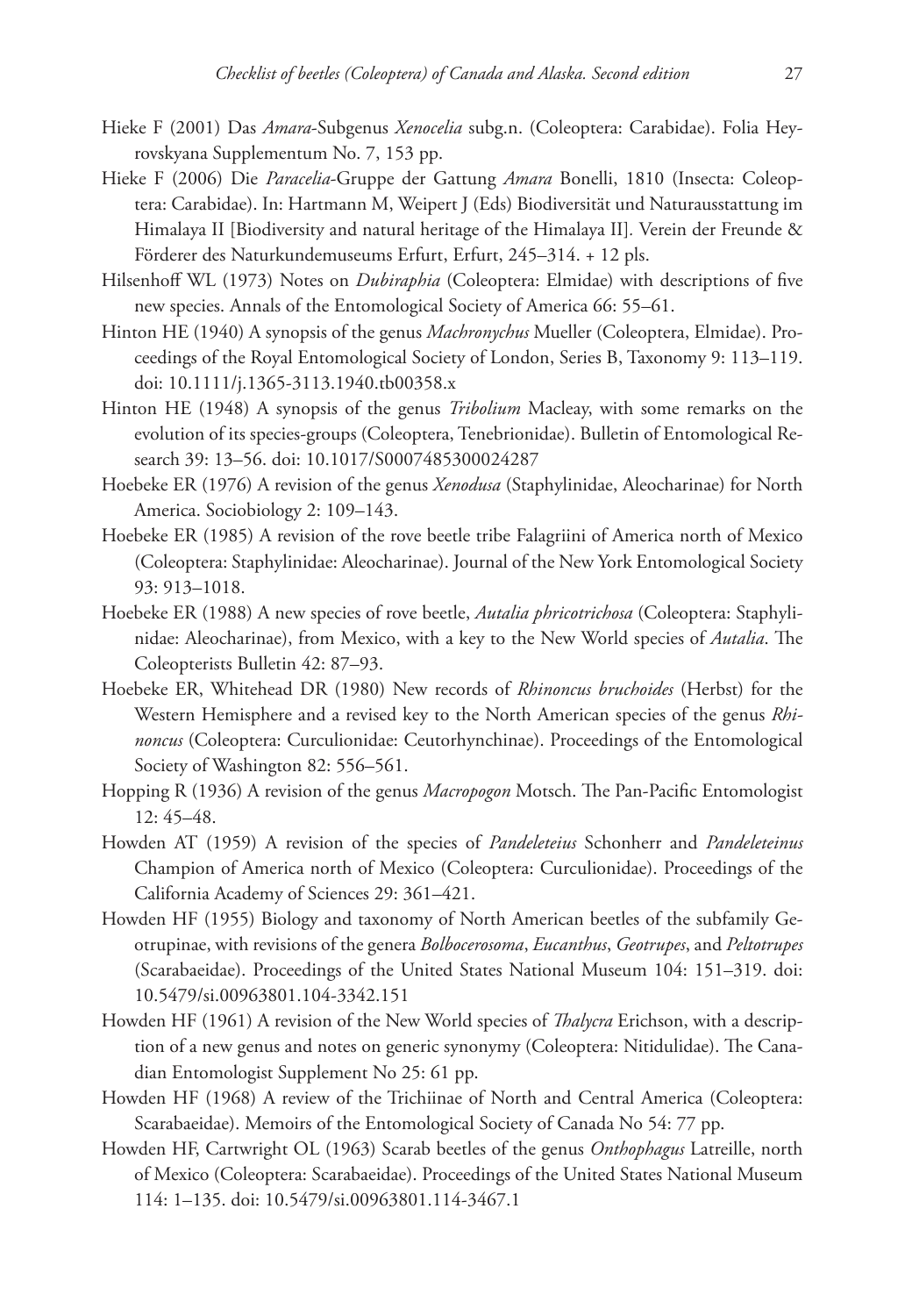- Jacques RL (1988) The potato beetles. The genus *Leptinotarsa* in North America (Coleoptera: Chrysomelidae). E.J. Brill, New York, 144 pp.
- Johnson PJ (1985) A new species of *Exomella* from Idaho, with notes on the biology of *Exomella pleuralis* (Casey) (Coleoptera: Byrrhidae). The Coleopterists Bulletin 39: 151–157.
- Johnson PJ (1986) A new species and a key to the Nearctic species of *Curimopsis* Ganglbauer (Coleoptera: Byrrhidae). The Coleopterists Bulletin 40: 37–43.
- Johnson PJ (1991a) Taxonomic notes, new records, and a key to the adults of North American Byrrhidae (Coleoptera). Proceedings of the Entomological Society of Washington 93: 322–332.
- Johnson PJ (1991b) Taxonomic reviews of *Lioon* Casey and *Listemus* Casey, with descriptions of two new species (Coleoptera: Byrrhidae). Proceedings of the Entomological Society of Washington 93: 709–718.
- Johnson PJ (1997) Generic synonymy of *Arctobyrrhus* Munster and *Tylicus* Casey (Insecta: Coleoptera: Byrrhidae). Annales Zoologici (Warsaw) 47: 337–340.
- Johnson V, Freytag PH (1982) A review of the species of *Ptilodactyla* in the United States with descriptions of three new species (Coleoptera: Ptilodactylidae). Entomological News 93: 129–135.
- Jolivet P (1948) Contribution à l'étude des *Americanotimarcha* n. subg. (Col. Chrysomelidae). Bulletin du Musée Royal d'Histoire Naturelle de Belgique 24(43): 1–11.
- Jolivet P (1951) Contribution à l'étude du genre *Gastrophysa* Chevrolat (Coleoptera: Chrysomelidae) (3me note) (1). Bulletin de l'Institut Royal des Sciences Naturelles de Belgique 27(21): 1–47.
- Karren JB (1966) A revision of the genus *Exema* of America, north of Mexico (Chrysomelidae, Coleoptera). University of Kansas Science Bulletin 46: 647–695.
- Karren JB (1972) A revision of the subfamily Chlamisinae of America north of Mexico (Coleoptera: Chrysomelidae). University of Kansas Science Bulletin 49: 877–988.
- Kavanaugh DH (1986) A systematic review of amphizoid beetles (Amphizoidae: Coleoptera) and their phylogenetic relationships to other Adephaga. Proceedings of the California Academy of Sciences 44: 67–109.
- Kazantsev S (2002) New cantharid genus from North America and Far East Asia (Coleoptera: Cantharidae). Elytron 15 [2001]: 43–48.
- Kazantsev S (2005) A review of *Ancistronycha* Märkel with the description of *Atalantycha*, a new Nearctic genus (Coleoptera: Cantharidae). The Coleopterists Bulletin 59: 204–210. [doi:](http://dx.doi.org/10.1649/668.1) [10.1649/668.1](http://dx.doi.org/10.1649/668.1)
- Kingsolver JM (2004) Handbook of the Bruchidae of the United States and Canada (Insecta, Coleoptera). Volume 1 et 2. United States Department of Agriculture Technical Bulletin No 1912.
- Kingsolver JM, White RE (1967) A review of the genus *Aulonium* for the United States (Coleoptera: Colydiidae). Proceedings of the Entomological Society of Washington 69: 149–154.
- Kingsolver JM, Whitehead DR (1976) The North and Central American species of *Meibomeus* (Coleoptera: Bruchidae: Bruchinae). United States Department of Agriculture Technical Bulletin No 1523: 54 pp.
- Kissinger DG (1970) Curculionidae tribe Ophryastini of North America (Coleoptera). Taxonomic Publications, South Lancaster (MA), 238 pp.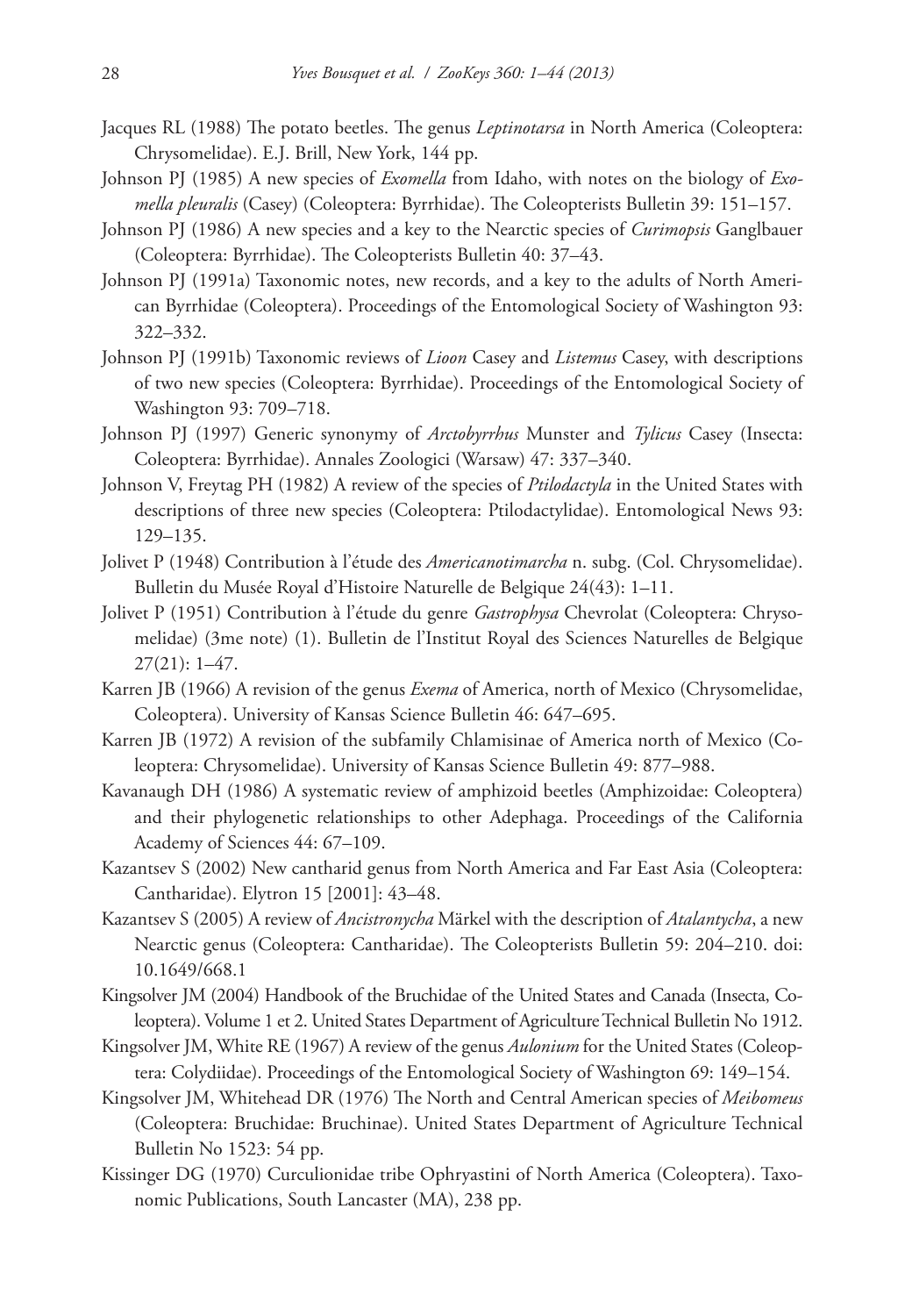- Klimaszewski J (1979) A revision of the Gymnusini and Deinopsini of the world. Coleoptera: Staphylinidae, Aleocharinae. Agriculture Canada, Monograph No 25: 169 pp.
- Klimaszewski J (1982) Studies of Myllaenini (Coleoptera: Staphylinidae, Aleocharinae) 1. Systematics, phylogeny, and zoogeography of Nearctic *Myllaena* Erichson. The Canadian Entomologist 114: 181–242. [doi: 10.4039/Ent114181-3](http://dx.doi.org/10.4039/Ent114181-3)
- Klimaszewski J (1984) A revision of the genus *Aleochara* Gravenhorst of America north of Mexico (Coleoptera: Staphylinidae, Aleocharinae). Memoirs of the Entomological Society of Canada No 129: 211 pp.
- Klimaszewski J, Pelletier G (2004) Review of the *Ocalea* group of genera (Coleoptera, Staphylinidae, Aleocharinae) in Canada and Alaska: new taxa, bionomics, and distribution. The Canadian Entomologist 136: 443–500. [doi: 10.4039/n03-069](http://dx.doi.org/10.4039/n03-069)
- Klimaszewski J, Pelletier G, Germain C, Hebert C, Humble LM, Winchester NN (2001) Diversity of *Placusa* (Coleoptera: Staphylinidae, Aleocharinae) in Canada, with descriptions of two new species. The Canadian Entomologist 133: 1–47. [doi: 10.4039/Ent1331-1](http://dx.doi.org/10.4039/Ent1331-1)
- Klimaszewski J, Pelletier G, Germain C, Work T, Hébert C (2006) Review of *Oxypoda* species in Canada and Alaska (Coleoptera, Staphylinidae, Aleocharinae): systematics, bionomics, and distribution. The Canadian Entomologist 138: 737–852. [doi: 10.4039/n05-064](http://dx.doi.org/10.4039/n05-064)
- Klimaszewski J, Pelletier G, Majka C (2004) A revision of Canadian *Leptusa* Kraatz (Col., Staphylinidae, Aleocharinae): new species, new distribution records, key and taxonomic considerations. Belgian Journal of Entomology 6: 3–42.
- Klimaszewski J, Pohl G, Pelletier G (2003) Revision of the Nearctic *Silusa* (Coleoptera, Staphylinidae, Aleocharinae). The Canadian Entomologist 135: 159–186. [doi: 10.4039/n02-027](http://dx.doi.org/10.4039/n02-027)
- Klimaszewski J, Savard K, Pelletier G, Webster R (2008a) Species review of the genus *Gnypeta* Thomson from Canada, Alaska and Greenland (Coleoptera, Staphylinidae, Aleocharinae): systematics, bionomics and distribution. ZooKeys (Special Issue) 2: 11–84.
- Klimaszewski J, Webster R, Assing V, Savard K (2008b) *Diglotta mersa* (Haliday) and *Halobrecta flavipes* Thomson, two new species for the Canadian fauna (Coleoptera, Staphylinidae, Aleocharinae). ZooKeys (Special Issue) 2: 175–188.
- Klimaszewski J, Webster RP, Savard K (2009a) First record of the genus *Schistoglossa* Kraatz from Canada with descriptions of seven new species (Coleoptera, Staphylinidae, Aleocharinae). ZooKeys 22: 45–79. [doi: 10.3897/zookeys.22.153](http://dx.doi.org/10.3897/zookeys.22.153)
- Klimaszewski J, Webster RP, Savard K, Couture J (2009b) First record of the genus *Alisalia* Casey from Canada, description of two new species, and a key to all Nearctic species of the genus (Coleoptera, Staphylinidae, Aleocharinae). ZooKeys 25: 1–18. [doi: 10.3897/](http://dx.doi.org/10.3897/zookeys.25.280) [zookeys.25.280](http://dx.doi.org/10.3897/zookeys.25.280)
- Kuschel G (1952) Revision de *Lissorhoptrus* LeConte y géneros vecinos de América (Ap. 11 de Coleoptera Curculionidae). Revista Chilena de Entomologia 1: 23–74.
- Kuschel G (1989) The Nearctic Nemonychidae (Coleoptera: Curculionoidea). Entomologica Scandanavica 20: 121–171. [doi: 10.1163/187631289X00276](http://dx.doi.org/10.1163/187631289X00276)
- La Rivers I (1949) A new species of *Microcylloepus* from Nevada (Coleoptera: Dryopidae). Entomological News 60: 205–209.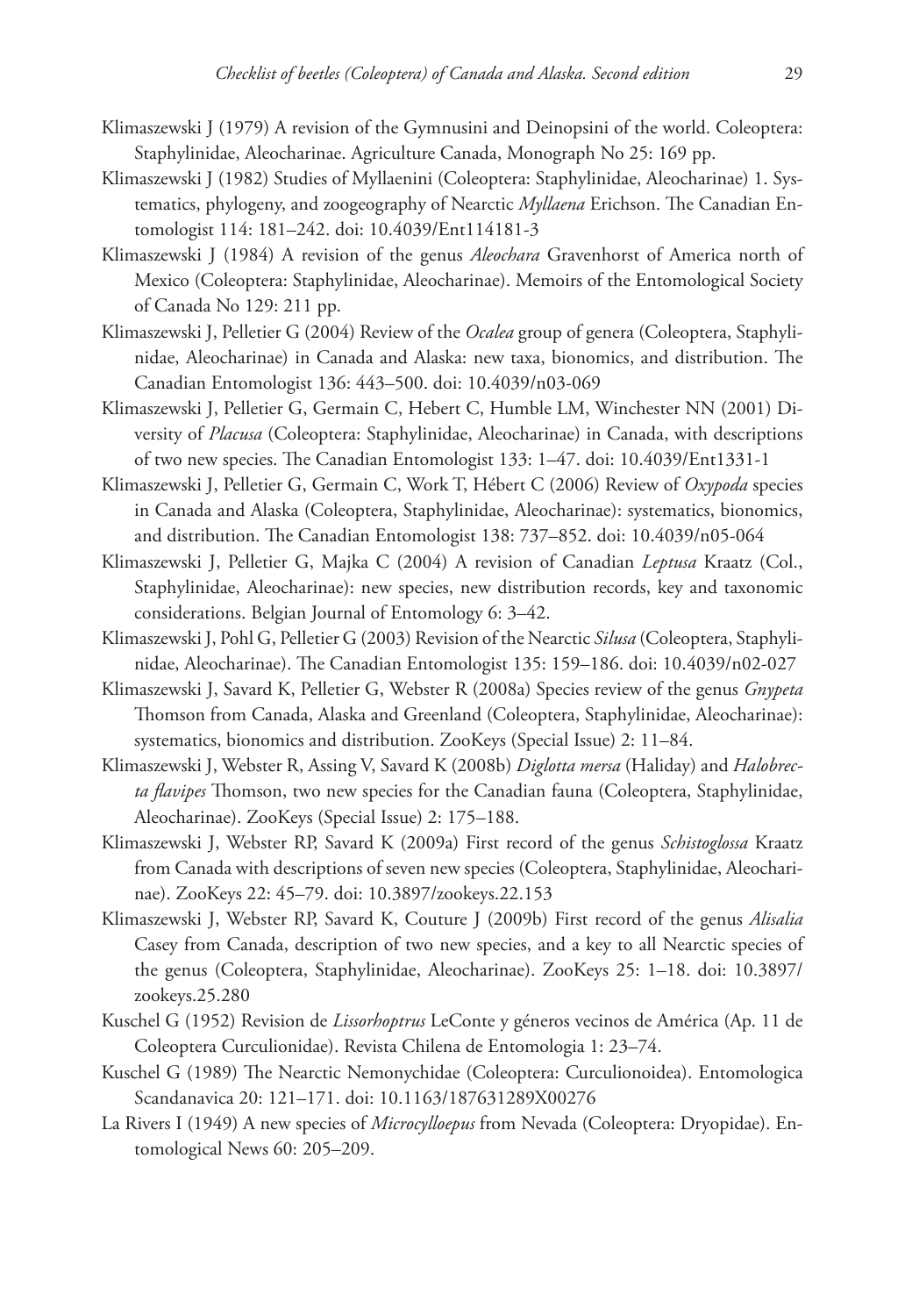- Larson DJ (1969) A revision of the genera *Philophuga* Motschulsky and *Tecnophilus* Chaudoir with notes on the North American Callidina (Coleoptera: Carabidae). Quaestiones Entomologicae 5: 15–84.
- Larson DJ (1987) Revision of North American species of *Ilybius* Erichson (Coleoptera: Dytiscidae), with systematic notes on Palaearctic species. Journal of the New York Entomological Society 95: 341–413.
- Larson DJ, Alarie Y, Roughley RE (2000) Predaceous diving beetles (Coleoptera: Dytiscidae) of the Nearctic Region, with emphasis on the fauna of Canada and Alaska. NRC Research Press, Ottawa. xiv + 982 pp.
- Larson DJ, Roughley RE (1990) A review of the species of *Liodessus* Guignot of North America north of Mexico with the description of a new species (Coleoptera: Dytiscidae). Journal of the New York Entomological Society 98: 233–245.
- Lawrence JF (1967) Delimitation of the genus *Ceracis* (Coleoptera: Ciidae) with a revision of North American species. Bulletin of the Museum of Comparative Zoology 136: 91–144.
- Lawrence JF (1971) Revision of the North American Ciidae (Coleoptera). Bulletin of the Museum of Comparative Zoology 142: 419–522.
- Lawrence JF, Hlavac TF (1979) Review of the Derodontidae (Coleoptera: Polyphaga) with new species from North America and Chile. The Coleopterists Bulletin 33: 369–414.
- Lawrence JF, Stephan K (1975) The North American Cerylonidae (Coleoptera: Clavicornia). Psyche 82: 131–166. [doi: 10.1155/1975/16703](http://dx.doi.org/10.1155/1975/16703)
- Ledoux G, Roux P (2005) *Nebria* (Coleoptera, Nebriidae). Faune mondiale. Muséum [&] Société Linnaeusenne de Lyon, Lyon, 976 pp.
- Lepesme P (1949) Revision des *Dermestes* (Col. Dermestidae). Annales de la Société Entomologique de France 115: 37–68.
- LeSage L (1986) A taxonomic monograph of the Nearctic galerucine genus *Ophraella* Wilcox (Coleoptera: Chrysomelidae). Memoirs of the Entomological Society of Canada No 133: 75 pp.
- LeSage L, Paquin P (1996) Identification keys for *Aphthona* flea beetles (Coleoptera: Chrysomelidae) introduced in Canada for the control of spurge (*Euphorbia* spp., Euphorbiaceae). The Canadian Entomologist 128: 593–603. [doi: 10.4039/Ent128593-4](http://dx.doi.org/10.4039/Ent128593-4)
- Lewis AE (1986) The *Sternidius* of America north of Mexico (Coleoptera: Cerambycidae). The Pan-Pacific Entomologist 62: 171–202.
- Liebherr JK (1991) Phylogeny and revision of the *Anchomenus* clade: the genera *Tetraleucus*, *Anchomenus*, *Sericoda*, and *Elliptoleus* (Coleoptera: Carabidae: Platynini). Bulletin of the American Museum of Natural History No 202: 163 pp.
- Liebherr JK (1994) Identification of New World *Agonum*, review of the Mexican fauna, and description of *Incagonum*, new genus, from South America (Coleoptera: Carabidae: Platynini). Journal of the New York Entomological Society 102: 1–55.
- Liebherr JK, Will KW (1996) New North American *Platynus* Bonelli (Coleoptera: Carabidae), a key to species north of Mexico, and notes on species from the southwestern United States. The Coleopterists Bulletin 50: 301–320.
- Liljeblad (E) (1945) Monograph of the family Mordellidae (Coleoptera) of North America, north of Mexico. Miscellaneous Publications (University of Michigan, Museum of Zoology) No 62: 229 pp.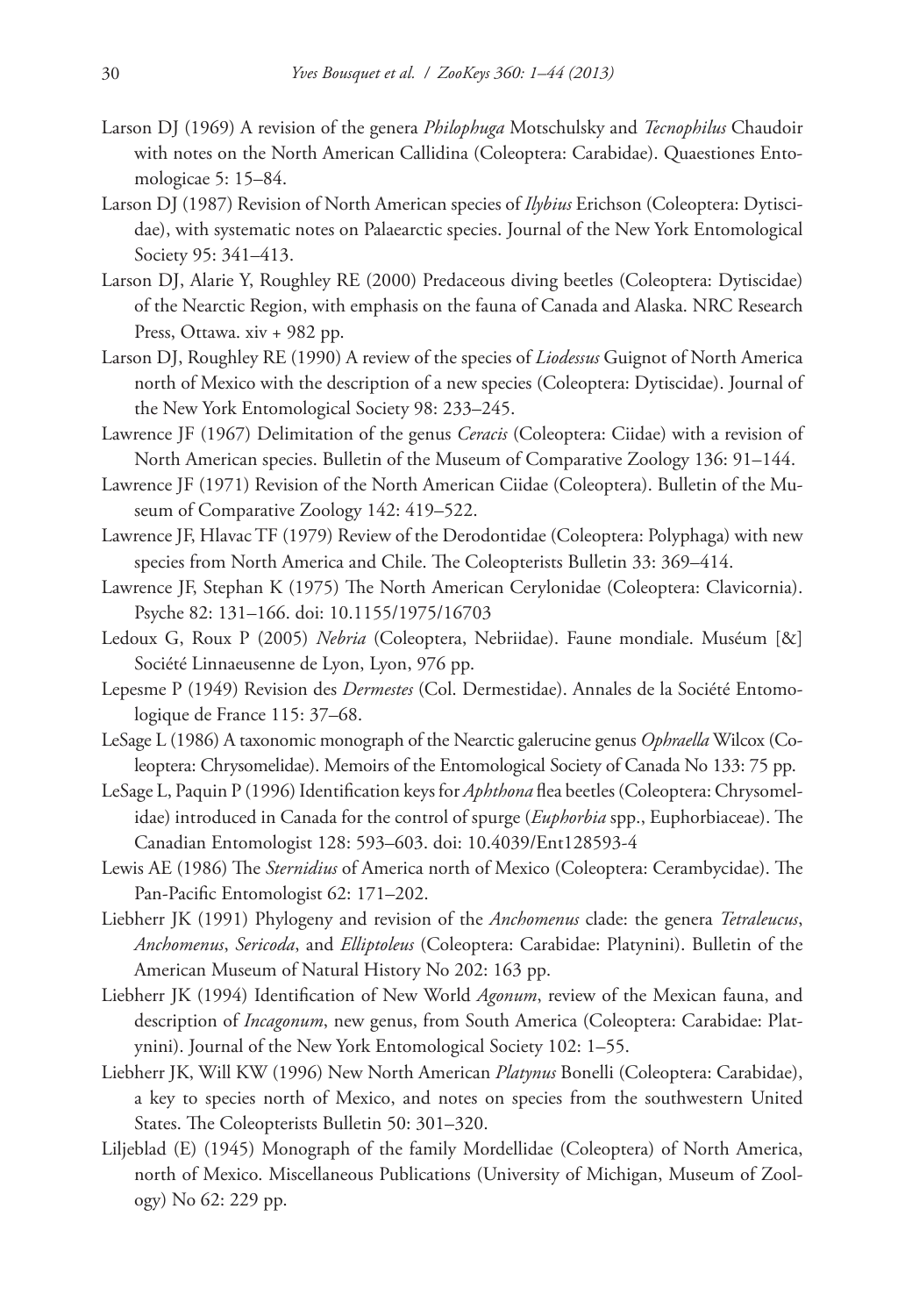- Lindroth CH (1956) A revision of the genus *Synuchus* Gyllenhal (Coleoptera: Carabidae) in the widest sense, with notes on *Pristosia* Motschulsky (*Eucalathus* Bates) and *Calathus* Bonelli. The Transactions of the Royal Entomological Society of London 108: 485–585. [doi:](http://dx.doi.org/10.1111/j.1365-2311.1956.tb01274.x) [10.1111/j.1365-2311.1956.tb01274.x](http://dx.doi.org/10.1111/j.1365-2311.1956.tb01274.x)
- Lindroth CH (1961–1969) The ground–beetles (Carabidae, excl. Cicindelinae) of Canada and Alaska. Opuscula Entomologica Supplementum 20(1961): 1–200; 24 (1963): 201–408; 29 (1966): 409–648; 33 (1968): 649–944; 34 (1969a): 945–1192; 35 (1969b): iii–xlviii.
- Linsley EG (1962a) The Cerambycidae of North America, part II. Taxonomy and classification of the Parandrinae, Prioninae, Spondylinae, and Aseminae. University of California Publications in Entomology No 19: 102 pp.
- Linsley EG (1962b) The Cerambycidae of North America, part III. Taxonomy and classification of the subfamily Cerambycinae, tribes Opsimini through Megaderini. University of California Publications in Entomology No 20: 188 pp.
- Linsley EG (1963) The Cerambycidae of North America, part IV. Taxonomy and classification of the subfamily Cerambycinae, tribes Elaphidionini through Rhinotragini. University of California Publications in Entomology No 21: 165 pp.
- Linsley EG (1964) The Cerambycidae of North America, part V. Taxonomy and classification of the subfamily Cerambycinae, tribes Callichromini through Ancylocerini. University of California Publications in Entomology No 22: 197 pp.
- Linsley EG, Chemsak JA (1972) The Cerambycidae of North America, part VI, no. 1. Taxonomy and classification of the subfamily Lepturinae. University of California Publications in Entomology No 69: 138 pp.
- Linsley EG, Chemsak JA (1976) The Cerambycidae of North America, part VI, no. 2. Taxonomy and classification of the subfamily Lepturinae. University of California Publications in Entomology No 80: 186 pp.
- Linsley EG, Chemsak JA (1985) The Cerambycidae of North America, part VII, no. 1: Taxonomy and classification of the subfamily Lamiinae, tribes Parmenini through Acanthoderini. University of California Publications in Entomology No 102: 258 pp.
- Linsley EG, Chemsak JA (1995) The Cerambycidae of North America, part VII, no. 2: Taxonomy and classification of the subfamily Lamiinae, tribes Acanthocinini through Hemilophini. University of California Publications in Entomology No 114: 292 pp.
- Löbl I, Stephan K (1993) A review of the species of *Baeocera* Erichson (Coleoptera, Staphylinidae, Scaphidiinae) of America north of Mexico. Revue Suisse de Zoologie 100: 675–733.
- Lohse GA, Klimaszewski J, Smetana A (1990) Revision of arctic Aleocharinae of North America (Coleoptera: Staphylinidae). The Coleopterists Bulletin 44: 121–202.
- Luginbill P, Painter HR (1953) May beetles of the United States and Canada. Department of Agriculture Technical Bulletin No 1060: 102 pp.
- MacRae TC (1991) The Buprestidae (Coleoptera) of Missouri. Insecta Mundi 5: 101126.
- Maddison DR (1993) Systematics of the Holarctic beetle subgenus *Bracteon* and related *Bembidion* (Coleoptera: Carabidae). Bulletin of the Museum of Comparative Zoology 153: 143–299.
- Maddison DR (2008) Systematics of the North American beetle subgenus *Pseudoperyphus* (Coleoptera: Carabidae: Bembidion) based upon morphological, chromosomal, and molecular data. Annals of Carnegie Museum 77: 147–193. [doi: 10.2992/0097-4463-77.1.147](http://dx.doi.org/10.2992/0097-4463-77.1.147)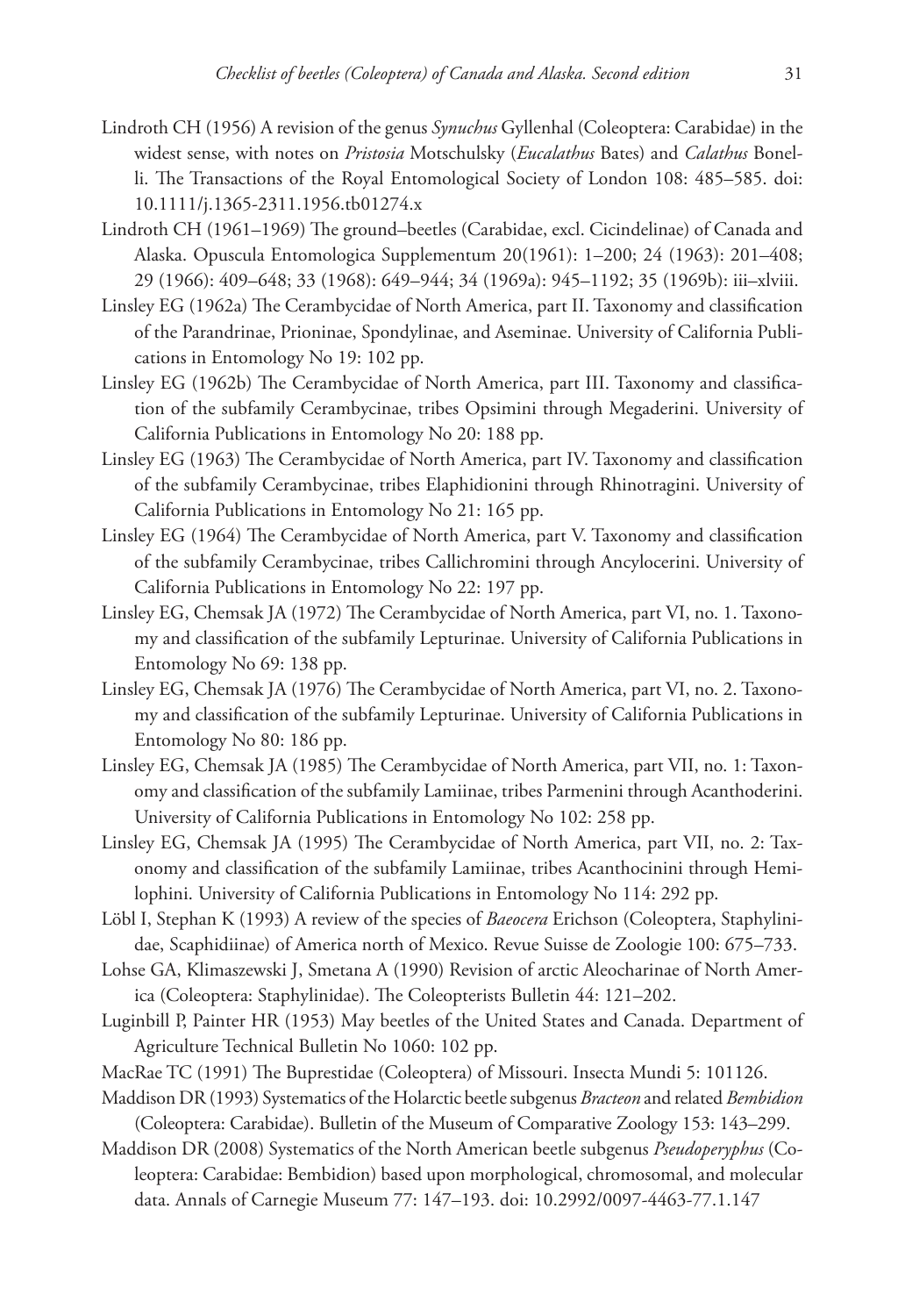- Madge RB (1967) A revision of the genus *Lebia* Latreille in America north of Mexico (Coleoptera, Carabidae). Quaestiones Entomologicae 3: 139–242.
- Majka CG, Anderson RS (2007) The genus *Tropiphorus* (Coleoptera: Curculionidae: Entiminae) in North America. The Coleopterists Bulletin 61: 487–489. [doi: 10.1649/0010-065X\(](http://dx.doi.org/10.1649/0010-065X(2007)61[487:TGTCCE]2.0.CO;2) [2007\)61\[487:TGTCCE\]2.0.CO;2](http://dx.doi.org/10.1649/0010-065X(2007)61[487:TGTCCE]2.0.CO;2)

Mank EW (1938) A revision of the genus *Zilora*. Psyche 45: 101–104. [doi: 10.1155/1938/87695](http://dx.doi.org/10.1155/1938/87695)

- Mank EW (1939a) A review of the genus *Serropalpus*, (Coleoptera, Melandryidae). The Canadian Entomologist 71: 237–239. [doi: 10.4039/Ent71237-11](http://dx.doi.org/10.4039/Ent71237-11)
- Mank EW (1939b) *Scotochroa* and a closely allied new genus *Scotochroides*, (Coleoptera, Melandryidae). The Canadian Entomologist 71: 181–183. [doi: 10.4039/Ent71181-8](http://dx.doi.org/10.4039/Ent71181-8)
- Marek PE, Kavanaugh DH (2005) The evolutionary relationships of North American *Diplous* Motschulsky (Coleoptera: Carabidae: Patrobini) inferred from morphological and molecular evidence. Invertebrate Systematics 19: 145–168. [doi: 10.1071/IS04011](http://dx.doi.org/10.1071/IS04011)
- Marsh GA, Schuster RO (1962) A revision of the genus *Sonoma* Casey (Coleoptera: Pselaphidae). The Coleopterists Bulletin 16: 33–56.
- Marshall JD (1970) *Isomira* Mulsant in America north of Mexico (Coleoptera: Alleculidae): species of eastern North America concluded. The Coleopterists Bulletin 24: 88–95.
- Martins UR (1970) Monografia da tribo Ibidionini (Coleoptera, Cerambycinae). Arquivos de Zoologia (Sao Paulo) 16: 1205–1342.
- Marx EJF (1957) A review of the subgenus *Donacia* in the Western Hemisphere (Coleoptera, Donaciidae). Bulletin of the American Museum of Natural History 112: 195–278.
- Matta JF, Wolfe GW (1981) A revision of the subgenus *Heterosternuta* Strand of *Hydroporus* Clairville (Coleoptera: Dytiscidae). The Pan-Pacific Entomologist 57: 176–219.
- Matthews EG (1961) A revision of the genus *Copris* Muller of the Western Hemisphere (Coleoptera: Scarabaeidae). Entomologica Americana 41: 1–139.
- McHugh JV (1993) A revision of *Eurysphindus* LeConte (Coleoptera: Cucujoidea: Sphindidae) and a review of sphindid classification and phylogeny. Systematic Entomology 18: 57–92. [doi: 10.1111/j.1365-3113.1993.tb00654.x](http://dx.doi.org/10.1111/j.1365-3113.1993.tb00654.x)
- McKey-Fender D (1950) Notes on Cantharis III. The Pan-Pacific Entomologist 26: 25–33; 61–79.
- Mignot EC (1971) Review of *Blepharida* Chevrolat (Chrysomelidae: Alticinae) in America north of Mexico. The Coleopterists Bulletin 25: 9–16.
- Miller DC (1974) Revision of the New World *Chaetarthria* (Coleoptera: Hydrophilidae). Entomologica Americana 49: 1–123.
- Miller KB (1998) Revision of the Nearctic *Liodessus affinis* (Say 1823) species group (Coleoptera: Dytiscidae, Hydroporinae, Bidessini). Entomologica Scandinavica 29: 281–314. [doi:](http://dx.doi.org/10.1163/187631298X00113) [10.1163/187631298X00113](http://dx.doi.org/10.1163/187631298X00113)
- Miller KB (2001) Revision and phylogenetic analysis of the New World genus *Neoclypeodytes* Young (Coleoptera: Dytiscidae: Hydroporinae: Bidessini). Systematic Entomology 26: 87–123. [doi: 10.1046/j.1365-3113.2001.00144.x](http://dx.doi.org/10.1046/j.1365-3113.2001.00144.x)
- Miller KB, Wheeler QD (2005a) Two new genera of Agathidiini from the Nearctic and Neotropical Regions (Coleoptera: Leiodidae). The Coleopterists Bulletin 58 [2004]: 466–487.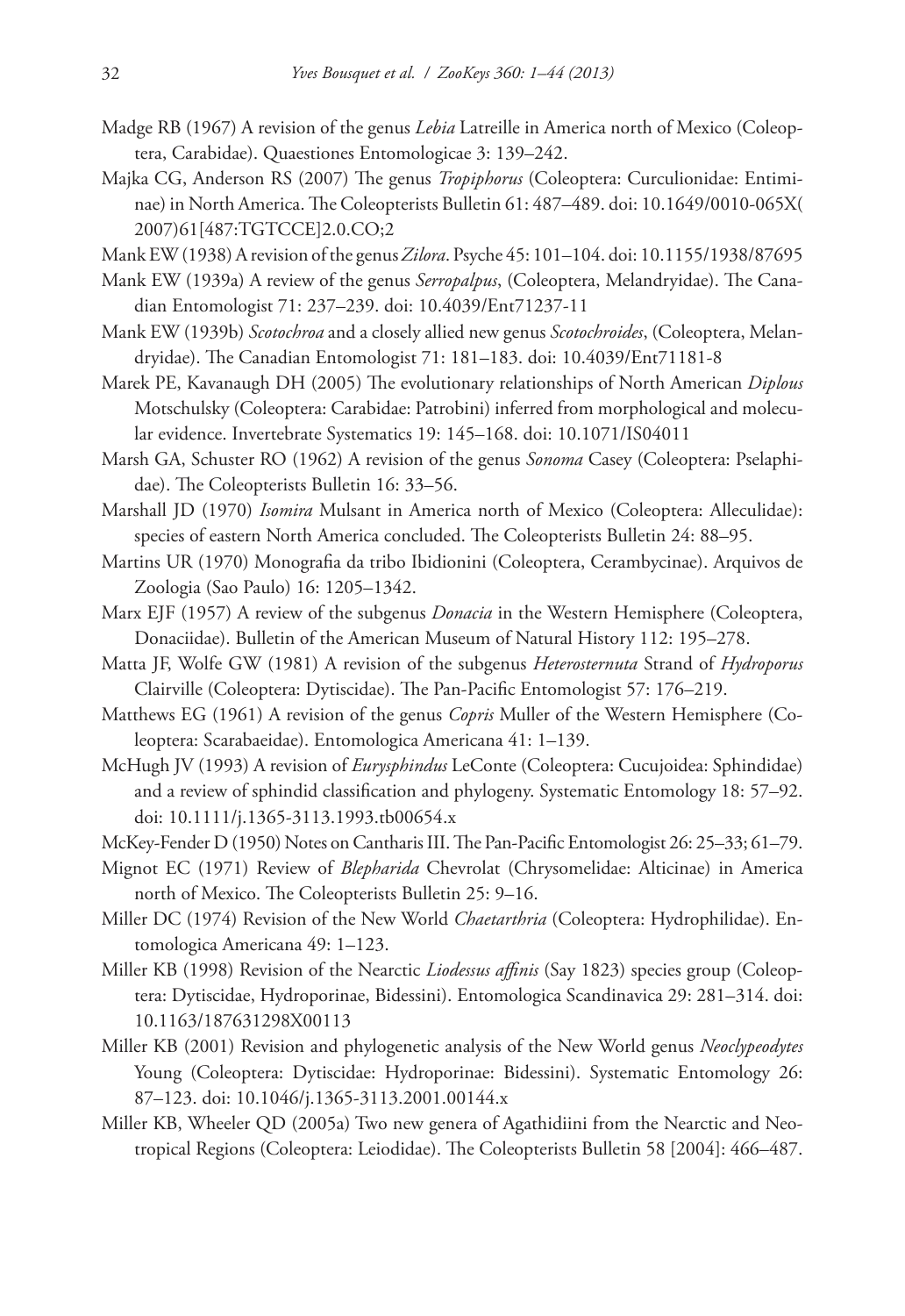- Miller KB, Wheeler QD (2005b) Slime-mold beetles of the genus *Agathidium* Panzer in North and Central America, Part II. Coleoptera: Leiodidae. Bulletin of the American Museum of Natural History No 291: 167 pp.
- Miller WV (1988) Two new species of *Heterocerus* from North America, with notes on related species (Coleoptera: Heteroceridae). The Coleopterists Bulletin 42: 313–320.
- Millers I, Benjamin DM, Warner RE (1963) A new *Hylobius* weevil associated with jack pine stand deterioration (Coleoptera: Curculionidae). The Canadian Entomologist 95: 18–22. [doi: 10.4039/Ent9518-1](http://dx.doi.org/10.4039/Ent9518-1)
- Moldenke AR (1970) A revision of the Clytrinae of North America north of the Isthmus of Panama (Coleoptera: Chrysomelidae). Stanford University, Stanford (CA), 310 pp.
- Moore IM (1975) The distribution of *Siagonium* (Coleoptera: Staphylinidae) in North America. Journal of the Kansas Entomological Society 48: 96–100.
- Moore IM, Legner EF (1975) Revision of the genus *Endeodes* LeConte with a tabular key to the species (Coleoptera: Melyridae). Journal of the New York Entomological Society 83: 70–81.
- Mousseau T, Roughley RE (2007) Taxonomy, classification, reconstructed phylogeny and biogeography of Nearctic species of *Brychius* Thomson (Coleoptera: Haliplidae). The Coleopterists Bulletin 61: 351–397. [doi: 10.1649/0010-065X\(2007\)61\[351:TCRPAB\]2.0.CO;2](http://dx.doi.org/10.1649/0010-065X(2007)61[351:TCRPAB]2.0.CO;2)
- Munroe DD, Smith RF (1980) A revision of the systematics of *Acalymna sensu stricto* Barber (Coleoptera: Chrysomelidae) from North America including Mexico. Memoirs of the Entomological Society of Canada No 112: 92 pp.
- Muona J (2000) A revision of the Nearctic Eucnemidae. Acta Zoologica Fennica 212: 1–106.
- Musgrave PN (1935) A synopsis of the genus *Helichus* Erichson in the United States and Canada, with description of a new species (Coleoptera: Dryopidae). Proceedings of the Entomological Society of Washington 37: 137–145.
- Neboiss A (1984) Reclassification of *Cupes* Fabricius (s. lat.), with descriptions of new genera and species (Cupedidae: Coleoptera). Systematic Entomology 9: 443–477. [doi: 10.1111/](http://dx.doi.org/10.1111/j.1365-3113.1984.tb00520.x) [j.1365-3113.1984.tb00520.x](http://dx.doi.org/10.1111/j.1365-3113.1984.tb00520.x)
- Nelson GH (1975) A revision of the genus *Dicerca* in North America (Coleoptera:Buprestidae). Entomologische Arbeiten aus dem Museum G. Frey, Tutzing bei München 26: 87–180.
- Nelson GH (1978) A review of the genus *Ptosima* in North America (Coleoptera: Buprestidae). The Coleopterists Bulletin 32: 327336.
- Nelson GH (1979) A new species of *Actenodes* from the United States with a key to the species (Coleoptera: Buprestidae). The Coleopterists Bulletin 33: 8791.
- Nicolay AS, Weiss HB (1923) The group Traches in North America, part II. The genus *Brachys*. Journal of the New York Entomological Society 31: 5976.
- Nikitsky NB (2004) The beetles of the subfamily Tetratominae Billberg, 1820 (Coleoptera, Tetratomidae) of the world fauna [in Russian]. Byulleten' Moskovskogo Obshchestva Ispytatelei Prirody Otdel Biologicheskii 109: 25–36.
- Nikitsky NB (2007) The beetles of the genus *Holostrophus* Horn, 1888 (Coleoptera, Tetratomidae, Eustrophinae, Holostrophini) of the world fauna [in Russian]. Byulleten' Moskovskogo Obshchestva Ispytatelei Prirody Otdel Biologicheskii 112: 13–30.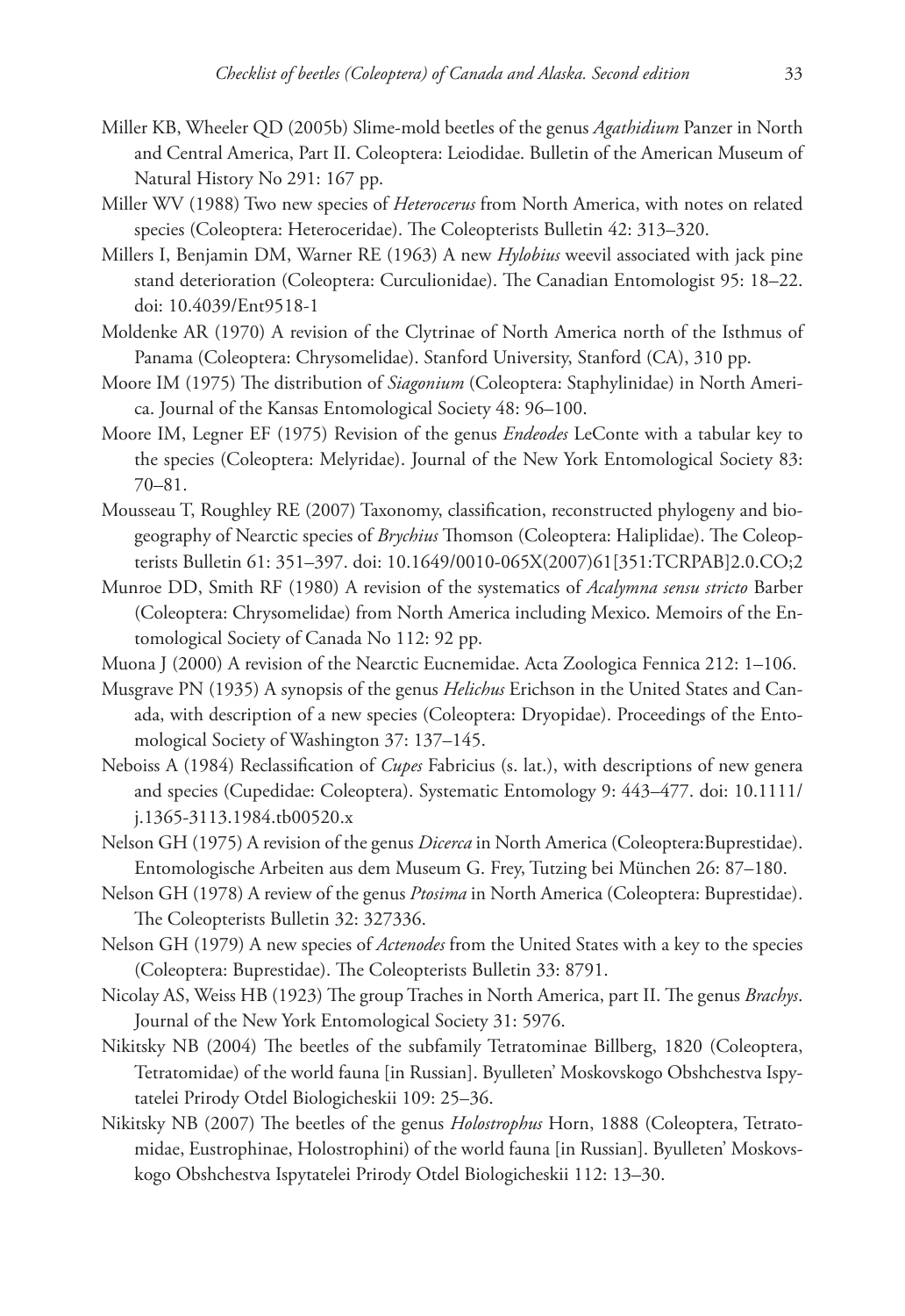- Nikitsky NB, Belov VV (1982) The false darkling beetle genus *Lederia* Rtt. (Coleoptera, Melandryidae). Folia Entomologica Hungarica 43: 111–123.
- Noonan GR (1968) A revision of the genus *Dicheirus* Mannerheim 1843 (Col. Carabidae). Opuscula Entomologica 33: 281–304.
- Noonan GR (1973) The anisodactylines (Insecta: Coleoptera: Carabidae: Harpalini): classification, evolution, and zoogeography. Quaestiones Entomologicae 9: 266–480.
- Noonan GR (1991) Classification, cladistics, and natural history of native North American *Harpalus* Latreille (Insecta: Coleoptera: Carabidae: Harpalini), excluding subgenera *Glanodes* and *Pseudophonus*. Thomas Say Foundation Monographs No. 13, viii + 310 pp.
- Noonan GR (1996) Classification, cladistics, and natural history of species of the subgenus *Anisodactylus* Dejean (Insecta: Coleoptera: Carabidae: Harpalini: Anisodactylus). Milwaukee Public Museum Contributions in Biology and Geology No 89: iii + 210 pp.
- Noonan GR (2001) Systematics and cladistics of the North American subgenus *Anadaptus* Casey (genus *Anisodactylus* Dejean) and a geographic information system analysis of the biogeography of included species. Annals of the Entomological Society of America 94: 301–332. [doi: 10.1603/0013-8746\(2001\)094\[0301:SACOTN\]2.0.CO;2](http://dx.doi.org/10.1603/0013-8746(2001)094[0301:SACOTN]2.0.CO;2)
- O'Brien CW (1970a) A taxonomic revision of the genus *Gerstaeckeria* north of Mexico (Coleoptera: Curculionidae). Annals of the Entomological Society of America 63: 255–272.
- O'Brien CW (1970b) A taxonomic revision of the weevil genus *Dorytomus* in North America (Coleoptera: Curculionidae). University of California Publications in Entomology No 60: 80 pp.
- O'Brien CW (1981) The larger (4.5 + mm.) *Listronotus* of America, north of Mexico (Cylindrorhininae, Curculionidae, Coleoptera). Transactions of the American Entomological Society 107: 69–123.
- O'Brien CW, Ciegler JC, Girón JC (2010) Weevils of the genus *Cercopeus* Schoenherr from South Carolina, USA (Coleoptera: Curculionidae: Entiminae). Insecta Mundi 0141: 1–29.
- Opitz W (2011) Classification, natural history, and evolution of Epiphloeinae (Coleoptera, Cleridae). Part X. The genus *Madoniella* Pic, 1935. Entomologica Basiliensia et Collectionis Frey 33: 133–248.
- Opitz W (2013) Revision of the New World genus *Neorthopleura* Barr (Coleoptera: Cleridae). Annales de la Société Entomologique de France (N.S.) 49: 1–35.
- Orth RE, Moore I (1980) A revision of the species of *Cafius* Curtis from the west coast of North America with notes of the east coast species (Coleoptera: Staphylinidae). Transactions of the San Diego Society of Natural History 19: 181–211.
- Oygur S, Wolfe GW (1991) Classification, distribution, and phylogeny of North American (north of Mexico) species of *Gyrinus* Müller (Coleoptera: Gyrinidae). Bulletin of the American Museum of Natural History 207: 1–97.
- Pace R (1989) Monografia del genere *Leptusa* Kraatz (Coleoptera, Staphylinidae). Memorie del Museo Civico di Storia Naturale di Verona (2) (A: Biologie) 8: 1–307.
- Pacheco F (1964) Sistematica, filogenia y distribucion de los Heteroceridos de America (Coleoptera: Heteroceridae). Monografias del Colegio de Post–Graduados No 1. 155 pp.
- Papp CS (1962) An illustrated and descriptive catalogue of the Ptinidae of North America. Deutsche Entomologische Zeitschrift 9: 367–423. [doi: 10.1002/mmnd.19620090502](http://dx.doi.org/10.1002/mmnd.19620090502)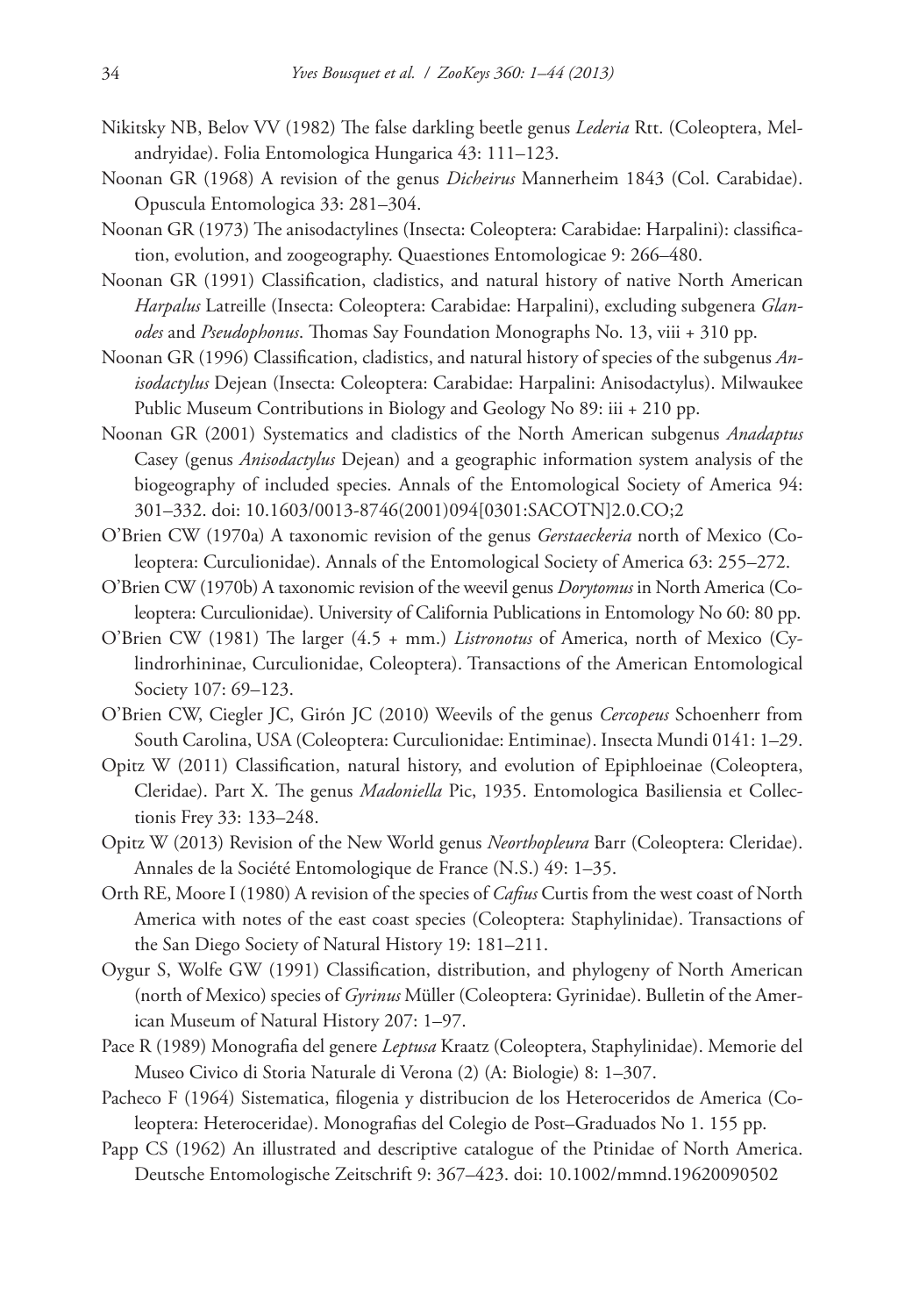- Park O (1947) Observations on *Batrisodes* (Coleoptera: Pselaphidae), with particular reference to the American species east of the Rocky Mountains. Bulletin of the Chicago Academy of Sciences 8: 45–132.
- Park O (1949) New species of Nearctic pselaphid beetles and a revision of the genus *Cedius*. Bulletin of the Chicago Academy of Sciences 8: 315–343.
- Park O (1956) New or little known species of pselaphid beetles from southeastern United States. Journal of the Tennessee Academy of Science 31: 54–100.
- Park O (1958) New or little known species of pselaphid beetles chiefly from southeastern United States. Journal of the Tennessee Academy of Science 33: 39–74.
- Park O, Wagner JA (1962) Family Pselaphidae. In: Hatch MH (Ed) The beetles of the Pacific Northwest. Part III: Pselaphidae and Diversicornia I*.* University of Washington Press, Seattle, 4–31.
- Parry RH (1974) Revision of the genus *Dibolia* Latreille in America North of Mexico (Coleoptera: Chrysomelidae). Canadian Journal of Zoology 52: 1317–1354. [doi: 10.1139/z74-172](http://dx.doi.org/10.1139/z74-172)
- Parry RH (1986) The systematics and biology of the flea beetle genus *Crepidodera* (Coleoptera: Chrysomelidae) in America north of Mexico. Insecta Mundi 1: 156–196.
- Parry RH, Howden HF (1975) A new species of *Colopterus* from Florida (Coleoptera, Nitidulidae). The Coleopterists Bulletin 29: 275–279.
- Parsons CT (1943) A revision of Nearctic Nitidulidae (Coleoptera). Bulletin of the Museum of Comparative Zoology 92: 121–278.
- Parsons CT (1975a) A key to Nearctic *Statira* and *Arthromacra* (Lagriidae). The Coleopterists Bulletin 29: 211–226.
- Parsons CT (1975b) Revision of Nearctic Mycetophagidae (Coleoptera). The Coleopterists Bulletin 29: 93–108.
- Paśnik G (2006) A revision of the World species of the genus *Tachyusa* Erichson, 1837 (Coleoptera, Staphylinidae: Aleocharinae). Zootaxa 1146: 1–152.
- Pearson DL, Knisley CB, Kazilek CJ (2006) A field guide to the tiger beetles of the United States and Canada: identification, natural history, and distribution of the Cicindelidae. Oxford University Press, New York. vi + 227 pp. + 24 pls.
- Peck SB (1973) A systematic revision and the evolutionary biology of the *Ptomaphagus* (*Adelops*) beetles of North America (Coleoptera; Leiodidae; Catopinae) with emphasis on cave-inhabiting species. Bulletin of the Museum of Comparative Zoology 145: 29–162.
- Peck SB (1982) A review of the ectoparasitic *Leptinus* beetles of North America (Coleoptera: Leptinidae). Canadian Journal of Zoology 60: 1517–1527. [doi: 10.1139/z82-201](http://dx.doi.org/10.1139/z82-201)
- Peck SB (1998) Revision of the *Colenis* of America north of Mexico (Coleoptera: Leiodidae: Leiodinae: Pseudoliodini). The Canadian Entomologist 130: 55–65. [doi: 10.4039/](http://dx.doi.org/10.4039/Ent13055-1) [Ent13055-1](http://dx.doi.org/10.4039/Ent13055-1)
- Peck SB, Cook J (2002) Systematics, distributions, and bionomics of the small carrion beetles (Coleoptera: Leiodidae: Cholevinae: Cholevini) of North America. The Canadian Entomologist 134: 723–787. [doi: 10.4039/Ent134723-6](http://dx.doi.org/10.4039/Ent134723-6)
- Peck SB, Cook J (2007) Systematics, distributions, and bionomics of the *Neoeocatops* gen. nov. and *Nemadus* of North America (Coleoptera: Leiodidae: Cholevinae: Anemadini). The Canadian Entomologist 139: 87–117. [doi: 10.4039/n05-091](http://dx.doi.org/10.4039/n05-091)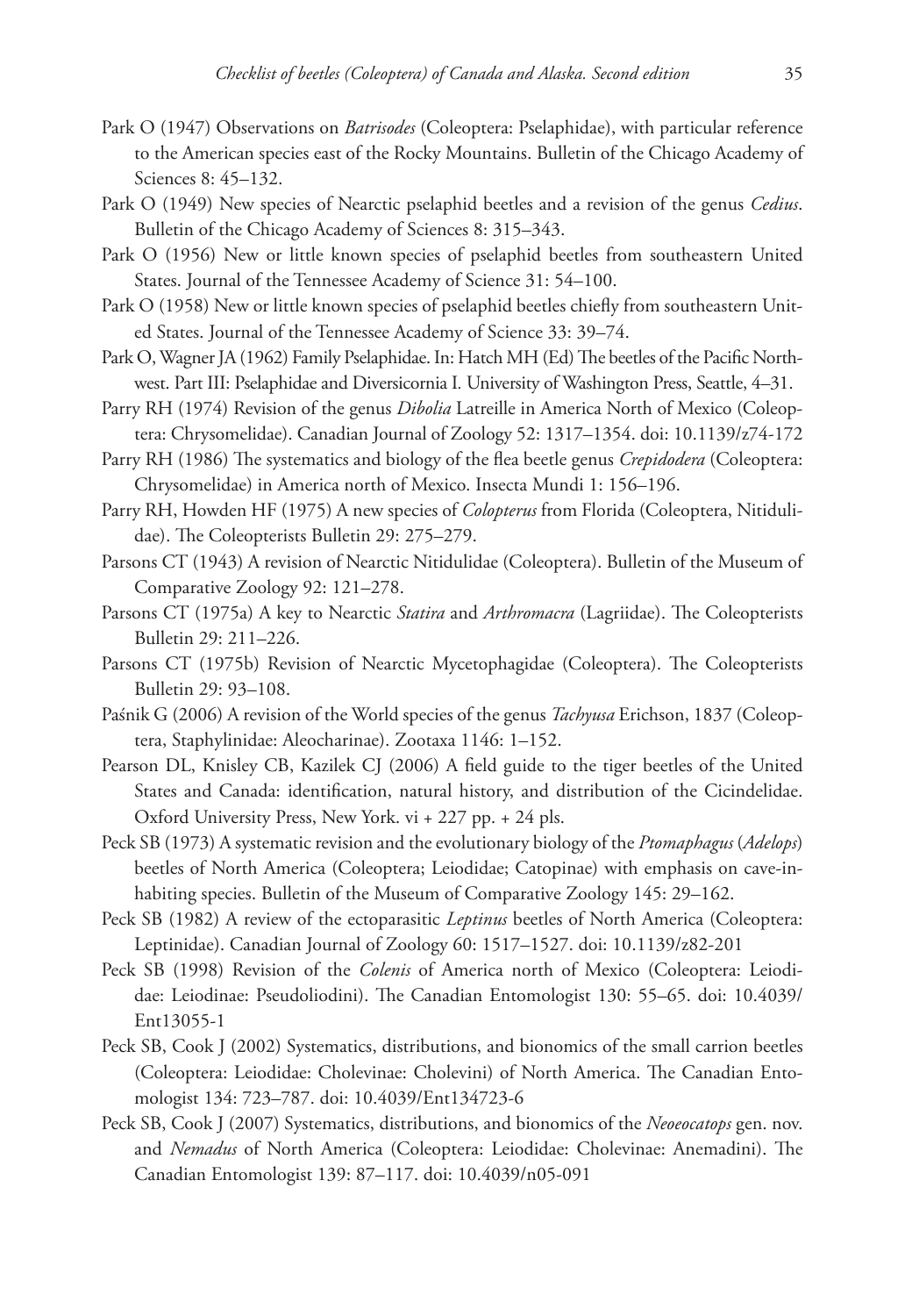- Peck SB, Cook J (2009) Review of the Sogdini of North and Central America (Coleoptera: Leiodidae: Leiodinae) with descriptions of fourteen new species and three new genera. Zootaxa 2102: 1–74.
- Peck SB, Cook J (2011) Systematics, distributions and bionomics of the Catopocerini (eyeless soil fungivore beetles) of North America (Coleoptera: Leiodidae: Catopocerinae). Zootaxa 3077: 1–118.
- Peck SB, Cook J (2013) A revision of the species of *Anogdus* LeConte of the United States and Canada (Coleoptera: Leiodidae: Leiodinae: Leiodini). Insecta Mundi 0290: 1–27.
- Peck SB, Stephan K (1996) A revision of the genus *Colon* Herbst (Coleoptera; Leiodidae; Coloninae) of North America. The Canadian Entomologist 128: 667–741. [doi: 10.4039/](http://dx.doi.org/10.4039/Ent128667-4) [Ent128667-4](http://dx.doi.org/10.4039/Ent128667-4)
- Perkins PD (1980) Aquatic beetles of the family Hydraenidae in the Western Hemisphere: classification, biogeography and inferred phylogeny (Insecta: Coleoptera). Quaestiones Entomologicae 16: 3–554.
- Pierce WD (1975) The sand dune weevils of the genus *Trigonoscuta* with a correlation of their anatomy to the geological history of our coast lines. John G. Shanafelt, Orange (CA), 162 pp.
- Pinto JD (1980) Behavior and taxonomy of the *Epicauta maculata* group (Coleoptera, Meloidae). University of California Publications in Entomology No 89: 111 pp.
- Pinto JD (1991) The taxonomy of North American *Epicauta* (Coleoptera: Meloidae) with a revision of the nominate subgenus and a survey of courtship behavior. University of California Publications in Entomology No 110: 372 pp.
- Pinto JD (2009) A taxonomic review of the genus *Gnathium* Kirby (Coleoptera: Meloidae). Transactions of the American Entomological Society 135: 1–58. [doi: 10.3157/061.135.0201](http://dx.doi.org/10.3157/061.135.0201)
- Pinto JD, Selander RB (1970) The bionomics of blister beetles of the genus *Meloe* and a classification of the New World species. Illinois Biological Monographs No 42: 222 pp.
- Pollock DA (1991) Natural history, classification, reconstructed phylogeny and geographic history of *Pytho* Latreille (Coleoptera: Heteromera: Pythidae). Memoirs of the Entomological Society of Canada No 154: 104 pp.
- Pollock DA (1993) A new species of *Mycterus* Clairville (Coleoptera: Mycteridae) from Florida, with a key to species of America north of Mexico. The Coleopterists Bulletin 47: 309–314.
- Pollock DA (2008) Review of the Canadian Eustrophinae (Coleoptera, Tetratomidae). Zookeys (Special Issue) 2: 261–290.
- Pollock DA, Majka CG (2012) Review of the Nearctic genus *Lacconotus* LeConte (Coleoptera, Mycteridae, Eurypinae). ZooKeys 162: 1–24. [doi: 10.3897/zookeys.162.1998](http://dx.doi.org/10.3897/zookeys.162.1998)
- Potts RW (1977) Revision of the Scarabaeidae: Anomalinae. 3. A key to the species of *Anomala* of America north of Mexico. The Pan-Pacific Entomologist 53: 129–134.
- Prena J (2008) Review of *Odontocorynus* Schönherr (Coleoptera: Curculionidae: Baridinae) with descriptions of four new species. The Coleopterists Bulletin 62: 243–277. [doi:](http://dx.doi.org/10.1649/1074.1) [10.1649/1074.1](http://dx.doi.org/10.1649/1074.1)
- Puthz V (1974a) A new revision of the Nearctic *Edaphus*-species and remarks on other North American Euaesthetinae (Coleoptera: Staphylinidae). Revue Suisse de Zoologie 81: 911–932.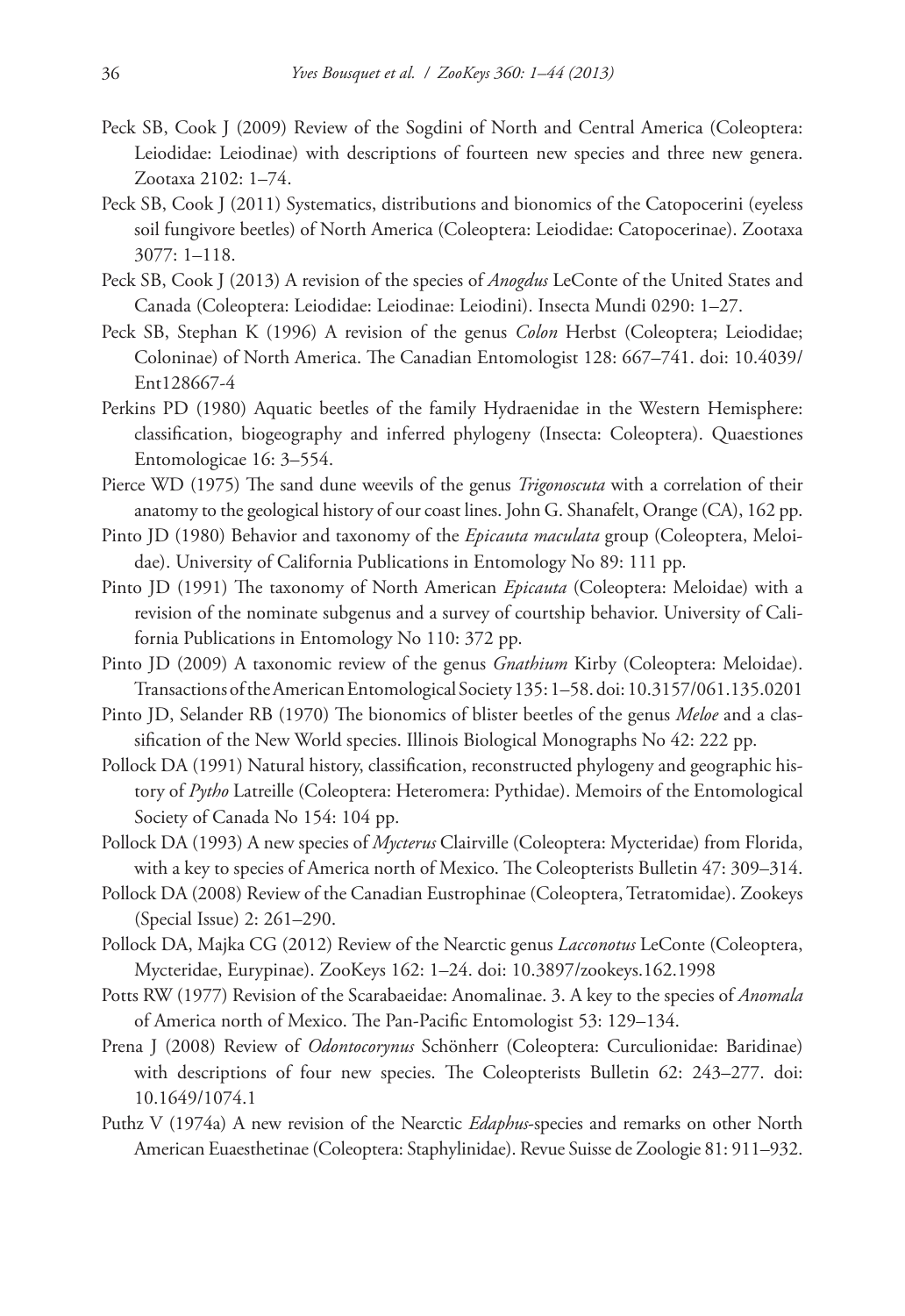- Puthz V (1974b) Die zweite Art der Gattung *Stictocranius* LeConte: *Stictocranius chinensis* nov. spec. (Coleoptera: Staphylinidae). 10. Beitrag zur Kenntnis der Euaesthetinen. Entomologische Blätter für Biologie und Systematik der Käfer 70: 35–38.
- Quate LW, Thompson SE (1967) Revision of click beetles of genus *Melanotus* in America north of Mexico (Coleoptera: Elateridae). Proceedings of the United States National Museum 121(3568): 1–83. [doi: 10.5479/si.00963801.121-3568.1](http://dx.doi.org/10.5479/si.00963801.121-3568.1)
- Rabaglia RJ, Dole SA, Cognato AI (2006) Review of American Xyleborina (Coleoptera: Curculionidae: Scolytinae) occurring North of Mexico, with an illustrated key. Annals of the Entomological Society of America 99: 1034–1056. [doi: 10.1603/0013-8746\(2006\)99\[1034:RO](http://dx.doi.org/10.1603/0013-8746(2006)99[1034:ROAXCC]2.0.CO;2) [AXCC\]2.0.CO;2](http://dx.doi.org/10.1603/0013-8746(2006)99[1034:ROAXCC]2.0.CO;2)
- Reichardt H (1967) A monographic revision of the American Galeritini (Coleoptera, Carabidae). Arquivos de Zoologia 15: 1–176.
- Reichardt H (1976) Monograph of the New World Nosodendridae and notes on the Old World forms (Coleoptera). Papeis Avulsos do Departamento de Zoologia 29: 185–220.
- Riley EG (1985a) Identification of *Cassida atripes* LeConte 1859 and *Coptocycla bisignata* Boheman 1855, two American tortoise beetles. Journal of the Kansas Entomological Society 58: 53–61.
- Riley EG (1985b) Review of the North American species of *Glyphuroplata* Uhmann, 1940 (Coleoptera: Chrysomelidae: Hispinae). Journal of the Kansas Entomological Society 58: 428–436.
- Riley EG (1986a) Review of the tortoise beetle genera of the tribe Cassidini occurring in America north of Mexico (Coleoptera, Chrysomelidae, Cassidinae). Journal of the New York Entomological Society 94: 98–114.
- Riley EG (1986b) Notes on *Cassida relicta*, a tortoise beetle endemic to North America, with a key to Nearctic species of *Cassida* (Coleoptera: Chrysomelidae). Entomological News 97: 141–146.
- Rivnay E (1929) Revision of the Rhipiphoridae of North and Central America (Coleoptera). Memoirs of the American Entomological Society No 6: 68 pp.
- Roache LC (1961) A revision of the North American elaterid beetles of the tribe Elaterini (Coleoptera: Elateridae). Transactions of the American Entomological Society 86: 275–324.
- Roache LC (1963) A revision of the genus *Oxygonus* LeConte with a description of one new species (Coleoptera: Elateridae) (Tribe: Agriotini). The Coleopterists Bulletin 17: 101–108.
- Robinson M (1948) A review of the species of *Canthon* inhabiting the United States (Scarabaeidae: Coleoptera). Transactions of the American Entomological Society 74: 83–99.
- Roughley RE (1990) A systematic revision of species of *Dytiscus* Linnaeus (Coleoptera: Dytiscidae). Part 1. Classification based on adult stage. Quaestiones Entomologicae 26: 383–557.
- Roughley RE, Pengelly DH (1981) Classification, phylogeny and zoogeography of *Hydaticus* Leach (Coleoptera: Dytiscidae). Quaestiones Entomologicae 17: 249–314.
- Sanderson MW (1948) Larval, pupal, and adult stages of North American *Physonota* (Chrysomelidae). Annals of the Entomological Society of America 41: 468–477.
- Saylor LW (1945) Revision of the scarab beetles of the genus *Dichelonyx*. Bulletin of the Brooklyn Entomological Society 40: 137–158.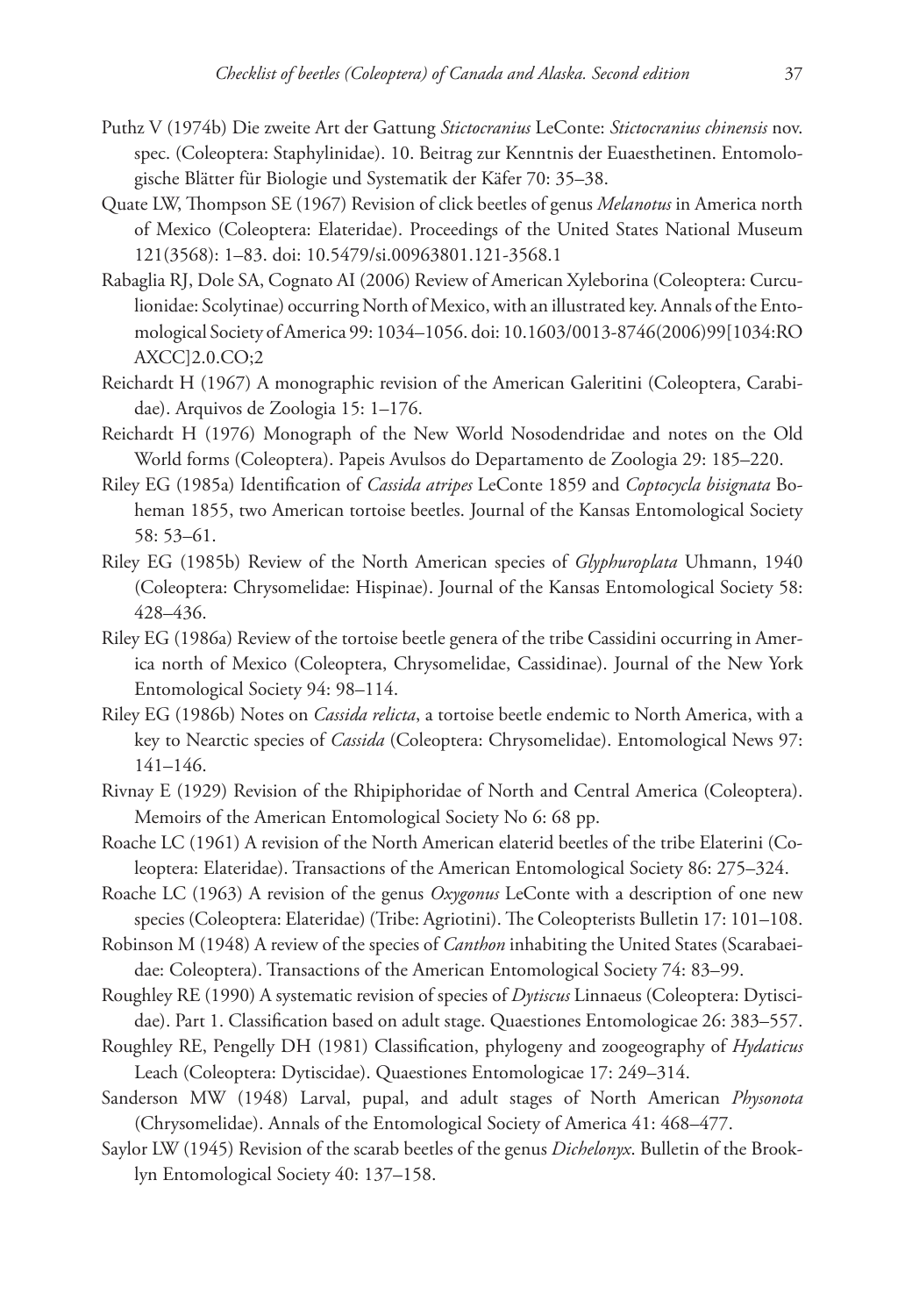- Scherer G (1974) Review of North American species of *Orthaltica* with new generic synonymy (Coleoptera: Chrysomelidae: Alticinae). The Coleopterists Bulletin 28: 65–72.
- Schoof HF (1942) The genus *Conotrachelus* Dejean (Coleoptera, Curculionidae) in the north central United States. Illinois Biological Monographs No 19: 170 pp.
- Schultz WT (1976) Review of the genus *Spintherophyta* (Coleoptera: Chrysomelidae) in North America north of Mexico. Annals of the Entomological Society of America 69: 877–881.
- Schultz WT (1977) Review of the genus *Rhabdopterus* (Coleoptera: Chrysomelidae) in America north of Mexico. Annals of the Entomological Society of America 70: 968–974.
- Schultz WT (1980) A new species of *Nodonota* (Coleoptera: Chrysomelidae) with a review of the United States species. Annals of the Entomological Society of America 73: 200–203.
- Schuster RO, Marsh GA (1958) A study of the North American genus *Megarafonus* Casey (Coleoptera: Pselaphidae). The Pan-Pacific Entomologist 34: 187–194.
- Schuster RO, Grigarick AA (1960) A revision of the genus *Oropus* Casey (Coleoptera: Pselaphidae). Pacific Insects 2: 269–299.
- Seevers CH (1951) A revision of the North American and European beetles of the subtribe Gyrophaenae (Aleocharinae, Bolitocharini). Fieldiana Zoology 32: 655–762.
- Seevers CH, Dybas H (1943) A synopsis of the Limulodidae (Coleoptera): a new family proposed for myrmecophiles of the subfamilies Limulodinae (Ptiliidae) and Cephaloplectinae (Staphylinidae). Annals of the Entomological Society of America 36: 546–586.
- Selander RB (1955) The blister beetle genus *Linsleya* (Coleoptera, Meloidae). American Museum Novitates No 1730: 30 pp.
- Selander RB (1960) Bionomics, systematics and phylogeny of *Lytta*, a genus of blister beetles (Coleoptera: Meloidea). Illinois Biological Monographs No 28: 295 pp.
- Sen Gupta T (1967) A new subfamily of Languriidae (Coleoptera) based on four genera,with a key to the species of *Toramus*. Proceedings of the Royal Entomological Society of London, Series B, Taxonomy 36: 167–176. [doi: 10.1111/j.1365-3113.1967.tb00532.x](http://dx.doi.org/10.1111/j.1365-3113.1967.tb00532.x)
- Skelley PE (1997) A new species of *Dacne* Latreille from Dominican amber, with a key and checklist to the known species of *Dacne* (Erotylidae: Dacninae). Annales Zoologici 47: 49–53.
- Skelley PE (1998) Revision of the genus *Ischyrus* Lacordaire (1842) of North and Central America (Coleoptera: Erotylidae: Tritominae). Occasional Papers of the Florida State Collection of Arthropods Vol. 9. i–viii + 134 pp.
- Skiles DD (1985) New genera and species of Elaphidionine Cerambycidae (Coleoptera) from North America and the West Indies. The Coleopterists Bulletin 39: 305–320.
- Sleeper EL (1955) A synopsis of the genus *Cophes* in the United States and Mexico (Coleoptera, Curculionidae). The Ohio Journal of Science 55: 188–191.
- Sleeper EL (1956) A synopsis of the genus *Barinus* Casey in North America (Coleoptera Curculionidae). The Ohio Journal of Science 56: 76–86.
- Sleeper EL (1957a) Notes on North American species of *Polydrusus* Germar (Coleoptera: Curculionidae, Brachyderinae). The Ohio Journal of Science 57: 129–134.
- Sleeper EL (1957b) Notes on the genus *Macrorhoptus* LeConte (Coleoptera: Curculionidae, Anthonominae). The Ohio Journal of Science 57: 70–74.
- Sleeper EL (1963) A study of the Zygopinae (Coleoptera: Curculionidae) of America north of Mexico, I. Bulletin of the Southern California Academy of Sciences 62: 209–220.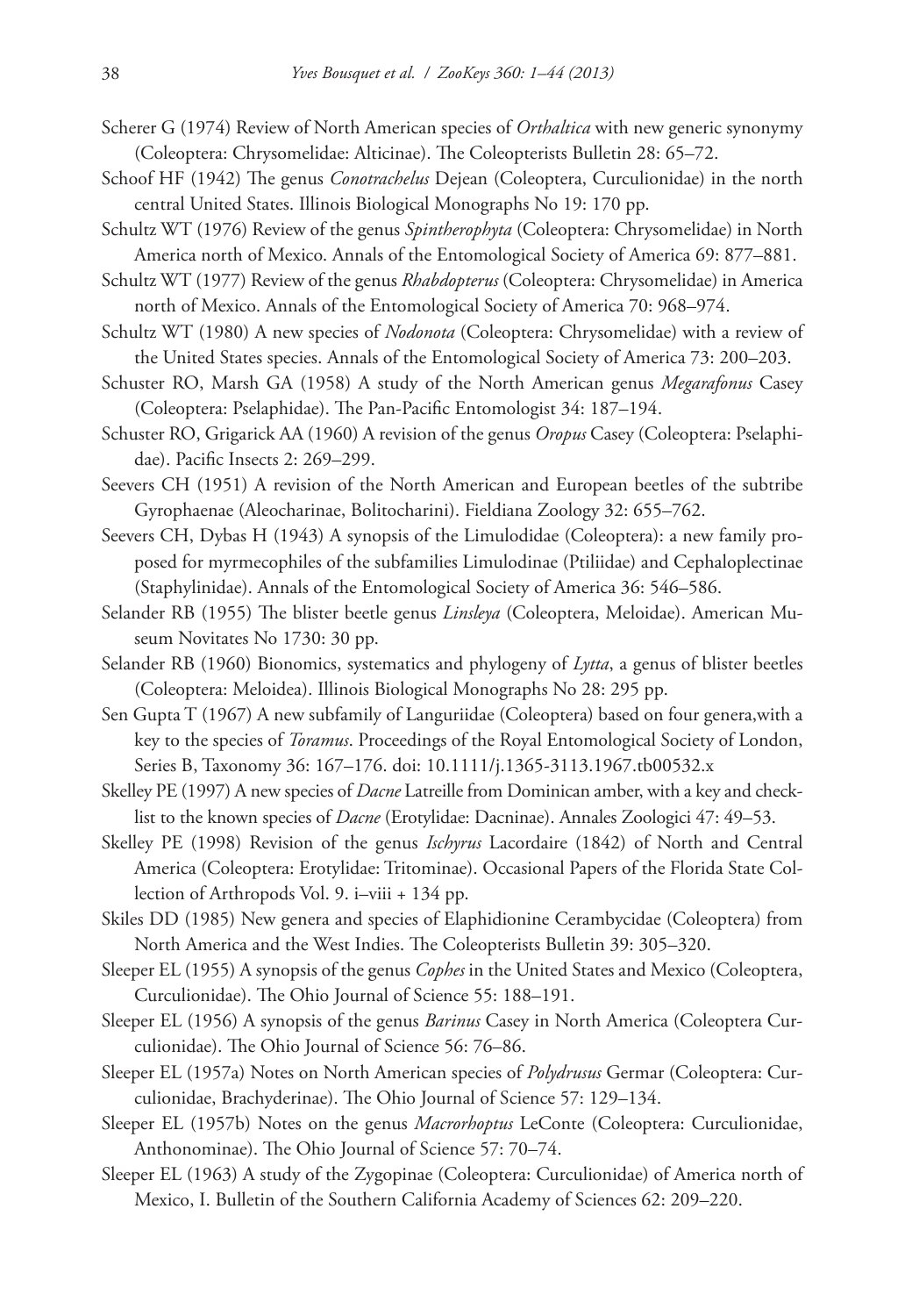- Ślipiński SA (1989) A review of the Passandridae (Coleoptera, Cucujoidea) of the world. 2. Genus *Catogenus* Westwood. Polskie Pismo Entomologiczne 59: 85–129.
- Sloop KD (1937) A revision of the North American buprestid beetles belonging to the genus *Melanophila* (Coleoptera: Buprestidae). University of California Publications in Entomology No 7: 19 pp.
- Smetana A (1971) Revision of the tribe Quediini of America north of Mexico (Coleoptera: Staphylinidae). Memoirs of the Entomological Society of Canada No 79: 303 pp.
- Smetana A (1974) Revision of the genus *Cymbiodyta* Bed. (Coleoptera: Hydrophilidae). Memoirs of the Entomological Society of Canada No 93: 113 pp.
- Smetana A (1978) Revision of the subfamily Sphaeridiinae of America north of Mexico (Coleoptera: Hydrophilidae). Memoirs of the Entomological Society of Canada No 105: 292 pp.
- Smetana A (1980) Revision of the genus *Hydrochara* Berth. (Coleoptera: Hydrophilidae). Memoirs of the Entomological Society of Canada No 111: 100 pp.
- Smetana A (1981) *Ontholestes murinus* (Linné 1758) in North America (Coleoptera: Staphylinidae). The Coleopterists Bulletin 35: 125–126.
- Smetana A (1982) Revision of the subfamily Xantholininae of America north of Mexico (Coleoptera: Staphylinidae). Memoirs of the Entomological Society of Canada No 120: 389 pp.
- Smetana A (1985a) Revision of the subfamily Helophorinae of the Nearctic Region (Coleoptera: Hydrophilidae). Memoirs of the Entomological Society of Canada No 131: 154 pp.
- Smetana A (1985b) Systematic position and review of *Deinopteroloma* Jansson, 1946, with descriptions of four new species (Coleoptera, Silphidae and Staphylinidae (Omaliinae)). Systematic Entomology 10: 471–499. [doi: 10.1111/j.1365-3113.1985.tb00153.x](http://dx.doi.org/10.1111/j.1365-3113.1985.tb00153.x)
- Smetana A (1988) Review of the family Hydrophilidae of Canada and Alaska (Coleoptera). Memoirs of the Entomological Society of Canada No 142: 316 pp.
- Smetana A (1995) Rove beetles of the subtribe Philonthina of America north of Mexico (Coleoptera, Staphylinidae) classification, phylogeny and taxonomic revision. Memoirs on Entomology International No 3: 946 pp.
- Smith EH (1986) Revision of the genus *Phyllotreta* Chevrolat of America north of Mexico Part I. The maculate species (Coleoptera: Chrysomelidae, Alticinae). Fieldiana Zoology 28: 1–168.
- Smith JW, Balsbaugh EU Jr. (1984) A taxonomic revision of the Nearctic species of *Glyphonyx* (Coleoptera: Elateridae) with notes on *G. quadraticollis* Champion. North Dakota Insects Schafer-Post Series No 16: 85 pp.
- Smith SM, Cognato AI (2010) Notes on *Scolytus fagi* Walsh 1867 with the designation of a neotype, distribution notes and a key to *Scolytus* Geoffroy of America east of the Mississippi River (Coleoptera, Curculionidae, Scolytinae, Scolytini). ZooKeys 56: 35–43. [doi:](http://dx.doi.org/10.3897/zookeys.56.516) [10.3897/zookeys.56.516](http://dx.doi.org/10.3897/zookeys.56.516)
- Spilman TJ (1962) The New World genus *Centronopus*, with new generic synonymy and a new species (Coleoptera: Tenebrionidae). Transactions of the American Entomological Society 88: 1–19.
- Springer CA, Goodrich MA (1983) A revision of the family Byturidae (Coleoptera) for North America. The Coleopterists Bulletin 37: 183–192.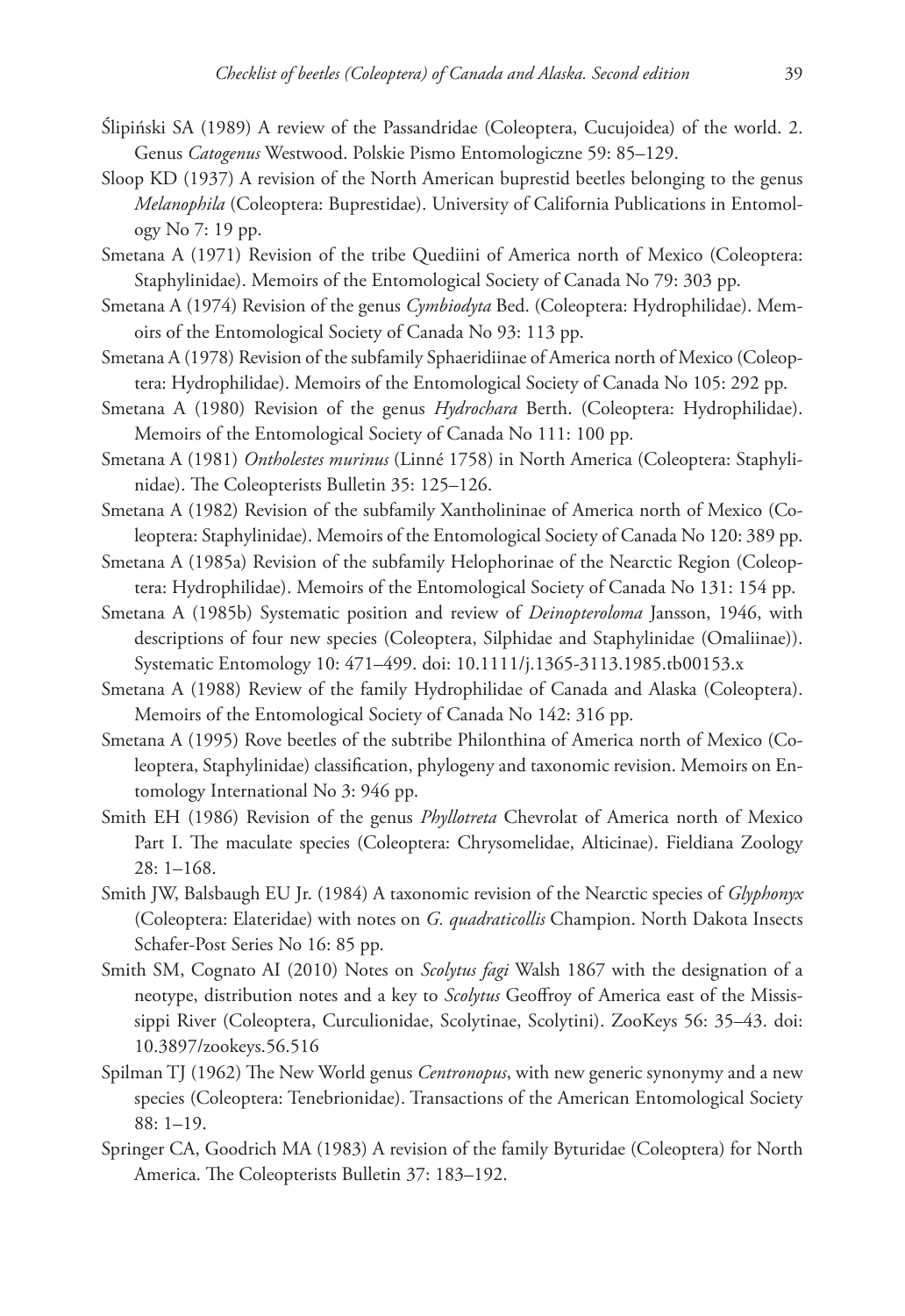- Staines CL (1986) A revision of the genus *Brachycoryna* (Coleoptera: Chrysomelidae: Hispinae). Insecta Mundi 1: 231–241.
- Staines CL (2006) The hispine beetles of America north of Mexico (Chrysomelidae: Cassidinae). Virginia Museum of Natural History Special Publication No 13: vi + 178 pp.
- Stephan KH (1989) The Bothrideridae and Colydiidae of America north of Mexico (Coleoptera: Clavicornia and Heteromera). Occasional Papers of the Florida State Collection of Arthropods No 6: 65 pp.
- Stibick JNL (1976) A revision of the Hypnoidinae of the world (Col. Elateridae). Part I. Introduction, phylogeny, biogeography. The Hypnoidinae of North and South America. The genera *Berninelsonius* and *Ligmargus*. Eos, Revista Española de Entomologia 51: 143–223.
- Stibick JNL (1978) A revision of the Hypnoidinae of the world (Col. Elateridae). Part II. The Hypnoidinae of North and South America. The genera *Ascoliocerus*, *Desolakerrus*, *Margaiostus*, *Hypolithus* and *Hypnoidus*. Eos, Revista Española de Entomologia 52: 309–386.
- Stibick JNL (1991) North American Negastriinae (Coleoptera: Elateridae): the Negastriinae of the eastern United States and adjacent Canada. Insecta Mundi 4 [1990]: 99–131.
- Stribling JB (1986) Revision of *Anchytarsus* (Coleoptera: Dryopoidea) and a key to the New World genera of Ptilodactylidae. Annals of the Entomological Society of America 79: 219–234.
- Swift IP, Ray AM (2010) Nomenclatural changes in North American *Phymatodes* Mulsant (Coleoptera: Cerambycidae). Zootaxa 2448: 35–52.
- Tanner UM (1943) A study of the subtribe Hydronomi with a description of new species, (Curculionidae) study No. VI. The Great Basin Naturalist 4: 1–38.
- Thomas MC (1984) A revision of the New World species of *Placonotus* Macleay (Coleoptera: Cucujidae: Laemophloeinae). Occasional Papers of the Florida State Collection of Arthropods No 3: 28 pp.
- Thomas MC (1988) A revision of the New World species of *Cryptolestes* Ganglbauer (Coleoptera: Cucujidae: Laemophloeinae). Insecta Mundi 2: 43–65.
- Thomas MC (2004) A revision of *Pediacus* Shuckard (Coleoptera: Cucujidae) for America north of Mexico, with notes on other species. Insecta Mundi 17 [2003]: 157–177.
- Triplehorn CA (1965) Revision of Diaperini of America north of Mexico with notes on extralimital species (Coleoptera: Tenebrionidae). Proceedings of the United States National Museum 117: 349–458. [doi: 10.5479/si.00963801.117-3515.349](http://dx.doi.org/10.5479/si.00963801.117-3515.349)
- Triplehorn CA (1990) Review of the genus *Corticeus* (Coleoptera: Tenebrionidae) of America north of Mexico. Annals of the Entomological Society of America 83: 287–306.
- Triplehorn CA, Spilman TJ (1973) A review of *Strongilium* of America north of Mexico, with descriptions of two new species (Coleoptera, Tenebrionidae). Transactions of the American Entomological Society 99: 1–27.
- Valentine BD (1960) The genera of the weevil family Anthribidae north of Mexico (Coleoptera). Transactions of the American Entomological Society 86: 41–85.
- Vandenberg NJ (2002) The New World genus *Cycloneda* Crotch (Coleoptera: Coccinellidae: Coccinellini): historical review, new diagnosis, new generic and specific synonyms, and an improved key to North American species. Proceedings of the Entomological Society of Washington 104: 221–236.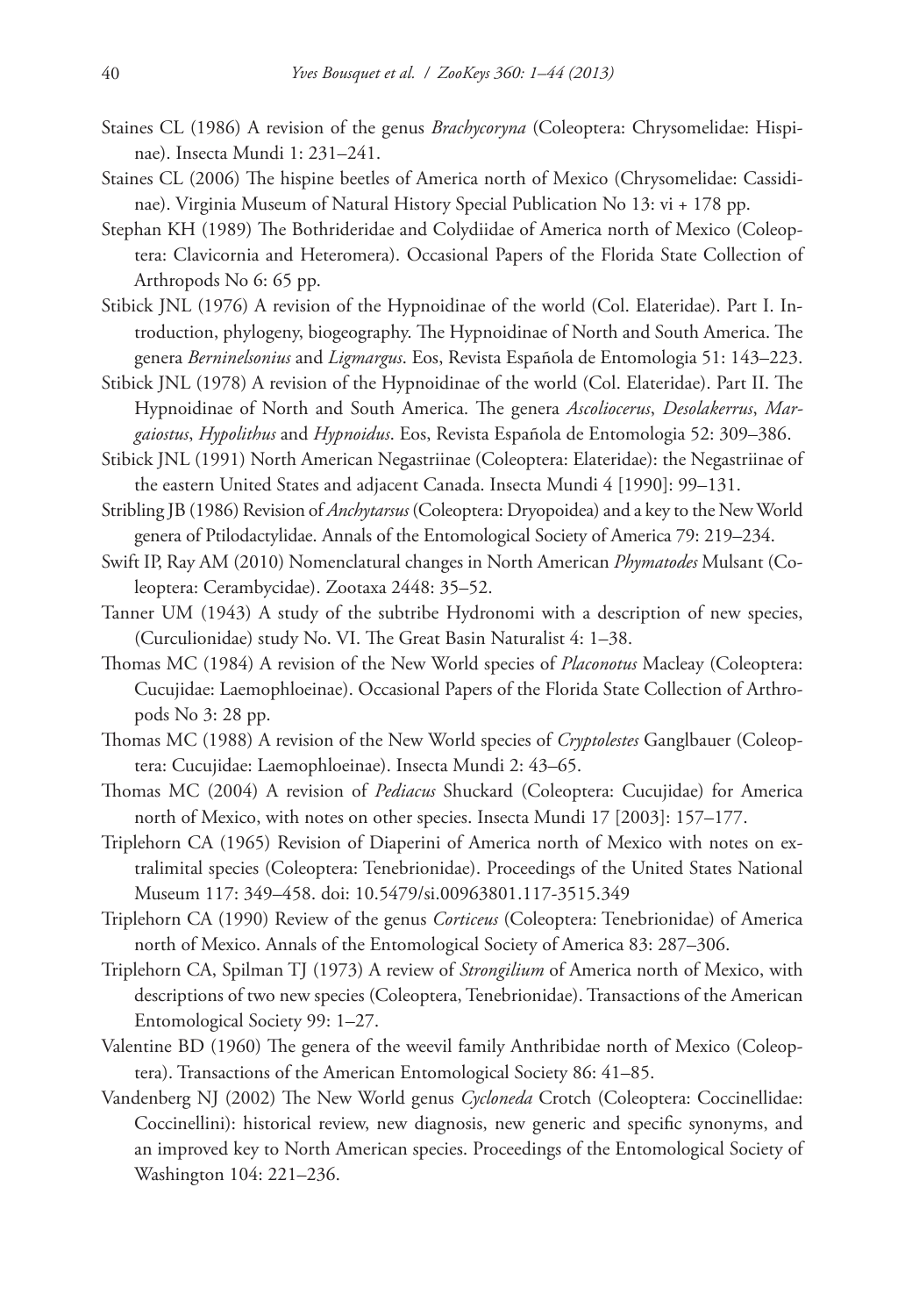- Van Dyke EC (1928) The species of the genus *Lepyrus* Germ. (Coleoptera Curculionidae) in North America. The Pan-Pacific Entomologist 5: 53–58.
- Van Dyke EC (1933) A short review of *Dyslobus* LeConte, a genus of broad–nosed weevils of the subfamily Otiorhynchinae with descriptions of new species. The Pan-Pacific Entomologist 9: 31–47.
- Vaurie P (1948) A review of the North American Languriidae. Bulletin of the American Museum of Natural History 92: 119–156.
- Vaurie P (1951) Revision of the genus *Calandra* (formerly *Sphenophorus*) in the United States and Mexico (Coleoptera, Curculionidae). Bulletin of the American Museum of Natural History 98: 31–186.
- Vaurie P (1955) A revision of the genus *Trox* in North America (Coleoptera: Scarabaeidae). Bulletin of the American Museum of Natural History 106: 1–89.
- Vaurie P (1958) A revision of the genus *Diplotaxis* (Coleoptera: Scarabaeidae: Melolonthinae). Part I. Bulletin of the American Museum of Natural History 115: 265–396.
- Vaurie P (1960) A revision of the genus *Diplotaxis* (Coleoptera: Scarabaeidae: Melolonthinae). Part 2. Bulletin of the American Museum of Natural History 120: 163–433.
- Vaurie P (1981) Revision of *Rhodobaenus* Part 2. Species in North America (Canada to Panama) (Coleoptera, Curculionidae, Rhynchophorinae). Bulletin of the American Museum of Natural History 171: 119–198.
- Wagner JA (1975) Review of the genera *Euplectus*, *Pycnoplectus*, *Leptoplectus*, and *Acolonia* (Coleoptera: Pselaphidae) including Nearctic species north of Mexico. Entomologica Americana 49: 125–207.
- Wallis JB (1928) Revision of the genus *Odontaeus*, Dej. (Scarabaeidae: Coleoptera). The Canadian Entomologist 60: 119–128. [doi: 10.4039/Ent60119b-5](http://dx.doi.org/10.4039/Ent60119b-5)
- Wallis JB (1933) Revision of the North American species (north of Mexico), of the genus *Haliplus*, Latreille. Transactions of the Royal Canadian Institute 19: 1–76.
- Warner RE, Negley FB (1976) The genus *Otiorhynchus* in America north of Mexico (Coleoptera: Curculionidae). Proceedings of the Entomological Society of Washington 78: 240–262.
- Watrous L (1980) *Lathrobium* (*Tetartopeus*): natural history, phylogeny and revision of the Nearctic species (Coleoptera: Staphylinidae). Systematic Entomology 5: 303–338. [doi:](http://dx.doi.org/10.1111/j.1365-3113.1980.tb00418.x) [10.1111/j.1365-3113.1980.tb00418.x](http://dx.doi.org/10.1111/j.1365-3113.1980.tb00418.x)
- Watson WY (1976) A review of the genus *Anatis* Mulsant (Coleoptera: Coccinellidae). The Canadian Entomologist 108: 935–944. [doi: 10.4039/Ent108935-9](http://dx.doi.org/10.4039/Ent108935-9)
- Wegrzynowicz P (1999) A revision of the genus *Colydium* Fabricius, 1792 (Coleoptera: Zopheridae: Colydiinae). Annales Zoologici (Warsaw) 49: 265–328.
- Wells SA (1991) Two new species of *Neohypdonus* (Coleoptera: Elateridae) from North America with a key to Nearctic species. Entomological News 102: 73–78.
- Wells SA (1996) Studies on Nearctic *Negastrius* (Coleoptera: Elateridae). Great Basin Naturalist 56: 308–318.
- Wells SA (2000) Two new species of *Horistonotus* Candeze (Coleoptera: Elateridae), new synonymies, and a key to the species of the United States and Canada. Proceedings of the Entomological Society of Washington 102: 412–420.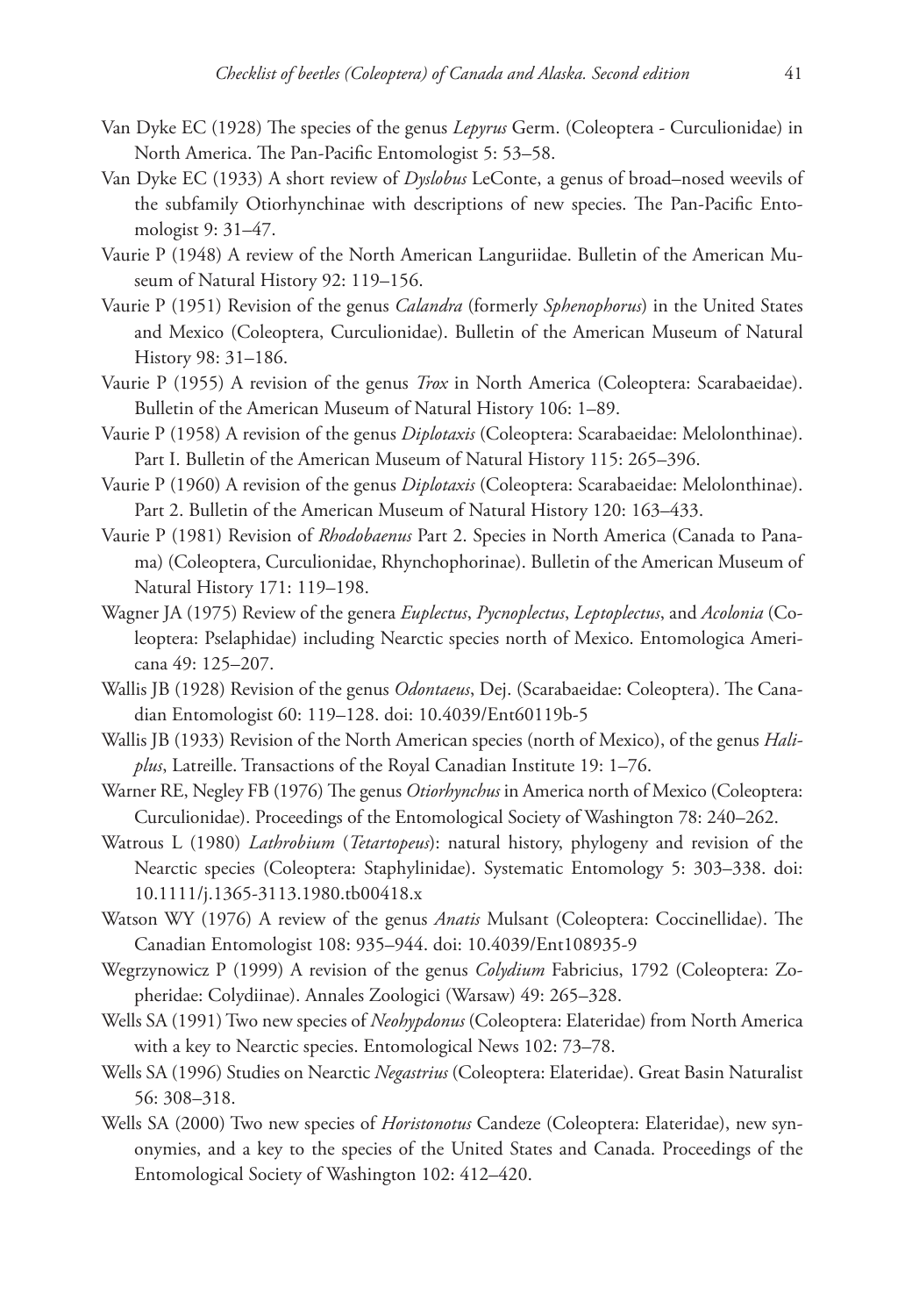- Werner FG (1958) A revision of the Nearctic species of *Tomoderus* (Coleoptera: Anthicidae). Psyche 64: 51–59. [doi: 10.1155/1957/25706](http://dx.doi.org/10.1155/1957/25706)
- Werner FG (1961) A revision of the genus *Vacusus* Casey (Coleoptera: Anthicidae). Annals of the Entomological Society of America 54: 798–809.
- Werner FG (1962) A revision of the Nearctic species of *Sapintus* (Coleoptera: Anthicidae). Annals of the Entomological Society of America 55: 492–498.
- Werner FG (1964) A revision of the North American species of *Anthicus*, s.str. (Coleoptera: Anthicidae). Miscellaneous Publications of the Entomological Society of America 4: 195–242.
- Werner FG (1973) Revision of the Nearctic *Ischyropalpus* (Coleoptera: Anthicidae). Annals of the Entomological Society of America 66: 1055–1064.
- Werner FG (1990) Revision of the Aderidae of eastern North America. Journal of the New York Entomological Society 98: 187–232.
- Werner FG (1992) The Nearctic species of *Elonus* (Coleoptera: Aderidae). Psyche 99: 245–264. [doi: 10.1155/1992/97483](http://dx.doi.org/10.1155/1992/97483)
- Wheeler Q (1979) Slide mold beetles of the genus *Anisotoma* (Leiodidae): evolution and classification. Systematic Entomology 4: 251–309. [doi: 10.1111/j.1365-3113.1979.tb00642.x](http://dx.doi.org/10.1111/j.1365-3113.1979.tb00642.x)
- Wheeler Q, Miller KB (2005) Slime-mold beetles of the genus *Agathidium* Panzer in North and Central America, Part I. Coleoptera: Leiodidae. Bulletin of the American Museum of Natural History No 290: 95 pp.
- White DS (1978) A revision of the Nearctic *Optioservus* (Coleoptera: Elmidae), with descriptions of new species. Systematic Entomology 3: 59–74. [doi: 10.1111/j.1365-3113.1978.](http://dx.doi.org/10.1111/j.1365-3113.1978.tb00390.x) [tb00390.x](http://dx.doi.org/10.1111/j.1365-3113.1978.tb00390.x)
- White RE (1965) A revision of the genus *Tricorynus* of North America (Coleoptera: Anobiidae). Miscellaneous Publications of the Entomological Society of America 4: 285–368.
- White RE (1966) Six new Anobiidae from North America with keys (Coleoptera). Proceedings of the Entomological Society of Washington 68: 228–236.
- White RE (1968) A review of the genus *Cryptocephalus* in America north of Mexico (Chrysomelidae: Coleoptera). Bulletin of the United States National Museum No 290: 124 pp.
- White RE (1973a) New North American *Euvrilletta* and *Xyletinus* with keys to species (Coleoptera: Anobbiidae). Journal of the Washington Academy of Sciences 63: 76–80.
- White RE (1973b) A new genus, two new species, and a species key to *Byrrhodes* (Coleoptera: Anobiidae). Proceedings of the Entomological Society of Washington 75: 48–54.
- White RE (1975a) North American *Xestobium* (Anobiidae) with a new species. The Coleopterists Bulletin 29: 83–86.
- White RE (1975b) Sixteen new Neotropical Anobiidae with a new genus and keys (Coleoptera). Proceedings of the Entomological Society of Washington 77: 169–188.
- White RE (1976) Eight new North American species of Anobiidae with keys and notes (Coleoptera). Proceedings of the Entomological Society of Washington 78: 154–170.
- White RE (1977) Ten new North American species of *Xyletinus* (Anobiidae: Coleoptera). Proceedings of the Entomological Society of Washington 79: 521–537.
- White RE (1985) North American *Euvrilletta* (Coleoptera: Anobiidae) Transferal of taxa from *Xyletinus*, two new species, and a key. The Coleopterists Bulletin 39: 185–193.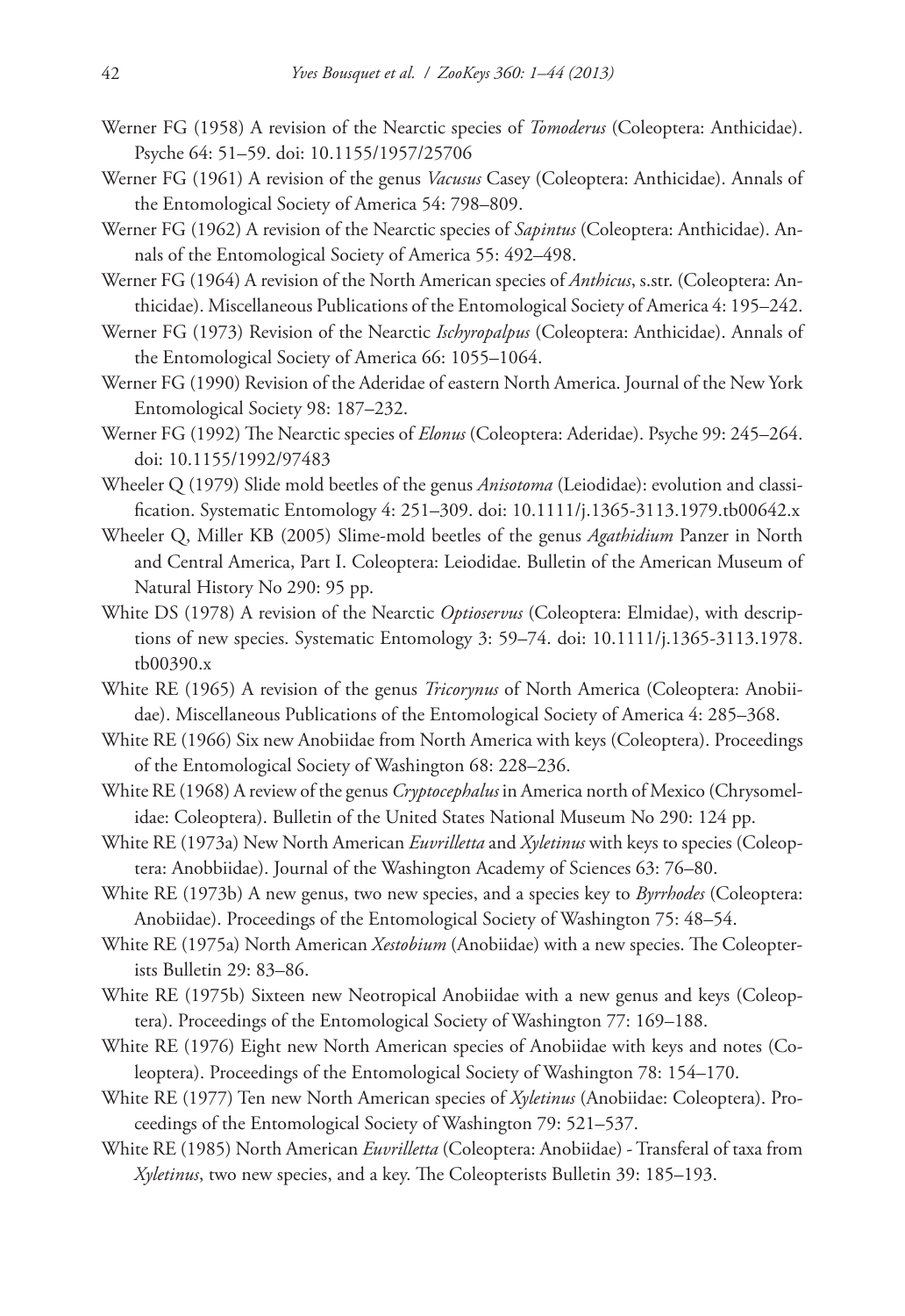- White RE (1993) A revision of the subfamily Criocerinae (Chrysomelidae) of North America north of Mexico. US Department of Agriculture Technical Bulletin No 1805. v + 158 pp.
- Whitehead DR (1972) Classification, phylogeny, and zoogeography of *Schizogenius* Putzeys (Coleoptera: Carabidae: Scaritini). Quaestiones Entomologicae 8: 131–348.
- Whitehead DR (1979) Notes on *Apteromechus* Faust of America north of Mexico (Coleoptera: Curculionidae: Cryptorhynchinae). Proceedings of the Entomological Society of Washington 81: 230–233.
- Whitehead DR, Kingsolver JM (1975) Biosystematics of the North and Central American species of *Gibbobruchus* (Coleoptera: Bruchidae: Bruchinae). Transactions of the American Entomological Society 101: 167–225.
- Wibmer GJ (1981) Revision of the New World weevil genus *Tyloderma* in America north of Mexico (Coleoptera: Curculionidae: Cryptorhynchinae). The Southwestern Entomologist Supplement No 3: 95 pp.
- Wilcox JA (1957) A revision of the North American species of *Paria* Lec. (Coleoptera: Chrysomelidae). Bulletin of the New York State Museum and Science Service No 365: 45 pp.
- Wilcox JA (1965) A synopsis of the North American Galerucinae (Coleoptera: Chrysomelidae). Bulletin of the New York State Museum and Science Service No 400: 226 pp.
- Wilcox JA (1972) A review of the North American chrysomeline leaf beetles (Coleoptera: Chrysomelidae). Bulletin of the New York State Museum and Science Service No 421: 37 pp.
- Will KW (1997) Review of the species of the subgenus *Megapangus* Casey (Coleoptera: Carabidae, Harpalini, *Harpalus* Latreille). The Coleopterists Bulletin 51: 43–51.
- Will KW (1999) Systematics and zoogeography of the genus *Lophoglossus* Leconte (Coleoptera Carabidae Pterostichini). In: Zamotajlov A, Sciaky R (Eds) Advances in carabidology. Papers dedicated to the memory of Prof. Dr. Oleg L. Kryzhanovskij. MUISO Publishers, Krasnodar, 259–276.
- Wittmer W (1975) The genus *Phengodes* in the United States (Coleoptera: Phengodidae). The Coleopterists Bulletin 29: 231–250.
- Wolfe GW, Roughley RE (1990) A taxonomic, phylogenetic, and zoogeographic analysis of *Laccornis* Gozis (Coleoptera: Dytiscidae) with the description of Laccornini, a new tribe of Hydroporinae. Quaestiones Entomologicae 26: 273–354.
- Wood SL (1982) The bark and ambrosia beetles of North and Central America (Coleoptera: Scotytidae), a taxonomic monograph. The Great Basin Naturalist Memoirs No 6: 1359 pp.
- Woodroffe GE, Coombs CW (1961) A revision of the North American *Cryptophagus* Herbst (Coleoptera: Cryptophagidae). Miscellaneous Publications of the Entomological Society of America 2: 179–211.
- Wooldridge DP (1977) New World Limnichinae III. A revision of *Limnichites* Casey (Coleoptera: Limnichidae). The Great Lakes Entomologist 10: 179–189.
- Yensen E (1975) A revision of the North American species of *Trixagus* Kugelann (Coleoptera: Throscidae). Transactions of the American Entomological Society 101: 125–166.
- Yensen E (1980) A new species of *Trixagus* from Panama and a key to New World *Trixagus* (Coleoptera: Throscidae). The Coleopterists Bulletin 34: 257–261.